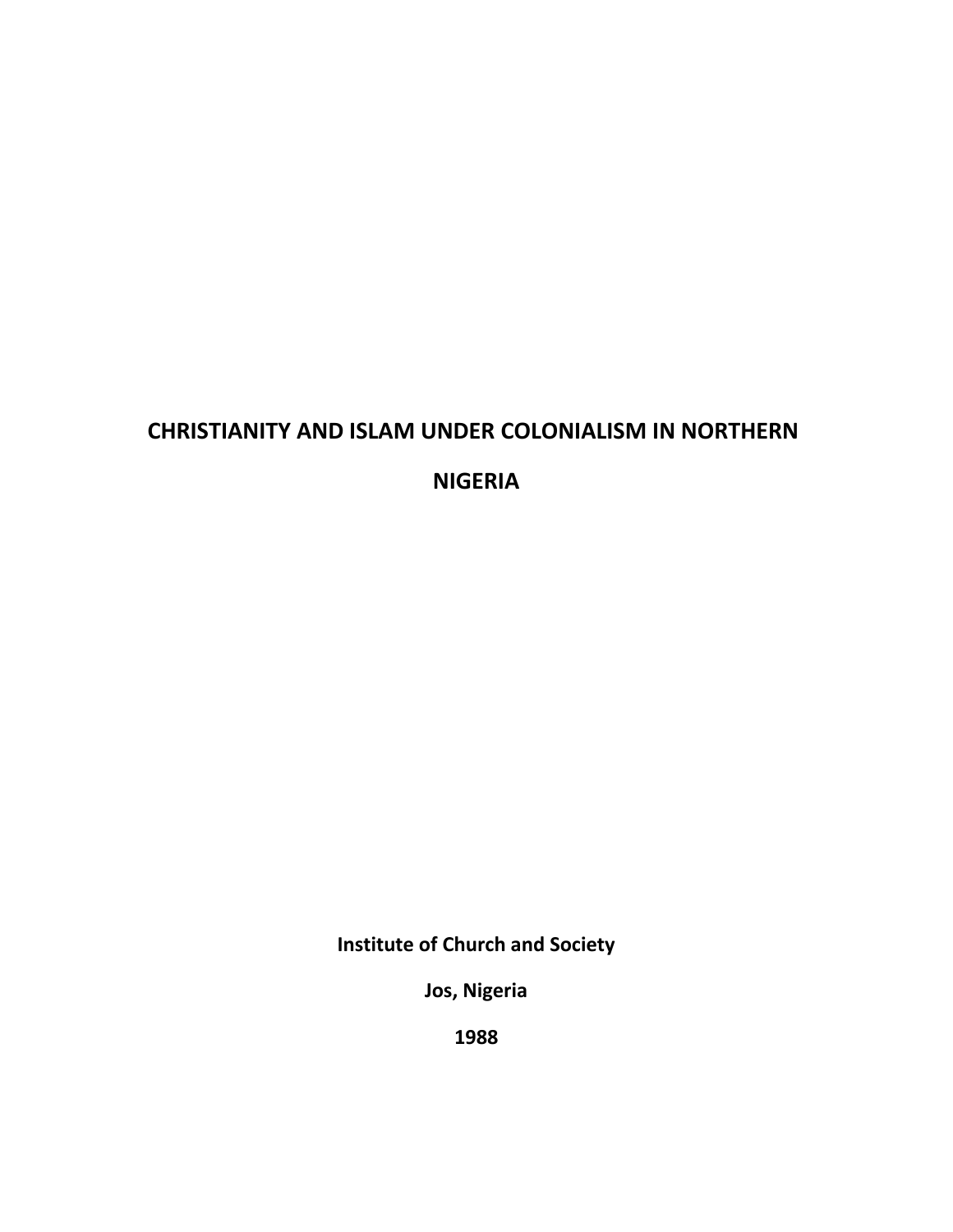# **TABLE OF CONTENTS**

| Point of Friction Between Mission and Colonial Regime           |  |  |
|-----------------------------------------------------------------|--|--|
| Government Obstacles to Christian Expansion                     |  |  |
| Relations with the Government: Uneasy Partners                  |  |  |
| Colonial Oppression of Islam: Suppression of the Slave Trade    |  |  |
| Capitalism: the Axe to the Roots of Both Christianity and Islam |  |  |
|                                                                 |  |  |
| <b>Appendix</b>                                                 |  |  |
| I-Education, Religion and Civil Rights                          |  |  |
| $II$ – Bingham Against the Government $\ldots$                  |  |  |
| $III - (H.G. Farrant)$ Antagonising the Christian Church        |  |  |
|                                                                 |  |  |
|                                                                 |  |  |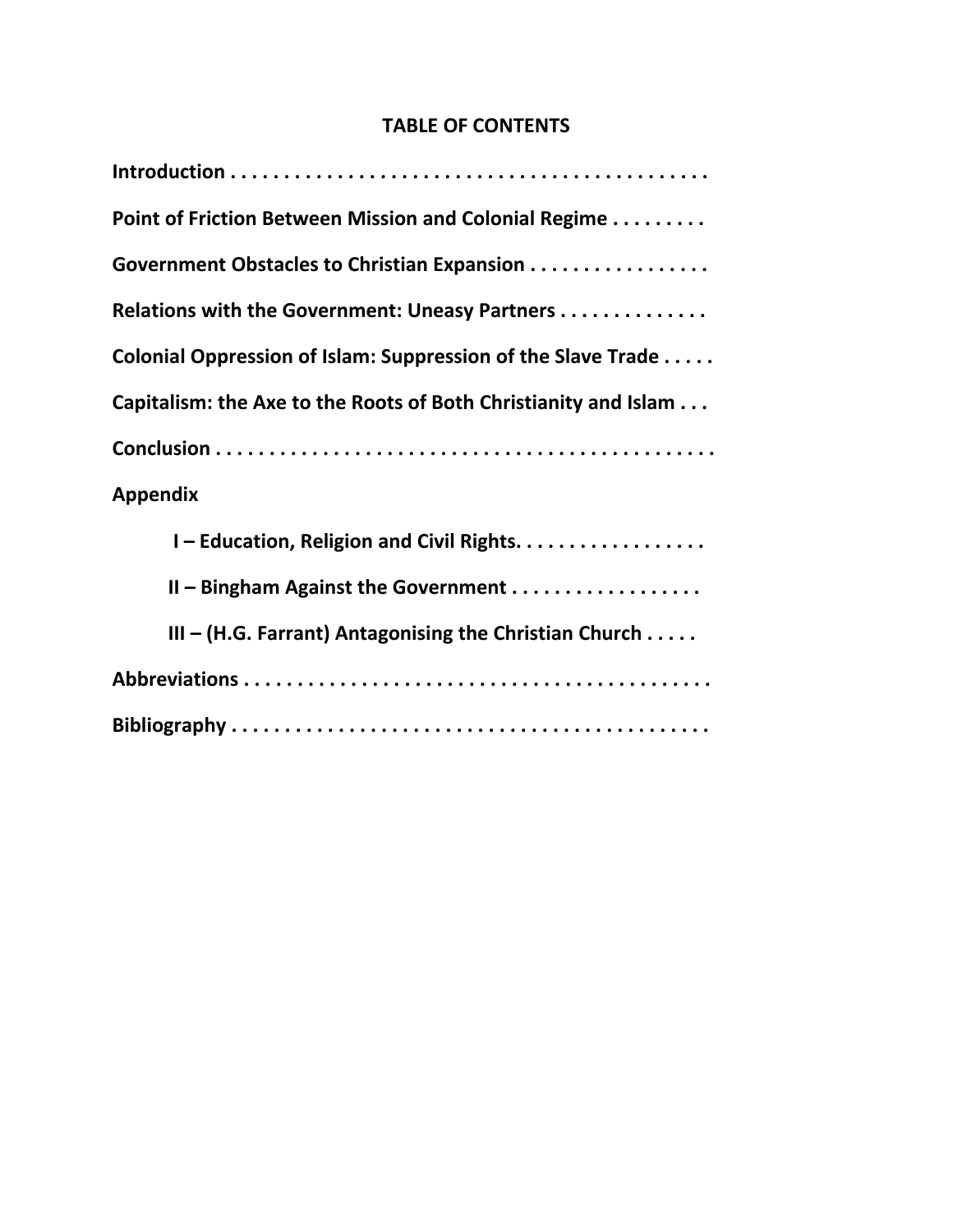#### **INTRODUCTION**

**The Nigerian press has long been the time-honoured place where the national dialogue on Christian-Muslim relations is conducted. One example is an article written by Prof. A.B. Fafunwa, "Educational Backwardness of the North: A Colonial Phenomenon" (***New Nigerian***, July 4, 1974). Professor Fafunwa's article is well researched and contains a lot of food for serious thought. And even though I am going to disagree with him in this chapter, that does not mean that it does not contain much with which I agree. Please refer to Appendix 1.**

**Among other assertions, the following occur in Professor Fafunwa's article:**

**The British officials … were themselves Christians … representing as Lord Lugard himself claimed "the most Christian nation" in the world.**

**British occupation in Nigeria was therefore synonymous with Christian evangelism … helping the benighted Africans to accept Christianity and Western civilization…. The missionaries by and large were able to carry out their mission with the connivance of the British officials.**

**The Professor makes mention of** 

**The powerful forces of Church and State combined in an unholy alliance to convert Emirs, Obas, Chiefs and their people into Christianity. Christian-oriented schools, text books, sermons and other built-in educational devices were employed as instruments of conversion.**

**One of the problems with the article is that the Professor uses southern situations during the 19th century to make a point about the far north in the 20th century. That brings confusion to the critical reader. However, since his main thrust is in reference to the 20th-century far north, I assume that his arguments are meant to apply to the Muslim community in the far north as well – and when so taken, the above assertions are far from the truth: the facts are much more nuanced than the simplistic picture Fafunwa paints. The rest of this chapter is dedicated to unmask the popular myths advanced by the Professor.**

**My purpose is not only to disprove the above myth, but also to demonstrate the very opposite, namely that the regime favoured Islam, often consciously, to the detriment of Christianity.** 

#### **POINTS OF FRICTION BETWEEN MISSION AND COLONIAL REGIME**

**That there was a great deal of cooperation between missions and the colonial regime in Northern Nigeria is not to be disputed, even though the motives for such cooperation may not be clear to most of us today. The scope of this chapter does not allow for a**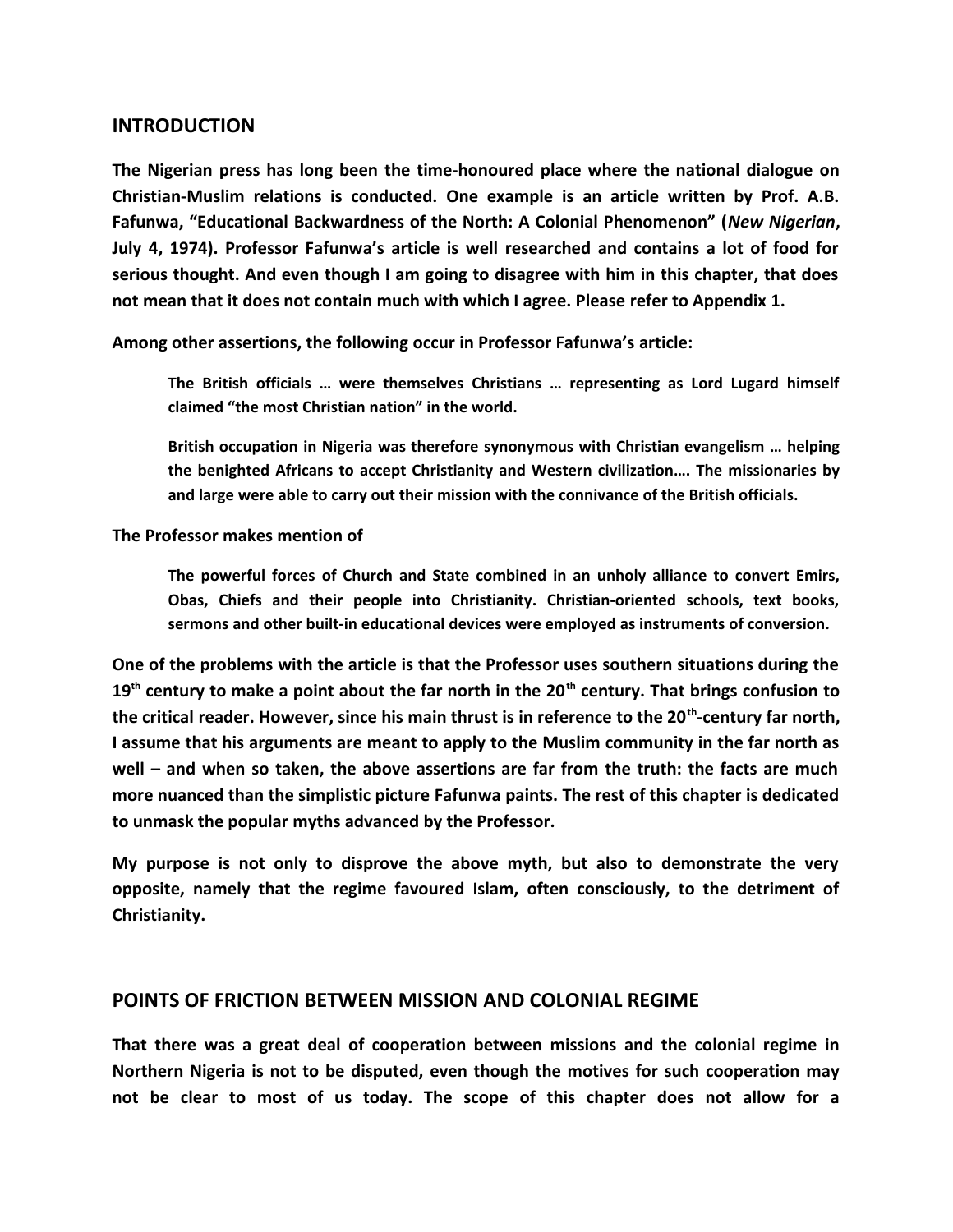**comprehensive treatment of the nature of and motives for such missionary support. You are referred to my writings on the subject listed in the Bibliography. Suffice it to say that the social class from which the missionary force emerged and their implicit definition of colonialism were the reason for their support of colonialism. The missionary concept of colonialism can be summarized as follows:**

**Colonialism is a form of imperialism based on a divine mandate and designed to bring liberation – spiritual, cultural, economic and political – by sharing the blessings of the Christinspired civilization of the West with a people suffering under satanic forces of oppression, ignorance and disease, affected by a combination of political, economic and religious forces that cooperate under a regime seeking the benefit of both ruler and ruled (Boer, 1979: 218; 1984: 56).**

**It was that definition with its implicit high expectations of colonialism that led the missionary community, together with its supporting constituency, to support colonialism in general and the regime in Northern Nigeria in particular. That high expectation of colonialism was based on the relationship of the missionary constituency in the West to Capitalism in general, a point I cannot pursue further in the present context (Boer, 1979: Ch. 1; 1984: Ch. 2).**

**Notwithstanding the principal support of colonialism on the part of missionaries, points of friction between the two parties were many and severe. Most of these points of friction arose because of the regime's protection of Islam not only, but its active encouragement of that religion. I will restrict myself to those specific points and refer you to my other writings if you wish to know more about those other reasons (Boer, 1979: 73***ff***, 141***ff***, 160***ff***, 205***ff***, 268***ff,* **303***ff***, 316***ff***, 397***ff; 1984:* **Ch***.* **4). In fact, the overwhelming problem of the missions in Northern Nigeria was that of government-imposed barriers to their work in the alleged Muslim areas. From their arrival in the early part of the 20th century right up to independence they fought a running battle with the authorities over this issue, a battle that often became fierce and that profoundly coloured even the efforts at cooperation between missions and government.**

**Though I will be referring to various missions, in what follows the main concentration will be on the Sudan United Mission (SUM), British Branch. For the identity of the SUM, you are referred to my other writings (Boer, 1979: 112-118; 1984: Ch. 2). Suffice it to say here that it is an Evangelical non-denominational mission based in the United Kingdom that has been instrumental in the founding of the Church of Christ in Nigeria (COCIN) with its headquarters in Jos. It entered Nigeria in 1904 and is now absorbed in the church it created.**

#### **GOVERNMENT OBSTACLES TO CHRISTIAN EXPANSION**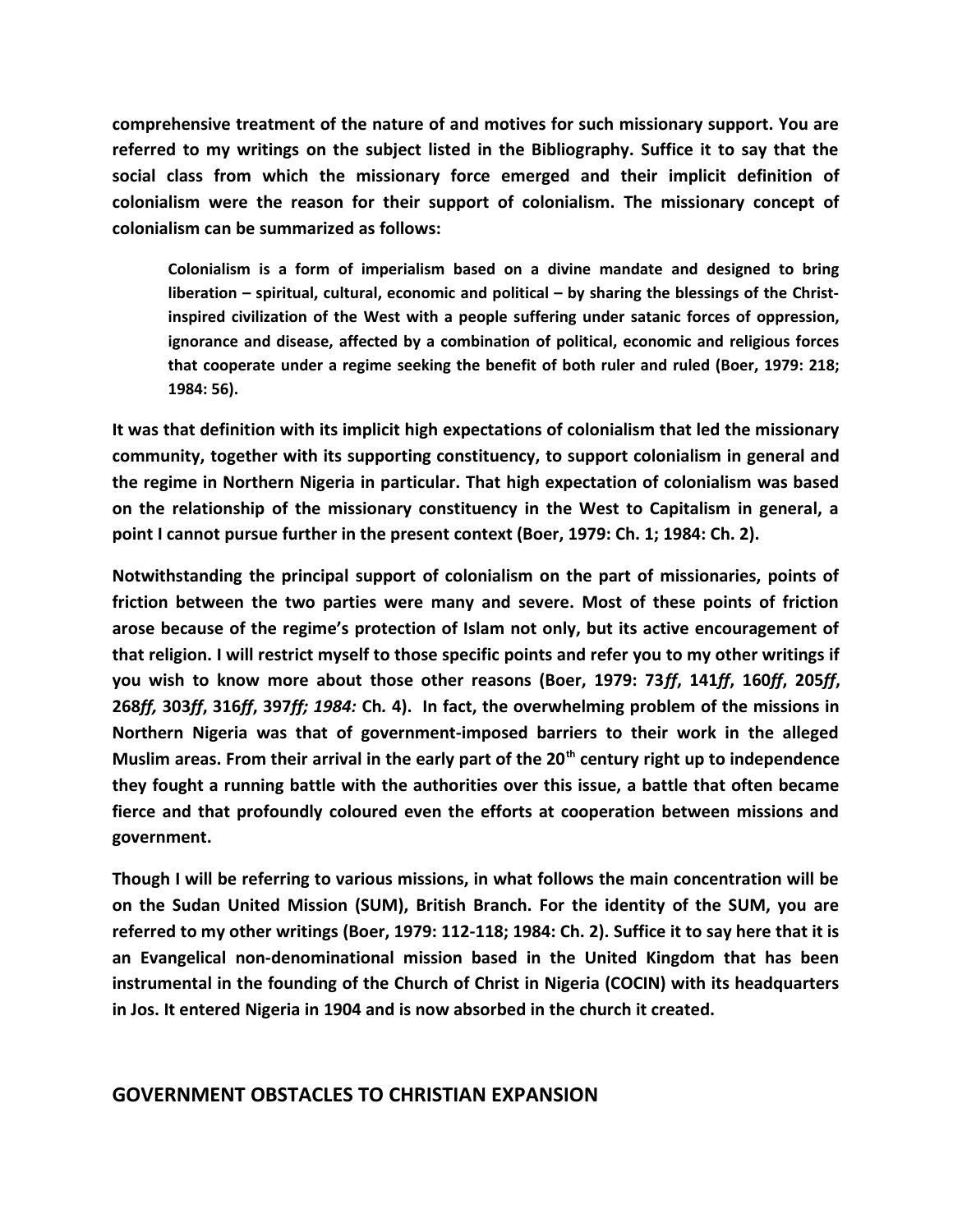**From the very beginning, Lugard followed the policy of indirect rule. That is to say, he retained the existing political structures and governed through them. This was necessary because the alternative would have meant designing new suitable structures not only, but to keep a large army with all the expenses that would have entailed. After all, the regime was established not primarily to re-organize Nigerian society so much as to create proper conditions for commerce. In order to ensure the support of the rulers of the northern people, Lugard had promised them that the "Government will in no way interfere with the Mohammedan religion. All men are free to worship God as they please. Mosques and prayer places will be treated with respect by us." This statement is said to have evoked a "deep and most impressive murmur of satisfaction" from the crowd (Shaw: 452-453). This Lugardian promise was subsequently used by his successors to prevent missions among Muslims, though wrongly so, according to Crampton (p. 48). Lugard himself did not mean to exclude missions from Muslim areas. In fact, he allowed Miller, a missionary of the Anglican Church Missionary Society (CMS), to preach anywhere in the North. He himself suggested to the SUM that they settle initially at Wase, a community under Muslim control. It was only when he noticed that missionaries did not always exercise political caution in a potentially explosive situation that he began to prevent them from entering Muslim areas.**

**Lugard's successors tended to oppose missions in general, but especially amongst Muslims. Girouard, his immediate successor, a Canadian Catholic, is said to have had bitter hatred for missions and considered them a "menace to the peace and good government" (Ayandele: 146). And he was not alone.**

**In many areas in Africa, colonial governments not only restricted missions among Muslims, but they were accused of aiding the extension of Islam while they were suppressing Christianity. They would, for example, employ Muslims in comparatively prestigious positions among Traditionalists. Kumm, the founding father of the SUM, told the dramatic story of the Bongo tribe as related to him by their young Chief. He was told of this people's hatred for the Muslims because Arabs had for years waged war against them until they were reduced to an insignificant few, though they never succeeded to enslave the Bongo. After the arrival of the Europeans and the resulting peace, Muslims were sent to the area in various colonial capacities and clothed in considerable prestige. What the Muslims had been unable to achieve through violence, the British achieved through peace. Aided by government appointment, Islam infiltrated the tribe. Young Bongo warriors had begun to wear Muslim robes – "fetters," according to the young Chief. The young were beginning to follow the Muslims to their mosque (Kumm,** *Khont***: 201-205). A Chief in Bauchi province told Kumm that while he needed Christian teachers, the government had sent him a Muslim secretary to enable him to carry on correspondence with the British Resident. Kumm had heard rumors that the government had plans to train Muslim teachers to work among Traditionalists in**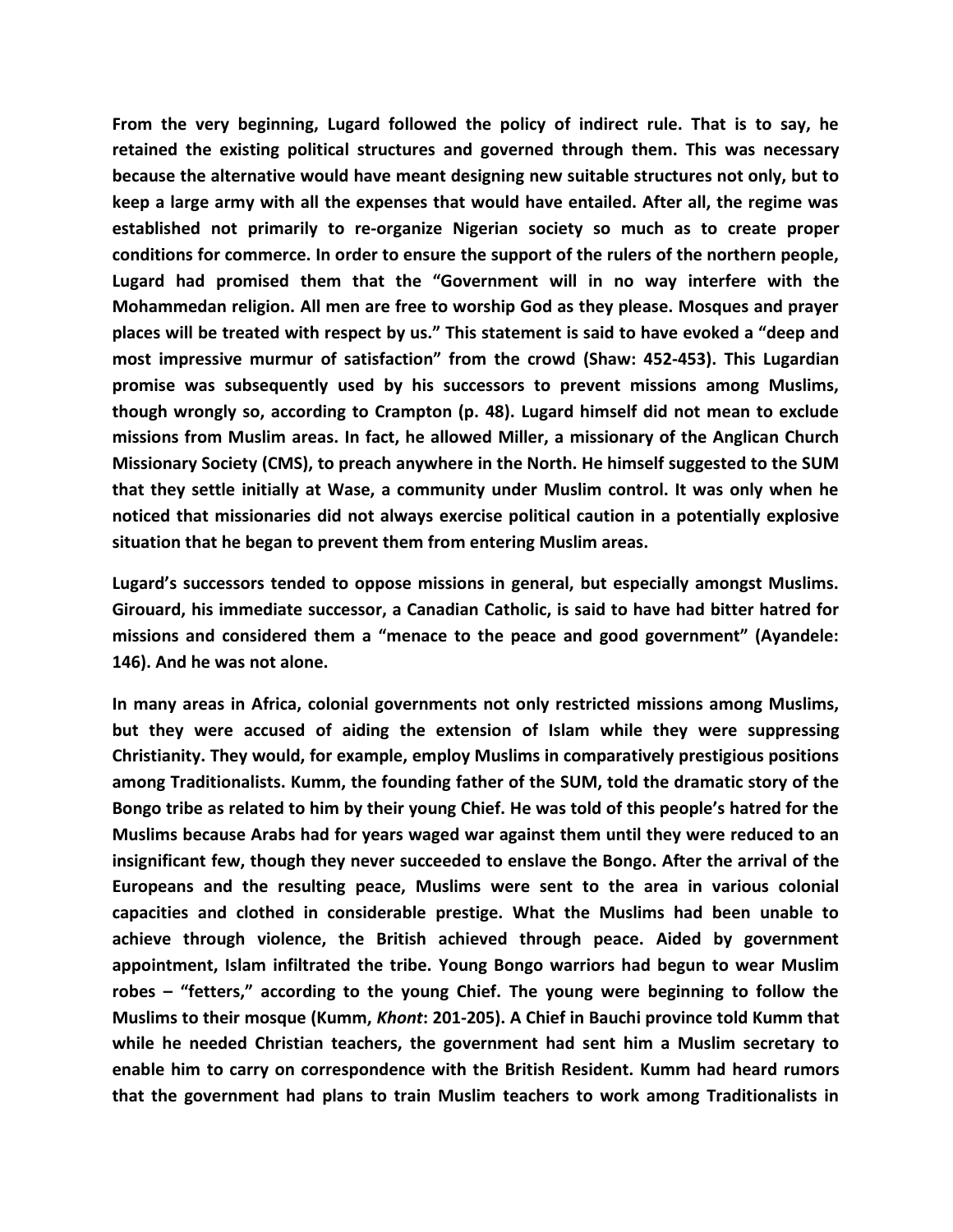**government political action at home through "some of our members of Parliament." Kumm also wrote how the Traditional tribes in the Eastern Sudan who had formerly successfully kept Islam at bay were now subjected to it through the direct policy of the government which had introduced Muslim teaching, appointed Friday as the day of rest for the soldiers instead of Sunday, saw to the teaching of Islam to the children of these soldiers in regular classes under government supervision. These soldiers were predominantly of Traditional origin, but immediately upon their enlistment they would be circumcised and turned into Muslims. Likewise, the German regime in Adamawa was supporting the spread of Islam by teaching children in a freed slaves' home the rudiments of Islam and by sending them regularly to the mosque on Friday (Boer, 1979: 142).**

**It was a common problem. At the 1910 Edinburgh Conference, an international ecumenical missionary conference, an American missionary quoted a British colonial official as saying that missions may as well pack, for "we make ten Muslims to your one Christian." It was a problem, moreover, that persisted through the decades. Smith, an Anglican bishop, mentioned cases of Traditional boys forcibly enrolled in government schools where they were taught by Muslim teachers. He reported that Christian boys attending industrial schools were compelled to work on Sundays. Doris Spencer, an SUM missionary, charged that the government was prescribing school textbooks that were as good as handbooks on Islam. A secondary school student tried to resist Muslim pressure, but when a white government officer visited the school he warned the students to conform to the Muslim way. At a conference held about 1947 that included one hundred and seventeen Africans, complaints were heard that "the few secular schools in the Northern Provinces are in most cases pro-Muslim in their outlook" (Boer, 1979: 211, 281, 395).**

**There was the common British practice of extending the rule of Muslim emirs over Traditional tribes that formerly were not under Muslim rule. Bukuru, a mining town close to Jos, was the focus of fears relating to this practice. As soon as the tin mines were beginning to be developed, a Hausa market sprung up, followed soon by Muslim teachers. By the end of 1912, their call to prayer was heard where only a little while ago there was nothing but wilderness. The government was accused of aiding this practice. The SUM's Du station report for that year further elaborated. The entire Bukuru area was to be placed under the Muslim Emir of Bauchi politically, while judicially Muslim influence was extended to the appointment of a Muslim judge. The judicial move was initially to be temporary, but would become permanent if proved workable. The government was said to be doing all it could to accustom the Traditionalists to this new Muslim regime. The fear that the mission might be requested to leave by the Emir was not unfounded, for it had its precedent. Farrant reported a similar case with respect to the Mumuye people in what is now Gongola State. The mission had approval for opening a station at Kona, on the border of Mumuye territory. A month later the**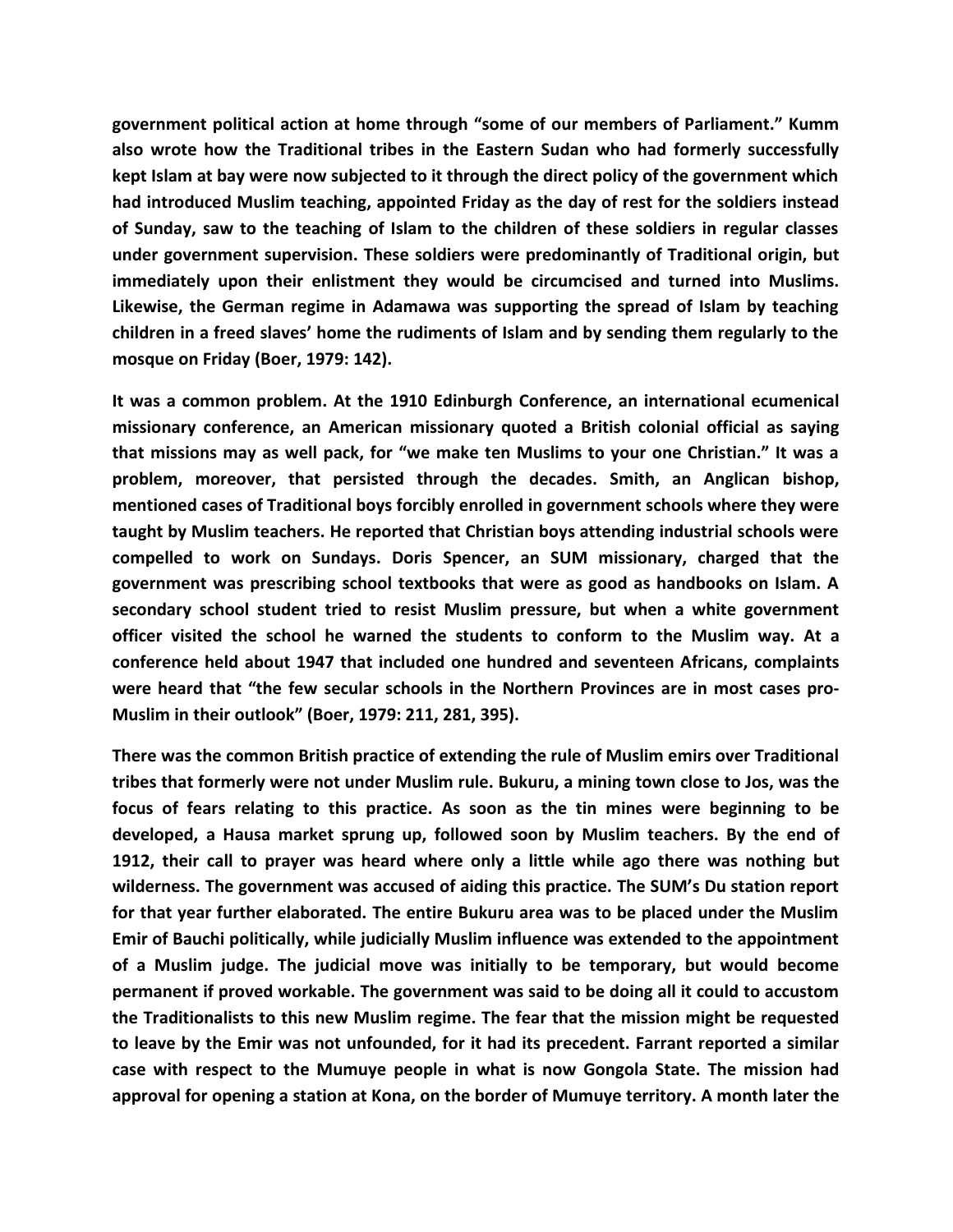**approval was withdrawn by the government because of objections submitted by government-appointed Muslim chiefs (Boer, 1979: 211). As late as 1955, a missionary found it necessary to warn a converted chief of "the almost impossible situation of a chief wishing to be a Christian in a Muslim governed province" (Boer, 1979: 398). CMS missionary Miller charged that the so-called policy of neutrality on the part of the government led to the following forms of aid to the Muslim community:**

**Circumcision of Traditional recruits for the army and freed slave Traditional children; the handing over of little Traditional girls and boys, saved from slavery, to the care of Muslim Emirs, with the probability of their becoming Muslims, and to be members of Mohammedan harems; subscriptions of Government to building and repairing of mosques; attendance at Mohammedan festivals by Government officials as representatives; the gradual reduction of strong Traditional tribes … and bringing them under the rule of, and to pay their taxes to, these … old enemies: these and many other things show the tendency of the Government policy (Boer, 1979: 212;** *LB***, Aug/1909: 154).**

**Ruxton was said to be the only official to resist such government tactics. SUM's General Secretary Dawson wrote, "From all one hears, he is resisting the Government's pro-Islam tactics as far as Muri Province is concerned; they want to put the traditional everywhere under emirs, but he will not agree to it in this Province." Though Lugard's promise was often appealed to as the ground for such policies, in a meeting with him in London arranged by the Conference of British Missionary Societies, the Governor said, "Sometimes when a soldier is told to stand up straight, he is so keen to obey that he falls over backwards" (Boer, 1979: 212).**

**Government officials used all sorts of devices and excuses to restrict missionary activities. At about the beginning of World War II, suddenly the so-called "18-year" restriction was sprung on the missions. It became illegal to teach the Christian faith to children of Muslim parents under 18 years of age. When missions objected to this restriction, they were informed by the government that, according to the highest Muslim authorities in the land, the Qur'an does not give parents the right to such decisions. Even the Sardauna of Sokoto would not have the right to assent to such teachings. The restriction was to be placed on all permits for new missions stations. Due to strong resistance on the part of missions, it was never really applied. However, it was one of a series of government attempts to prevent missionary progress. Farrant, whose lot it usually was to champion the cause of all Protestant missions with the government, was of the opinion that the controversy was instigated by high government officials who "generated feeling on this among Muslims" (Boer, 1979: 282, 285, 304, 395;** *LB***, Jul/1941: 63, Jul/1942: 44).**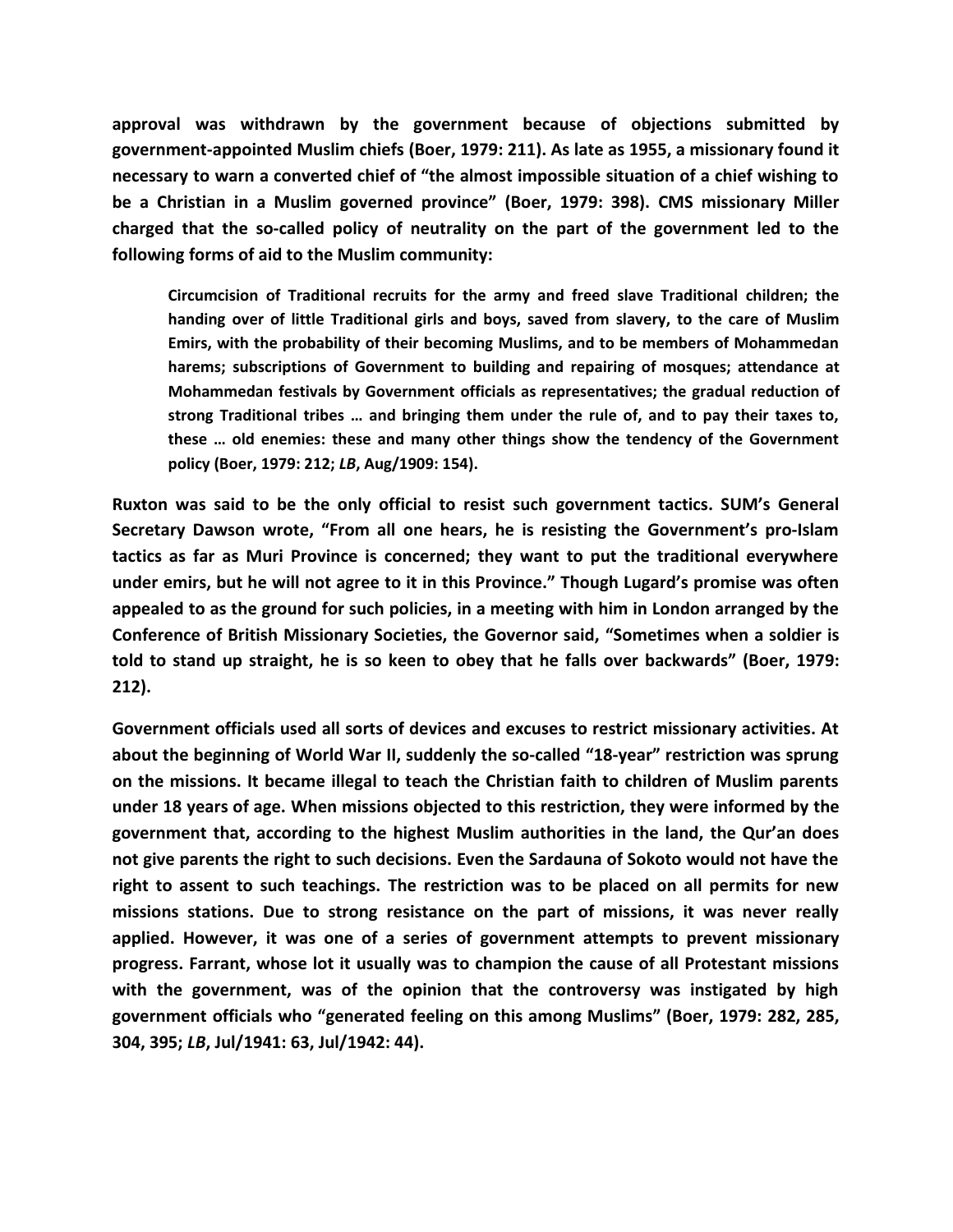**Another government device was the application of the category of "unsettled." Since officials were held responsible for the safety of missionaries, they would readily prevent missionaries from entering areas that were not considered safe or fully subdued. The prohibition had some silly results. It meant, for example, that missionaries were allowed to work on one side of the road in the village of Saai, on the border between Benue and Gongola states, but not on the other! That this rule was arbitrarily applied at times for no other reason than opposition to missions in general was demonstrated by the case of the Mumuye and Wurkum people. During the 1920s, the SUM was barred from working with these groups because they were allegedly unsettled. Dawson reminded the government that thirteen years earlier they had invited missions to work the same area! A similar situation developed in Adamawa province. The SUM had been barred from working in a certain tribe because of the unsettled nature of the area. However, when the Church of the Brethren Mission pressed the government for permission in another part of the province to which the latter had even more objections, they were given permission to enter the area denied the SUM (Boer, 1979: 161, 162, 294, 306; Maxwell,** *Diaries* **[31]: 72, [4]: 15, [5]: 28;** *LB***, Jul/1920: 58).**

**The 440-yard rule was another troublesome issue. This rule prohibited Europeans from residing within 440 yards from the nearest Nigerian community. The basic rationale for it was to protect Europeans from yellow fever. Nigerians were alleged to be hosts from which mosquitoes were infected with its germ (Kirk-Greene: 162-163). However, the rule was applied much more stringently to missions than to foreign firms. Many foreigners attached to these firms were living within 440 yards. The rule was also used to force missions to abandon buildings not even used for residential purposes.**

**In 1919, Governor Clifford visited Ibi, the SUM's headquarters. Farrant had an interview with the Governor, who was accompanied by the local Resident, about the danger the rule implied for the mission stations at Ibi and Donga. The Resident asserted that for reasons of sanitation the Ibi station should be removed to some twenty yards outside the town wall. Three colonial firms also had their facilities inside the town, but they had not received instructions to move. When the resident showed the governor a map of the community, these firms were shown outside the city wall. Upon the Governor's question whether leaving the SUM at its present location would "adversely affect the sanitation of the proposed European reservation," the Resident replied negatively. The discussion ended in favour of the mission, for the Governor expressed the opinion that he did not think it necessary to force the mission to move their Donga and Ibi stations, for "when duty and sanitation clashed, duty must come first."**

**Of course, the above interview did not solve the basic problem, for the law itself was not repealed. In 1921, Bristow, the SUM's educational pioneer, referred to the law as a "severe handicap." Bishop Smith in 1926 still complained of the difficulties. Merchants, miners and**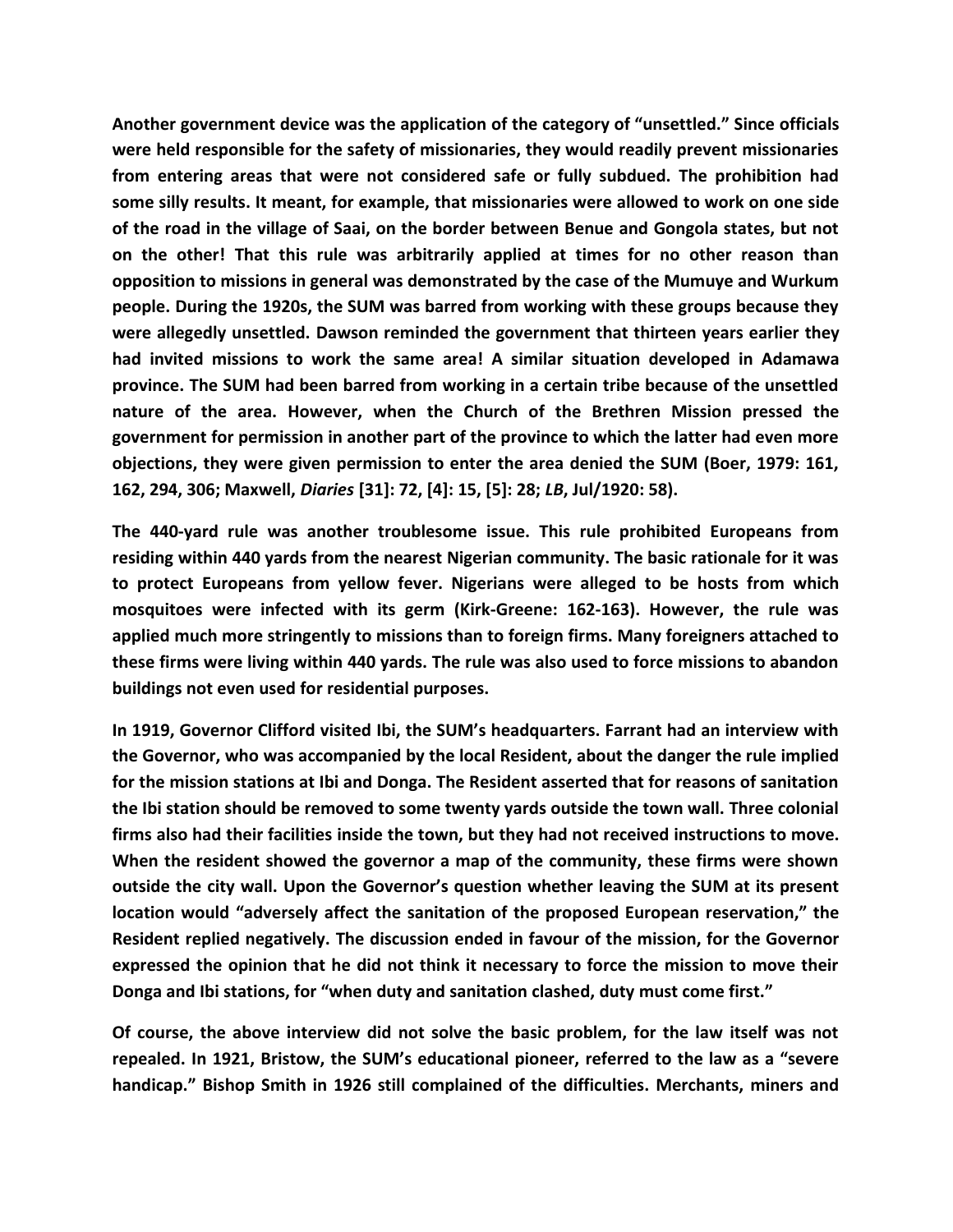**others were allowed to advance; why could not missionaries similarly live close to their work? No stations were ever removed because of the measure, however. Slowly the heat went out of the controversy, partly because of renewed growth of towns that caused stations to be absorbed (Boer, 1979: 203, 292-293;** *LB* **Sept/1921: 131).**

**Closely related to the quarter-mile rule were various problems experienced with the getting and renewal of leases for the various stations. If or when leases were granted, they were often of such short duration that the missions felt insecure and hesitated to construct permanent fixtures on the plots in question. Leases of one year were useless. United attempts were made against this measure. The 1910 Lokoja Conference requested leases for twenty-one years. The CMS and the SUM discussed making united appeals, while the mission secretaries of the north agreed also to a joint appeal. It turned out to be Farrant's lot to meet personally with Clifford, then High Commissioner. Again, the issue died a natural death, but in the meantime it generated a lot of steam with respect to stations at Ibi, Wukari, Donga and Numan (Boer, 1979: 204-205).**

**The presence of single missionary ladies constituted another source of friction. Single ladies employed by the government would travel either alone or in the presence of a European man. Many single nurses were stationed throughout the country without any thought of the proximity of married women. However, this same government objected to the presence of single ladies employed by the SUM. Originally, Kumm was also opposed to recruiting single ladies, his reason being the harsh living conditions. The government, however, pretended to be concerned with the questions of propriety, though this concern did not seem to be extended to those in the civil service. Officials disagreed amongst themselves on the issue as it related to the Wukari station. It caused such confusion to Maxwell that he cried out, "This is not Government; it is interference." He labeled it as "simply gratuitous hindrance, capricious and tyrannical" (Boer, 1979: 156-159; Maxwell,** *Diaries* **[3]: 52, [5]: 93-94; [12]: 41, 44, 51).**

**The attitude of many government officials became especially clear in their treatment of Nigerian Christians. At a conference of all Protestant missions in 1913, many instances of rough treatment were recorded. In fact, it was a concern of such proportions that it constituted a separate item on the agenda. One Nigerian Christian asked a colonial officer a question about the Bible, whereupon the officer responded by grabbing the man's Bible, throwing it on the ground and stamping on it, an action that would make a profound impression on a Christian recently converted from Traditionalism. Another Christian, called to witness in court, refused to swear as Muslims and Traditionalists were accustomed to doing. He was subsequently "browbeaten and insulted." A third Christian was instructed by an official to live four hundred yards outside his town. One government representative warned**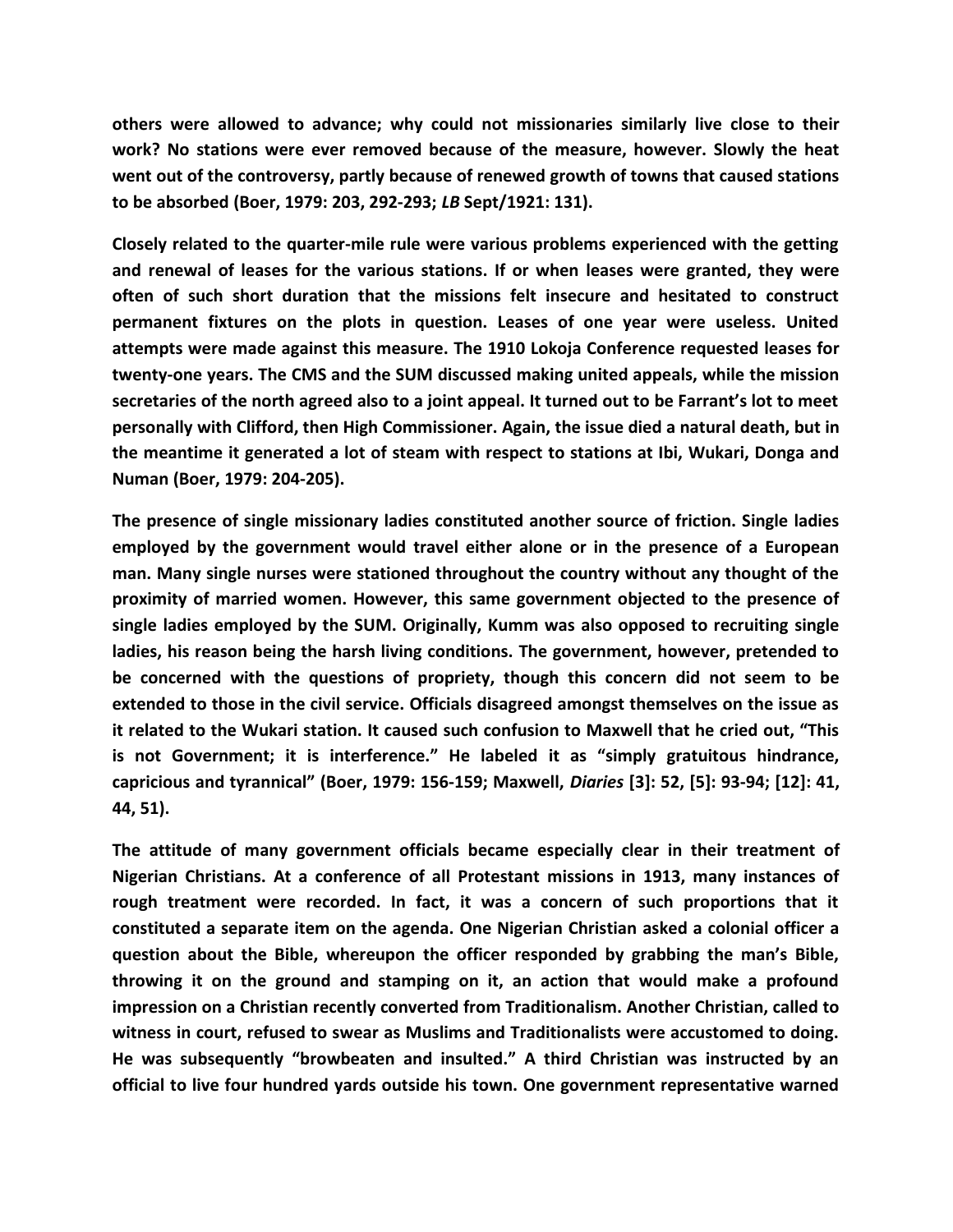**the people not to listen to missionaries (Boer, 1979: 163-164; Maxwell,** *Diaries* **[9]: 50-51,** *Half a Century***: 103). These indignities conferred by government officials on Nigerian Christians continued right up to independence. Edgar Smith, a missionary of the Christian Reformed branch of the SUM, without providing details, reported in 1954 that there were many "instances of intolerance towards the Christians of Nigeria" (Boer, 1979: 398;** *LB***, Jul/1954: 91).**

**The anti-mission attitude among government officers being what it was, the system of indirect rule was bound to have its negative effects, though cases are on record where some British officers contained some of these negatives (Boer, 1979: 289). The case of Fobir, a Traditional village, is illustrative. In 1930, the local Chief had invited the SUM to his town, but before the required chain of authorities, culminating in a Muslim Emir, had given their stamp of approval, almost a decade elapsed, during the course of which the Chief had changed his mind! Then government officials and even the Emir sought to have him revert to his earlier position, but to no avail. Missionary Bristow was sent to persuade the Chief, who then blamed the village elders for opposing a station, though Bristow thought the Chief himself opposed it. The system being what it was, the Chief had his way despite pressures from superiors.**

**The above was a unique instance of government and Emir unsuccessfully pressuring a Traditional chief to accept a mission. The opposite was more often the case, namely of Muslim rulers seeking to prevent a Traditional chief from agreeing to such establishments. The normal process was for local Christians to approach the cumbersome chain referred to above. It was so cumbersome a process that it often proved an effective barrier, especially since certain officials in the chain were almost sure to have personal antipathy. An example was that of the Chief of Igbetti. He agreed to the request of local Christians to build a church, but the resident insisted the Chief discuss it with his superior, the Alafin of Oyo, of whom the Chief was very afraid and therefore failed to pass on the request.**

**Even though legally the highest traditional ruler of an area, often an emir, had the right to decide such issues, missions asserted that "in almost every case the native authority will follow what he knows or believes to be the wish of the white official." It was well known that in Muslim areas or adjacent ones colonial officers did not generally favour the establishment of Christian institutions. However, the assertion was difficult to prove, for it would involve securing evidence of Nigerians against their chiefs and officials. Stronger still, missionaries suspected that officials would often make "unofficial" suggestions to rulers so as to leave them in no doubt as to the decision the former would prefer. When confronted with this suspicion on the part of missionaries, the government would deny it and claim that their**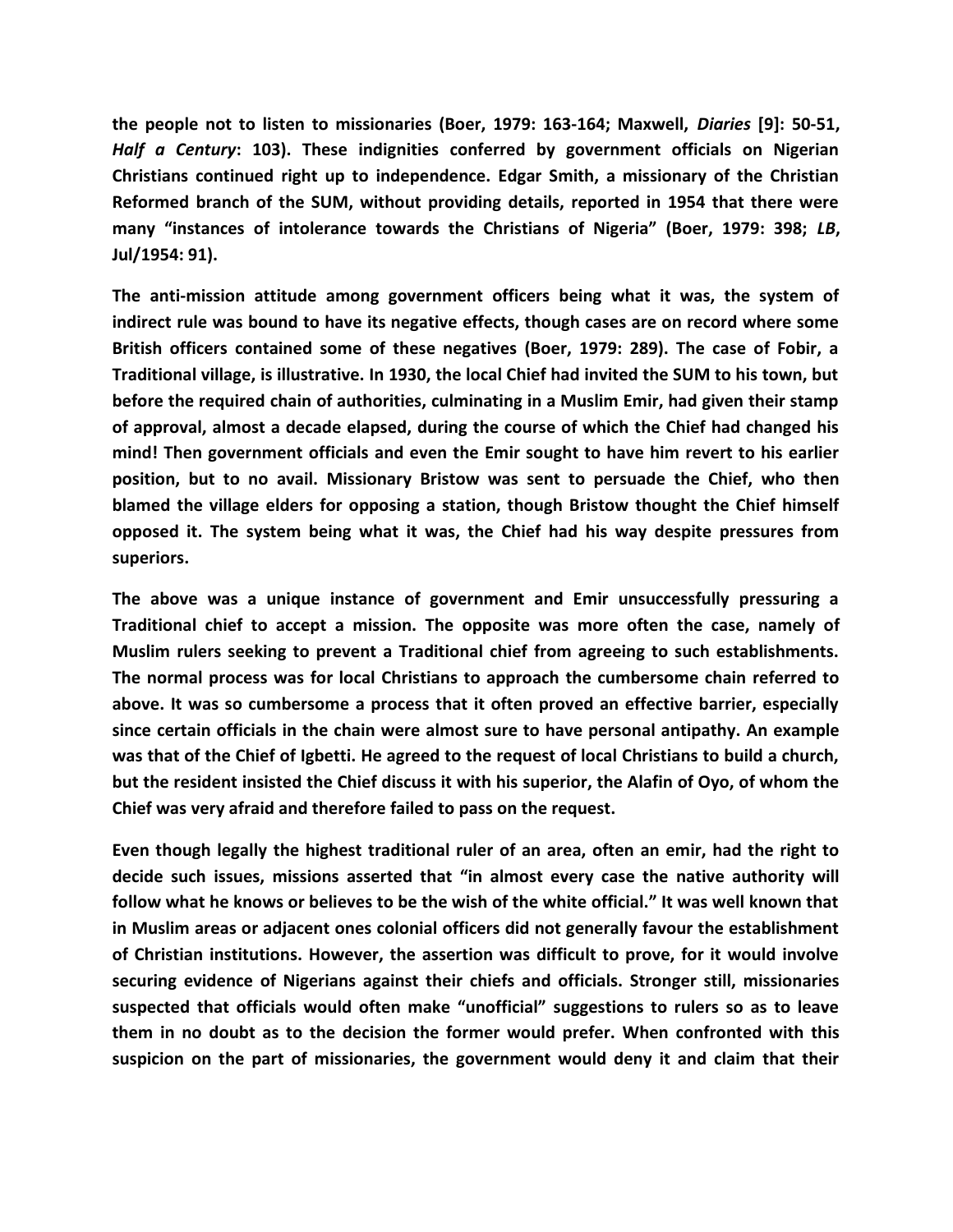**policy was to "educate" Muslim rulers slowly in the matter of religious freedom so that the government hoped to "secure progressive relaxation of barriers…."**

**Missionaries discussed this item at a number of conferences and by 1931 were becoming impatient. The government countered that emirs could not be educated by simply pointing a pistol at their heads. The Governor himself warned that "to force the pace would do mischief; what was required was caution in conjunction with political sense." There are indications that the government did at least occasionally make stabs at inculcating tolerance, but missions were more than a bit suspicious that their efforts left much to be desired (Boer, 1979: 290- 292;** *LB,* **Mar/1938, Sept/1937: 92; Temple: 217).**

**Two fascinating documents exist that deal with government opposition to missions. One is a strong speech by Bingham, the founder of SIM, that he gave at a missionary conference at Miango, Nigeria, in 1929. He outlined the history of such opposition so lucidly and forcefully that, according to Farrant, he had caused a change of attitude on the part of missionaries and that they would move to a more militant position (Boer, 1979: 288, 500-504. See Appendix II).**

**The other document is a memorandum Farrant wrote in which he accused the government of two evils. First, he charged, the government had encouraged the spread of Islam. "The net result of twenty-nine years of rule by a Government which professes to see a menace in Islam is that by their encouragement and policy there are more Moslems and Islam is better organized and more of a force than when the British occupied the country in 1900." It was, he asserted, the colonial government that opposed missions, not the local people. Farrant's second point was a political one. While southern Nigeria had been drawn into the western orbit, the north was directed to the Arab world and thus the government had supported the Muslim bid for spiritual hegemony (Boer, 1979: 504-505. See Appendix III).**

**Nigerian understanding of the government as being anti-Christian is a recurring theme in the documents. Farrant related the treatment accorded to the CMS in Zaria. They had been invited by the Emir to settle in his city and Lugard had given permission in 1905, but in 1928, the government forced the mission to retreat from the city. Palmer apparently had made a gentleman's agreement with the CMS concerning additional stations in the Zaria emirate but did not keep his promise, even though he did go through the motion – but let Farrant tell his own story:**

**Palmer went the length of instructing the Resident to ask the Emir whether he were willing that CMS should have the extra two sites. The Resident told Miller that he was about to do this and Miller replied that was tantamount to a refusal on the part of the Government, since they had been instructing the Emirs for twenty years past that they were against extension of missionary work in their Emirates, and the Zaria Emir, though a friend of his, would have no other course but to say he did not want the CMS. The Resident demurred to this, but Miller**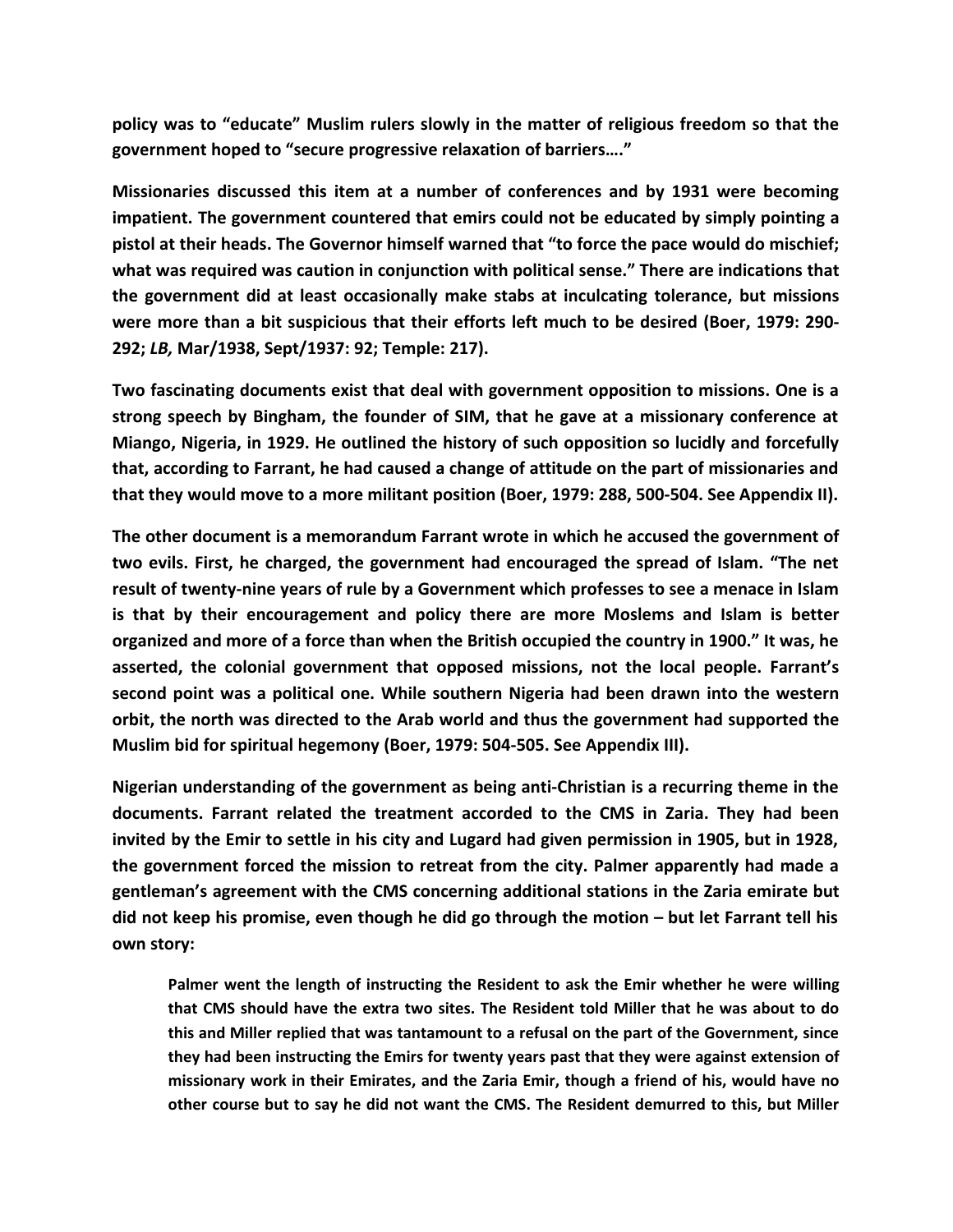**told him the thing was a farce. Later, the Resident solemnly told Miller that the Emir had refused. What a game it is. Meanwhile, the Emir had told Miller that not only did he wish him to remain in Zaria, but that he was willing for him to work anywhere, but that he had to say what the Government told him.**

**Farrant bitterly concluded the story with the comment that the Emir had learned his lesson so well that he refused further openings to the CMS even when the government had already promised them (Boer, 1979: 308-309)!**

**With all such friction going on, it is no surprise that the relations between government and mission were so fragile that the latter prohibited all missionaries from engaging in any official correspondence with the government. This matter was considered so important that it received a place in the SUM's Principles and Constitution of 1907:**

**In view of the particular difficulties incidental to missionary work in Traditional and Moslem lands, recently brought under the control of a European Government, and the danger of political complications, too great care and prudence cannot be exercised by the missionaries, and no step likely to involve the work in such complications should be taken without consulting the Field Council, who will immediately report to the Director if likely to develop into a matter of importance or difficulty. Any correspondence or negotiation with Government officials locally should be immediately reported to the Council of Directors.**

**A field secretary was to be appointed who would conduct all communications with the government on behalf of all the SUM branches. In addition, the International Council of the SUM was charged with the responsibility of settling basic policies and political matters pertaining to government in order to ensure a unified approach. These restrictions on the missionaries were taken so seriously that when Barton broke the rule, Dawson threatened to quit his post of field secretary unless disciplinary action were taken (Boer, 1979: 191-192, 275).**

**The time has come to ask what the SUM did about the problems it experienced with the government. There were a variety of responses. One of these was prayer, an item frequently requested in** *LB***. Prayer did not mean simply leaving the whole thing passively in God's hands; it was truly a question of** *ora et labora***. Maxwell's reactions were typical. He engaged in frequent and, sometimes, almost violent complaints. Typical of him was his reaction upon receiving a letter from the government in which he was prohibited from holding services in the allegedly Muslim town of Rumaisha: "Perfectly absurd, as Rumaisha is not a Mohammedan town, nor is the chief a Mohammedan. I'd risk a good deal on the behalf that Farrant thinks the chief and his people are Moslem. However, the letter contains no order, only an 'opinion.' I also have my opinion." In another document he wrote that "it makes me angrier than I have been for a while with the Government…." He vowed, "Notice that the**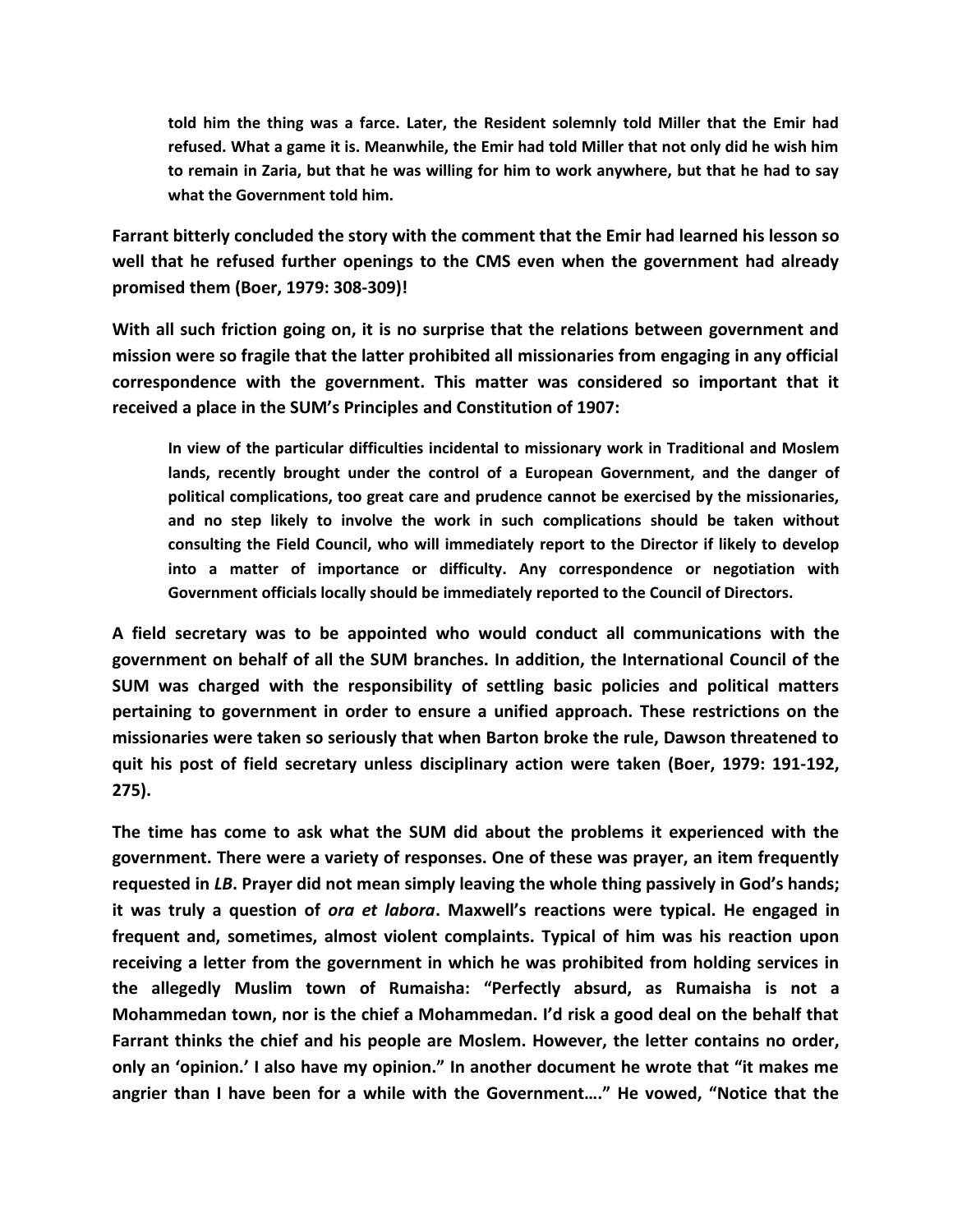**letter is not an order but merely an expression of opinion. I shall not notice it in any way, but shall keep on preaching in the market as heretofore, unless I receive orders to the contrary from government. I am too hot over it to think or write coolly about it." He signed the letter, "Yours, somewhat 'again' the government."**

**Maxwell tended to ignore such restrictions, without really lodging an official protest or taking any other action. However, in one case related to the presence of single ladies he suggested that the London headquarters take up the matter there. Several entries in his diaries that report confrontations with the government were accompanied by a prohibition to the mission's public relations department to publish the incident(s) (Boer, 1979: 158-160, 164, 316-319; Maxwell,** *Diaries* **[5]: 93-94,** *Half a Century***: 103). The mission as a whole was reticent to publicize some of the problems they faced (Boer, 1979: 398) and often preferred behind-the-scenes pressures and negotiations. "All the government men around here read the '***LB'* **as a rule; hence our anxiety at times regarding its contents" (Boer, 1979: 192).**

**Without distracting from the previous paragraph, it must also be pointed out that on certain issues the mission went to great length to keep the constituency informed by publishing articles in the** *LB***. The problem of freedom of religion in the constitution of independent Nigeria was given extensive coverage during the closing period. The basic problem of restrictions on the movement of missionaries received attention throughout. The articles on this last issue tended to be long and frequent and often possessed a great deal of punch.**

**However, the nitty-gritty of the freedom question seldom received such publicity; that was dealt with in more restricted documents. There was a lot of negotiation going on behind the scenes both by correspondence and interviews. Such personal contacts would often degenerate into hostile discussions and include mutual recriminations. It was especially to Farrant upon whom fell the lot of having to conduct these negotiations, since he was for many years not only field secretary of the SUM, but also the general secretary of Northern Missions Council. Thus much of his work was on behalf of the entire Protestant missionary community in Northern Nigeria. It was in this capacity, for example, that he wrote memoranda for Oldham of the International Missionary Council (IMC). This organization was taking up the question of missionary freedom and this brought the SUM into the sphere of international ecumenical action.**

**Sometimes these ecumenical organizations would speak very forcefully against restrictions. At an all-mission conference held in Northern Nigeria in 1910, a strongly-worded resolution was passed in which it was asserted that missions "are unable to recognize restrictions …" that are based upon considerations other than the maintenance of peace and order (Boer, 1979: 143). In 1926, the Conference of Missions in the Northern Provinces asked the member missions to collect concrete data on the various ways in which the government was**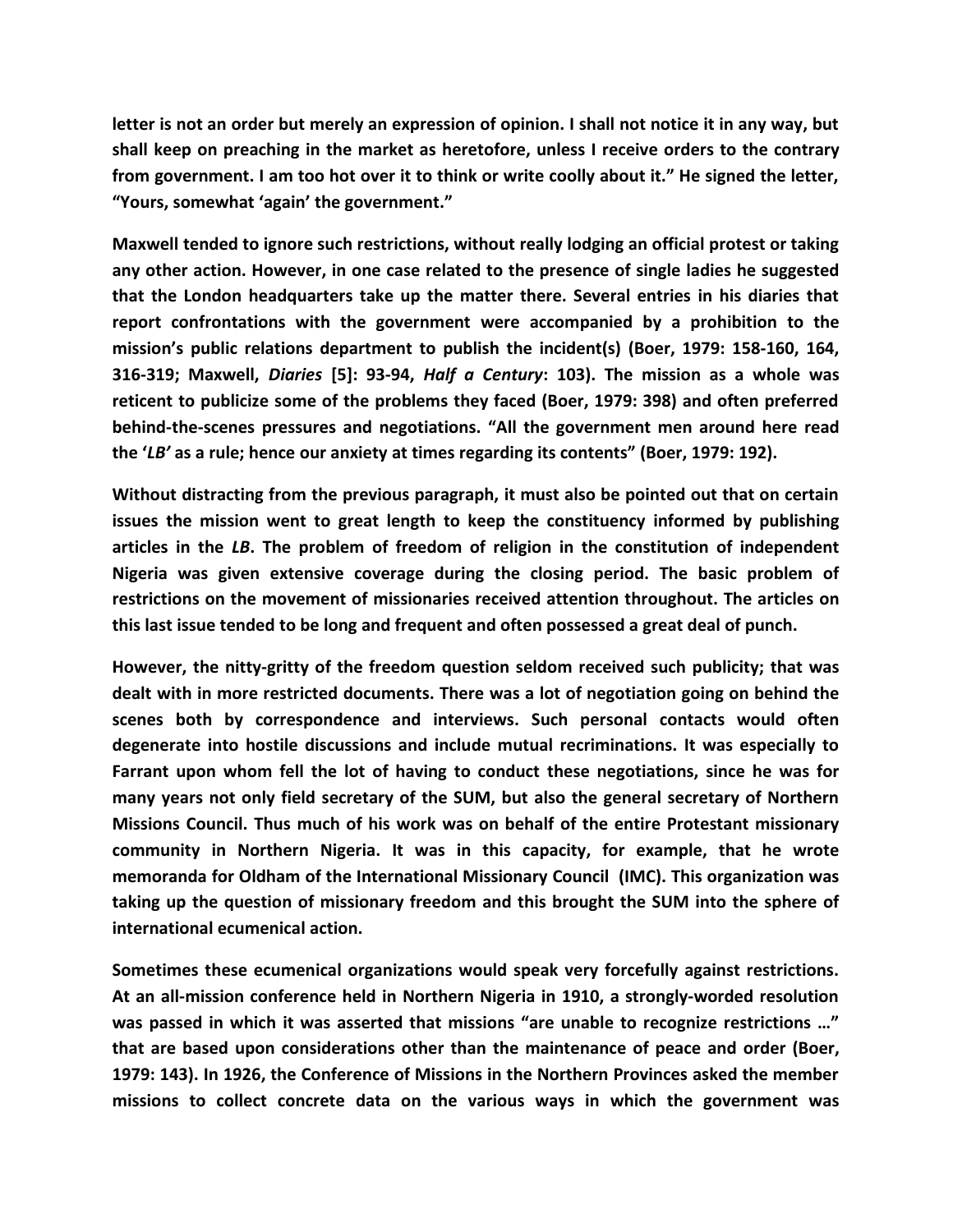**suppressing Christian progress. The data thus collected eventually became the basis for the memorandum written by Farrant (Appendix III). In previous pages we have already provided a smattering of an interview Farrant had with the highest official in the land, sufficient to indicate the spirit in which such were conducted. We have only to add that such interviews with the highest officials occurred not infrequently and that they would often come close to showdowns between the parties. It could become so tense that at one point Farrant employed military language to describe the relationship with the government: "We fight as armies henceforth." A letter from the government was interpreted "as meaning war" (Boer, 1979: 309). On at least two occasions meetings were arranged between representatives of northern missions and government officials in London.**

**When one considers all the evidence, it is clear that the missions, though very careful to keep the peace as much as possible, were in no way afraid of the government. When deemed necessary, they would carefully plan their moves, make sure they had the support of the missionary community in general, and then "sock it to them."**

**It is time we inquire as to how missionaries interpreted the reasons for the obstacles placed in their way. Did they relate these problems at all to colonialism?**

**Few missionaries seem to have addressed themselves to the question as to the basic reason for all these government obstacles, though many clearly recognized it as an expression of personal aversion to Christianity on the part of the government officials. Farrant was exceptional in that he discussed the reason he recognized at length. He found the primary cause in "the purpose of God." It is easy to blame governments, he wrote, but it could be demonstrated that "it was the purpose of God to turn the messengers of the Cross first to the pagan and not to the Muslim." In a subsequent report to headquarters, he asserted that missions in the Sudan aimed at the Muslim community, but were prevented and instead ended up building a virile Christian community amongst Animist peoples, "kin in race to the Mohammedan tribes." Thus the Muslim witnessed a new phenomenon of the "Christian church … wise in the knowledge of God, taught of the Spirit, honest in character, growing apace in the wholesome and good things of Christian civilization." Such a community was prepared by God "in order that the Mohammedan people should become dissatisfied with what they have and reach out for reconciliation with Him through Christ Jesus…." The argument, it is obvious, was borrowed from Romans 11.**

**As far as the human motives were concerned, Farrant recognized a clearly anti-Christian sentiment as the main cause and reserved rather strong language for it. He declared the administration guilty of a crime. He compared them with the "spirit which in Nazi Germany and Communist Russia has destroyed personal liberty and make the State the dictator of ideas." The government was upholding "a principle that is repugnant to ideas of British rule."**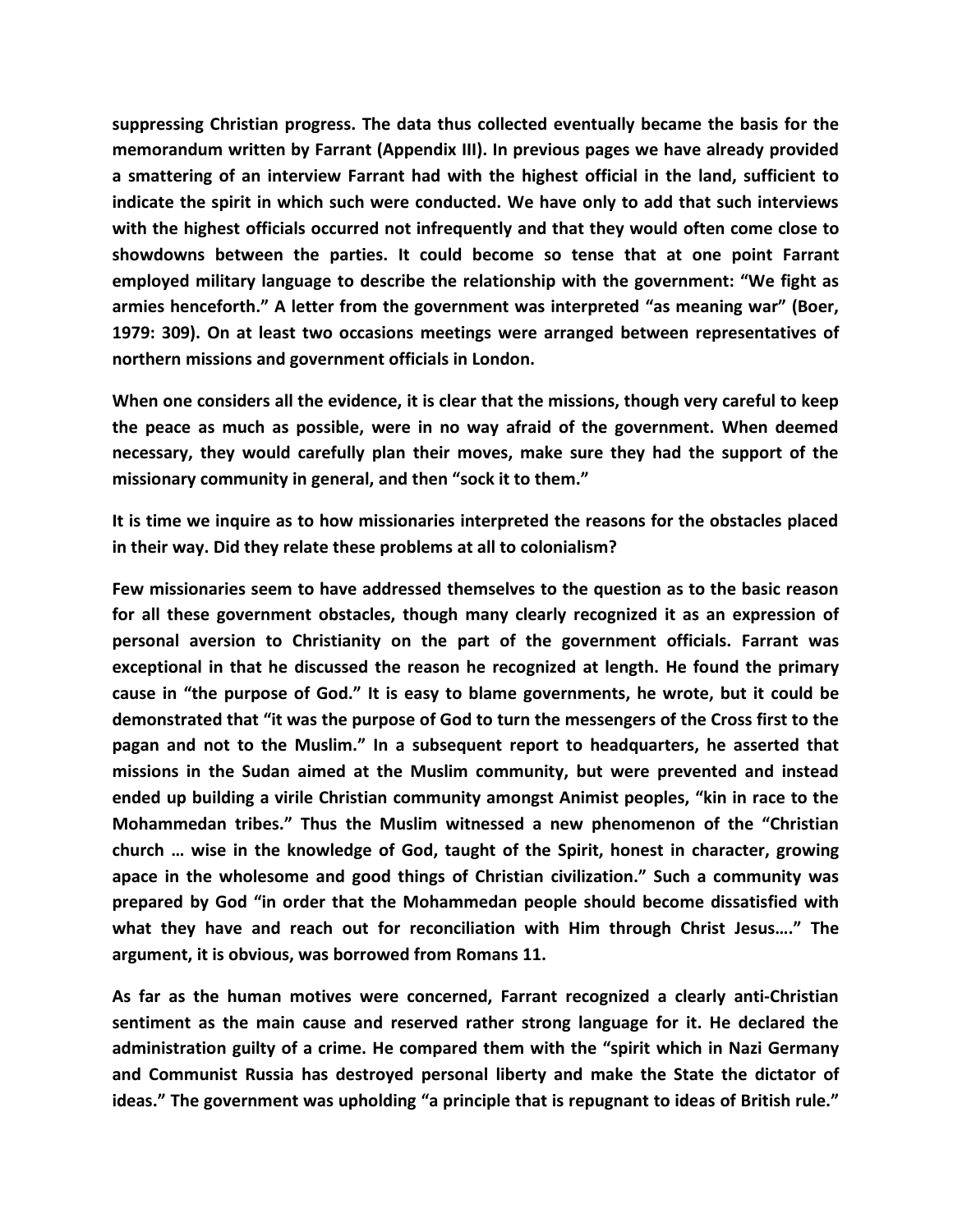**Thus the restrictions were contrary to the spirit of British colonialism, according to Farrant, not an expression of its deepest motivation. Farrant heavily criticized the colonial government, but never colonialism itself.** 

#### **RELATIONS WITH THE GOVERNMENT: UNEASY PARTNERS**

**The forms of cooperation with various levels of the colonial government were myriad. In this summary we can only give some indication of its extent. Besides extensive social intercourse, there were many instances of unofficial relations from which the mission especially profited. Kumm studied Hausa in Tripoli. When the Resident of Bauchi Province spent time in that city, Kumm's house became the former's headquarters. When Maxwell was building a house, the local government engineer offered technical advice. At another time, Maxwell was allowed to purchase supplies from a government department, even though such was against department rules. On a more personal level, we read of Ruxton's wife lending her "fancy hammock" to Mrs. Guinter, a missionary, for the strenuous trek from Ibi to Wukari. (Boer, 1979:155; Maxwell,** *Diaries* **[1]: 28, [3]: 14, [2]: 10).**

**Of course, official relationships were much more numerous, and sometimes they would overlap so that it is hard to know whether to classify them as official or unofficial. It was only natural that upon the arrival of the initial SUM party of four missionaries in 1904, the members should be distributed among the senior government officers in Ibi and that their loads were removed by a "detachment of convicts, guarded by policemen with guns." Kumm was the guest of both Lugard and his deputy. Lugard allowed the SUM to import their supplies duty free, he granted a reduction to missionaries using government steamers and he promised help for building a road to the Wase station. Even Girouard, known though he was for his antipathy for missions, granted Kumm various amenities, including the rent of a complex of government buildings for the ridiculous rent of one shilling per annum! He also arranged for a special train to take Kumm to Barejuto (Boer, 1979: 138-139;** *LB***, Mar/1905: 8, 12, Nov/1904: 4-5, Jul/1905: 10). Though at first the SUM used the services of the companies for her financial transactions, later it was done through government channels because the latter would do it free of charge. The government built a church at Lokoja by means of prisoner labour at no cost to the CMS. The government physician at Ibi would charge missionaries only about one quarter of the normal fee. The death of Mrs. Hoskins, a missionary, provided the occasion for full cooperation of the colonial team members. All the Europeans in Ibi, nineteen in number, attended the funeral. While the Niger Company provided the casket, the government had the grave dug, supplied the pallbearers in the form of a police squad and draped the coffin with the British flag. Mrs. Ruxton sent a cross of**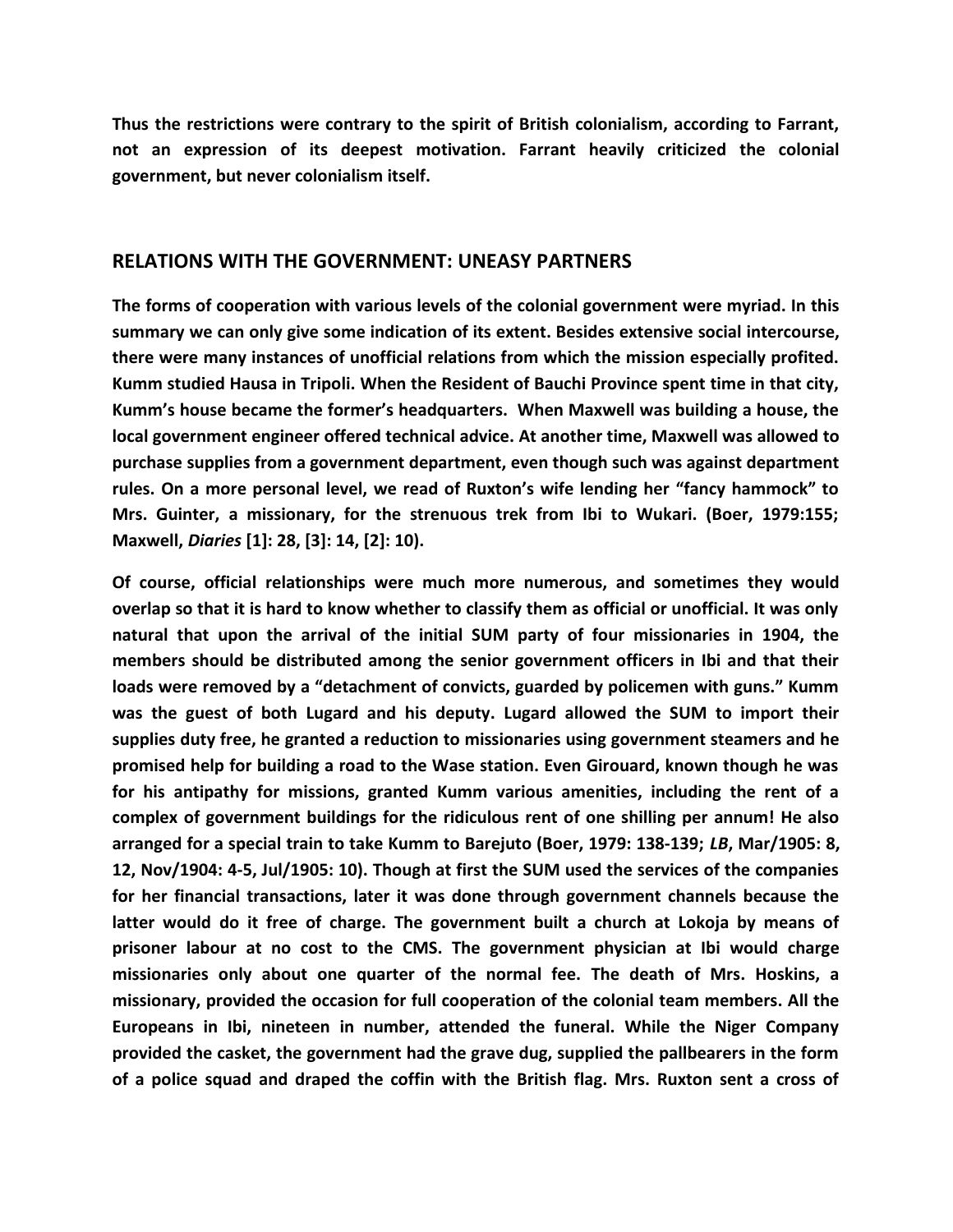**flowers. It was not all one-way traffic. Maxwell used to teach Hausa to government officers, while missionary Hayward served for a while as district officer.**

**During the middle period, i.e., the period from 1918-1945, the SUM received the support of the government in stopping certain traditional practices they considered undesirable, such as "child murder and ritual murder," the killing of twins and the practice of having barbers operate on women's breasts, which caused abscesses. The mission persuaded the government to exempt from paying taxes leprosy patients in recognized camps as well as to exempt farmers from forced paid labour in the mines during World War II during the farming season. Having found a government truck that had gone off the road, missionary Potter took it to Ibi with one hurt passenger and then drove it for the government a whole week to haul materials needed for the construction of bridges. The mission provided a supervisor for the construction of a government building at a monthly rate of fifty pounds. The mission community as a whole requested reduced fares when travelling by railway. One enactment that really pleased the SUM was the recognition of Sunday as the official day of rest in certain parts of the north. Missions hoped that the measures would be made to cover the entire north, including the Muslim area (Boer, 1979: 277-279). Farrant was appointed to the Board of Control of the government-owned Gaskiya Corporation. In 1931 Maxwell invited the district officer and other whites for dinner on Armistice Day. Three days later the officer sent a gang to cut down the tall grasses around the mission compound (Boer, 1979: 302, 315; Maxwell,** *Diaries* **[25]: 92, [27]: 75, 49, [17]: 40, [18]: 17). Several occasions are recorded of the government's introducing either individual missionaries or the mission as a whole to Nigerians. The arrival of missionary Baker, a Black Jamaican, apparently presented a potential problem to the Resident at Ibi. In order to avoid any misunderstanding on the part of the Chief of Ibi, the Resident required of the former that Baker be received "with the respect due to a white man." The SUM was introduced to the Chief of Yergam people by an assistant resident. During the final period, we read of a missionary who trekked through the Gwoza area with a high government official. During this same period, missionary Timmer was seconded to the government's Gaskiya Corporation. Missionaries helped in the 1959 elections as supervisors. Bachelor, the mission's agricultural expert, was sought by the government for cooperation in fertilizer experiments (Boer, 1979: 179, 190, 394;** *LB***, Mar/1907: 63, July/1954: 49).**

**Having summarized a great variety of miscellaneous forms of cooperation between the mission and the government, we now wish to examine the large areas of cooperation, the greatest of which was that of education. According to Maxwell, the main reason the mission should cooperate in education was to reduce the need for the government to produce her own teachers, teachers that were invariably recruited from among Muslims. He regarded it a critical matter. "Missions, it's up to you to provide teachers that Government will recognize**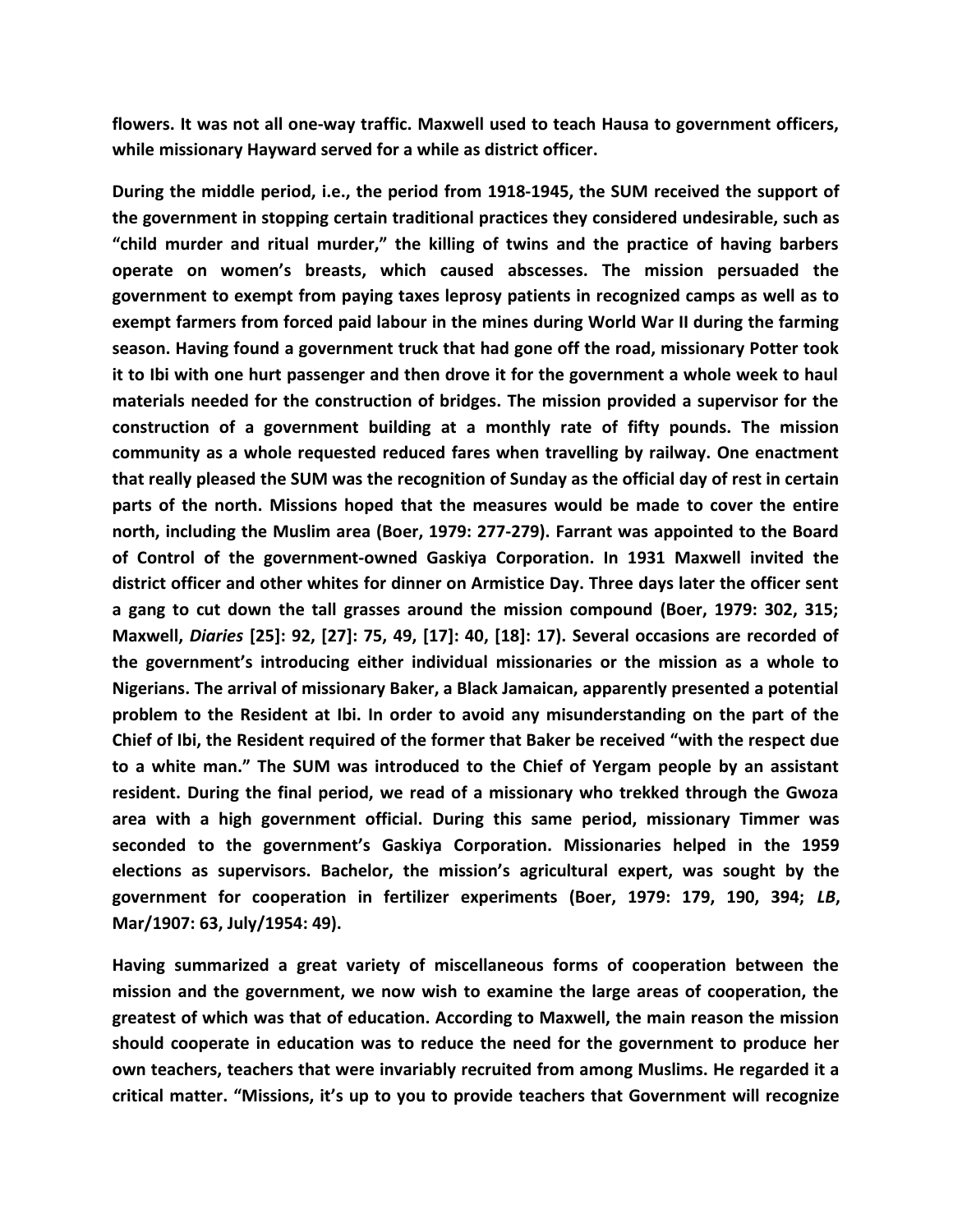**as qualified for the Traditional districts, so that the schools in them need not be taught by Moslems." Thus, though he did not have any confidence in the intentions of officials, he pushed ahead with cooperation.**

**Maxwell realized that if the mission was to take up the challenge of education, it would have to accept grants from the government, for mission resources would be insufficient for such a huge task. He was willing to seek such, but with mixed feelings. He did not wish the mission to appear as recipients of gracious favours from the government and therefore opposed automatic application of grants. "Let us deserve it first," was his attitude, "and then apply." Hence, when Ruxton had procured grant money for this purpose and planned to distribute it according to results already obtained, Maxwell proposed to the mission that it be accepted on those terms.**

**Maxwell insisted also on yet an additional condition for accepting such grants, one that he expressed several times and that indicates his deep suspicion of government motives. It was that missions must "retain complete control of the schools." Back in 1910, Ruxton and another official tried to persuade Maxwell to insert alterations in the resolutions of the Protestant Missionary Conference of Lokoja that would increase government control over the schools, but Maxwell adamantly refused: "No sir, our schools are ours. If we get Government grants, we shall ask them for results only; we shall present children for examination in subjects for proficiency in which grants may be made; but as to our schedules, our timetables, our mode and spirit of teaching, hands off" (Boer, 1979: 163; Maxwell,** *Diaries* **[6]: 18).**

**The Lokoja Conference of Missions in Northern Nigeria of 1910 agreed with Maxwell. Not much came of the grants, but by 1913 discussions and consultations on the subject increased. The 1913 Lokoja Conference expressed interest in training students for the civil service and for commercial clerks; they intended to seek government advice and cooperation in the matter. They also declared themselves in favour of cooperation with the government in the production of textbooks "and in other questions pertaining to education." In 1914, the mission discussed these concerns with the government's education officer, Hans Visscher, a former CMS missionary. In 1915, the SUM accepted the government's offer to sell textbooks to the mission. Field Secretary Dawson expressed the basic idea entertained by the missionaries on this score. It is the government's business to promote education, while the mission is interested only in evangelism and training of church leaders. Hence, the mission should "secure the advantage of Christianity of the education by Government to the people." This should be done by placing a teacher in each school to teach religion and by issuing Christian literature. Visscher was reported to have stated that the government would expect the missions to supply the teachers for "distinctly Christian religious instruction." He concluded, "We think … that it is a matter for congratulations that Government should save**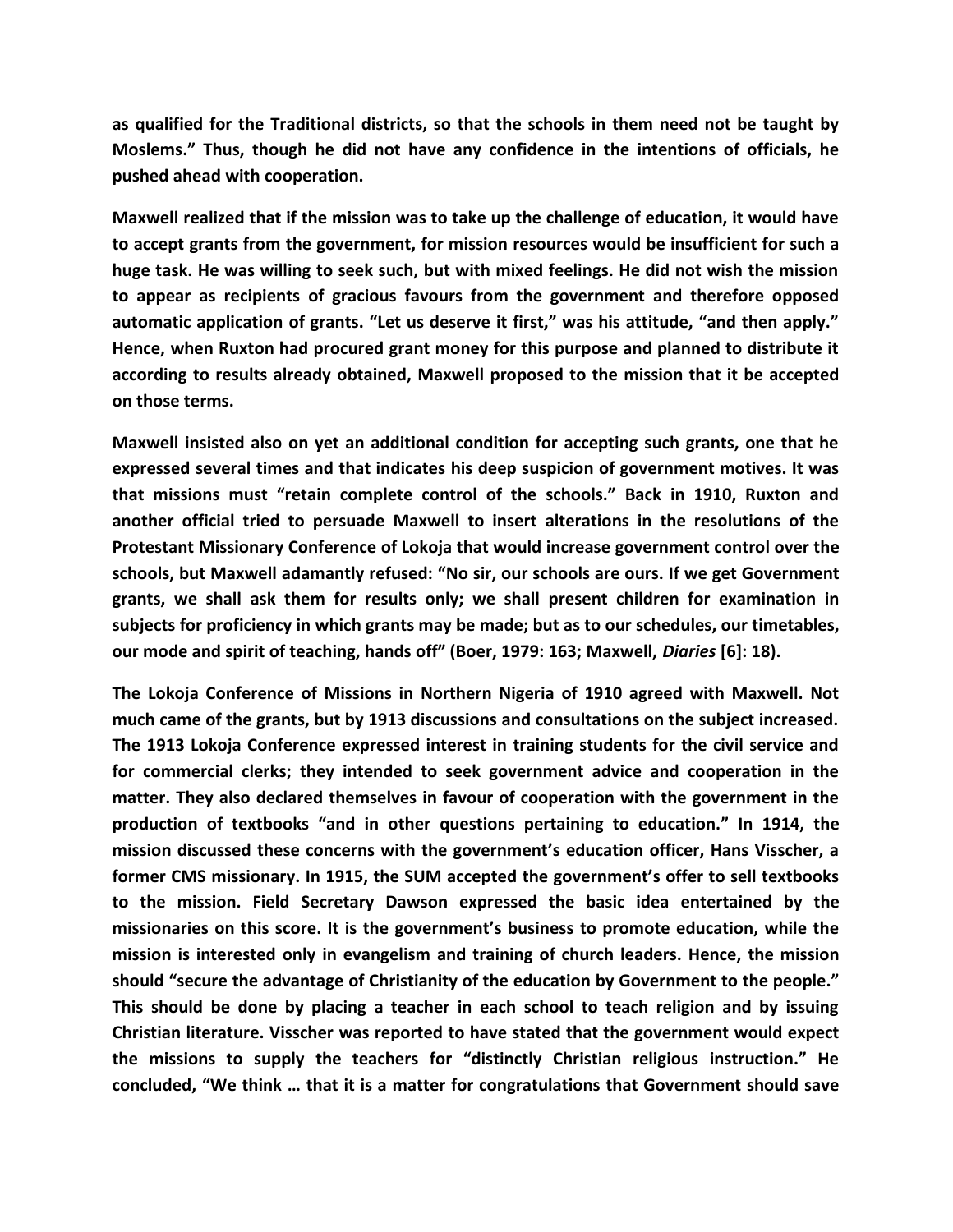**us the trouble of issuing school books and opening schools, and leave us free … to devote our energies to more direct Christian propaganda.**

**In 1913, the government planned a primary school in Ibi for chiefs' sons. Both Ruxton and Visscher wanted a missionary as headmaster who would be paid by the government, but they were alone in government for favouring such mission involvement. Dawson favoured such arrangements because the alternative would be a Muslim principal, while the mission would be allowed merely to come in occasionally to teach religion. The arrangement would amount to the government "paying our men to do the work the Mission sent them out to do, and providing the scholars for them to teach and win for Christ and Government can get pupils in a way we cannot." The plans did not materialize, for Ruxton went on leave and that left no one to push for the mission's interest.**

**When he saw his plans dashed, Ruxton suggested to Dawson that the SUM make an offer directly to Lugard, who was the Governor-General of all Nigeria, to cooperate. While on home leave, Ruxton met unofficially with mission executives in London and suggested ecumenical pressure on the government. But already prior to Ruxton's suggestions, the mission at home had approached Lugard together with the CMS and a working agreement had been made between the two missions to regularly address the government jointly on educational matters. The result was a considerable number of joint presentations. A more Lugardian policy was finally offered to the missions during World War I.**

**In spite of all the plans and controversies, the education of non-Muslim tribes was not getting off the ground. The provincial government then appointed a clergyman, Bargery, as Director of Education in Traditional Areas and missions were asked to cooperate in education. The aim was education with an emphasis on character building and religion. In Traditional areas, only the Christian religion was to be taught, not Islam. Religious instruction was, furthermore, to be compulsory for these schools, though objectors had the right to be excused during this time. This policy was judged so favourable by the mission that they not only agreed to participate, but also placed some of their own schools in this government scheme. It was agreed that graduates from approved mission schools would be recognized and eligible to compete for positions on the same basis as graduates from government schools.**

**At one level, then, the struggle by the mission for cooperation with the government in education had been won, but at another front, new frictions arose. The missions sought government aid to supplement the income of mission schools. Thought it was a struggle, the missions had their way. However, by 1916, it appeared that these grants were not without strings, for the government presented an ordinance prohibiting grants to mission schools established after the law went into effect. The ordinance in effect curbed the establishment of new mission schools, for the mission's resources were too slender to continue their**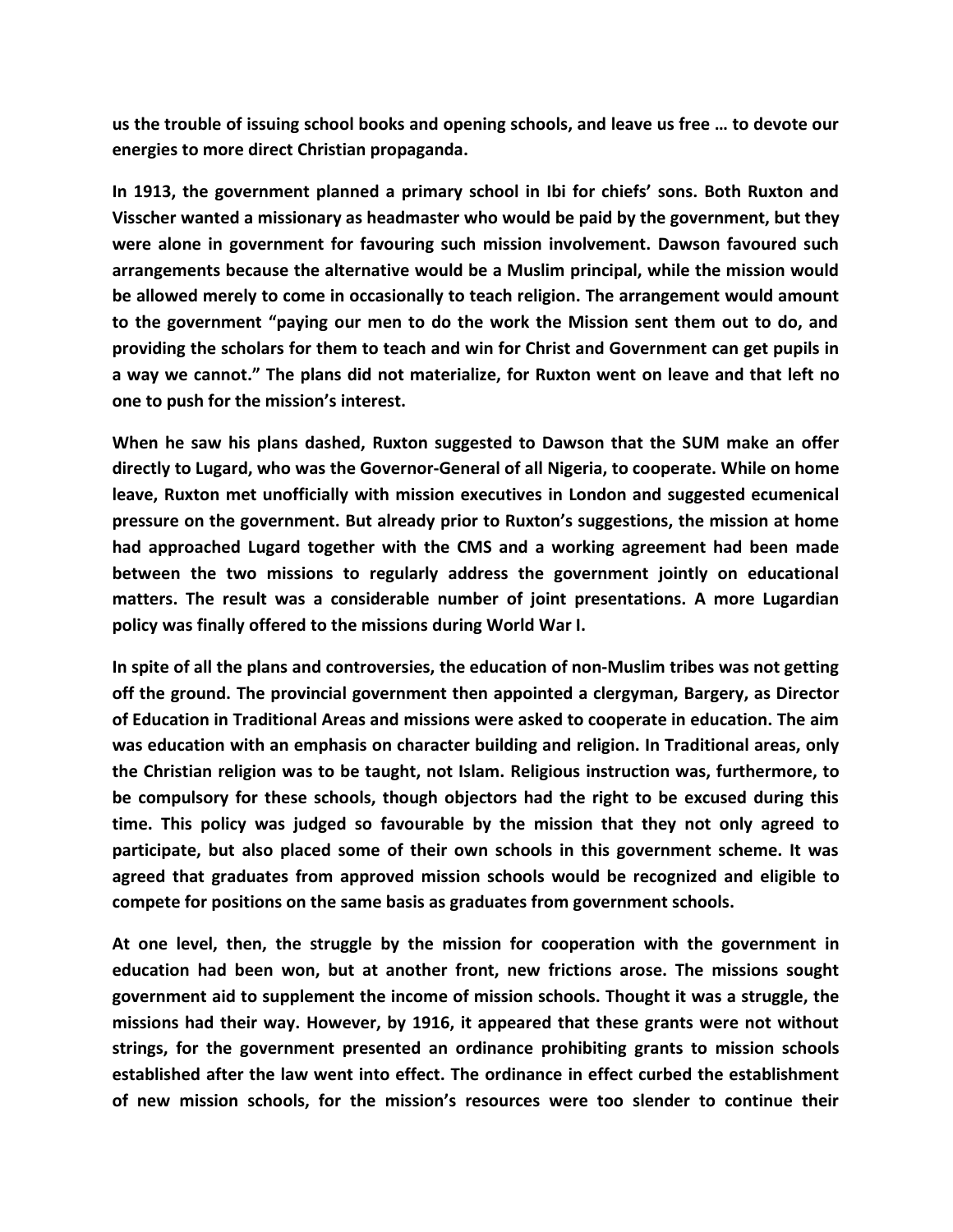**expansion programme without such grants. According to Crampton, it represented an attempt of the Colonial Office to oppose the uncontrolled expansion of mission education even in the non-Muslim areas (Crampton: 93). The missions together objected strongly to the measure. A letter of protest was sent to the Governor General in which three objections were listed: (1) it was discrimination; (2) its definition of schools was too wide so as to include even choirs, Sunday schools, catechumenate classes and even sewing classes; and (3) it was in effect a withdrawal of the earlier promises of cooperation in Traditional education. The letter ended with an implied threat: "The present Ordinance … would scarcely appeal to our friends and supporters in the Homeland as 'encouragement'." At the home front, both the CMS and SUM appealed to the Colonial Office and the SIM was encouraged to do likewise. Only two months later, the SUM received the reply: the ordinance had been approved and there was no hope of repeal. The missions did not relent. A "desultory correspondence for about five years with a succession of officials" took place and eventually success was booked.**

**In 1918, the SUM's executive committee instructed their secretary to investigate British educational codes in other British African colonies "for comparison with that in Nigeria and further action there anent if necessary" (Boer, 1979: 192-195;** *LB***, Apr/1911: 65; Crampton: 93).**

**During the middle decades, Bristow emerged as the SUM's main educational strategist. He sought the cooperation of the government once again in getting chiefs and other prominent citizens to send their sons to mission schools. During the 1930s, the government of Plateau Province again proposed that missions undertake all primary schooling in the province, but, again, it was never put into practice. A main issue was still that of government grants to mission schools. On the whole they were recognized as necessary, but they were still accepted with trepidation. Oldham advised the SUM to prepare for the near future when the government was likely to seek closer cooperation with missions in education, and that even larger grants could be expected. A national conference in Nigeria in which the SUM participated in 1928 expressed appreciation for such financial aid.**

**In 1942, the government adopted a new education scheme in relation to the Development and Welfare Fund that would provide for almost wholesale government support of education, including that of missions. Bristow wrote a memorandum discussing the scheme and all its implications. He recommended acceptance and the mission agreed.**

**Time and again the mission agreed to grants, but the suspicion with respect to government intentions never waned. Some felt the government sought to use the mission for its own aims. Grants would be accepted only "when given unconditionally," to make sure no limits would result on "the mission's spiritual work." When grants were offered for the Gindiri Training School, the mission instructed Bristow to enquire as to the implications. Farrant**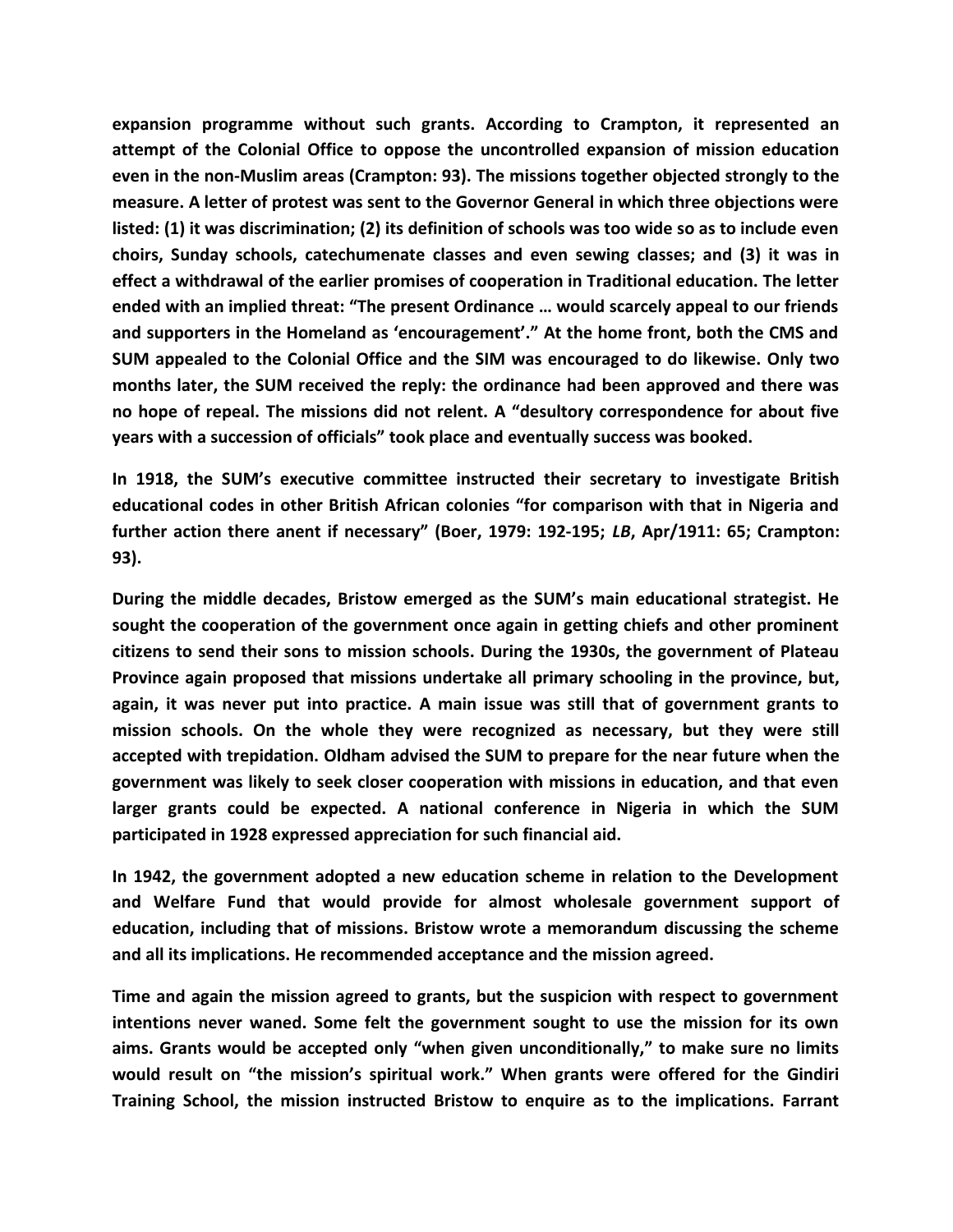**received a letter from the government attempting to allay the mission's suspicions: "I hope that you are not under the impression that by taking a grant you are terribly bound? There is a more broadminded view now. It is the spirit and not the letter that we go by." In 1943, the question cropped up again with respect to Gindiri, this time focusing on capital expenditures. Grants were accepted on condition that no strings be attached "prejudicial to freedom of religious teaching …." In 1941, Farrant sent a circular to SUM missionaries to solicit their opinion on government grants. The responses ranged from wholehearted acceptance to outright rejection. The main reasons for rejecting were basically two-fold: (1) It would create a class distinction among church workers, since teachers would get a much higher salary than the church could ever pay pastors and evangelist; (2) These grants would give more power to the government in mission schools, with the result of increasing secularization. Some presented arguments for as well as against subsidies. Spencer felt that one advantage would be improved school equipment. Suffill was optimistic that with teachers off the church's payroll, the church should be able to raise sufficient funds to provide adequately for those remaining her responsibility. Wood of the CCN favoured mission acceptance of government proposals. Grants were often considered acceptable simply because the alternatives were worse. The threat of Muslim influence in government schools meant the mission would have to press on with insufficient means. Bristow favoured the government scheme of the 1940s for such reasons. "Roman Catholics and others" would take full advantage of the scheme and leave the SUM behind. "There are," he asserted, "only two alternatives, either we must learn to understand and drive the '1942 model' … or else sit on the roadside watching the cloud of dust disappearing over the horizon." In addition, Nigerian Christians would insist on accepting the scheme.**

**There was a clear ambivalence on the part of the government. While on the one hand they actively sought mission cooperation in education, there were many instances where government discriminated against Christianity in favour of Islam. Sometimes this was the result not so much of official policies as it was individual preference on the part of officials or it was implied in the practice of indirect rule. Anglican Bishop Smith mentioned cases of Traditional boys forcibly enrolled in government schools where they were taught by Muslim teachers from Muslim textbooks and "morally bound to become Moslems." He further reported that Christian boys in industrial schools were compelled to work on Sundays. During the 1940s, missionary Doris Spencer accused the government of prescribing textbooks that were clearly Muslim inspired. She commented, "Were children in schools for Moslems only given reading books upholding Christian doctrine … there would quickly be strong objections made." Her comments referred to the Hausa reader series,** *Magana Jari Ce***. She claimed Muslims were exerting strong pressure against teaching of Muslim children in government schools and felt that Christians should display similar zeal to prevent their children from being exposed to Muslim influence. "Instead of this," she complained, "we got approved**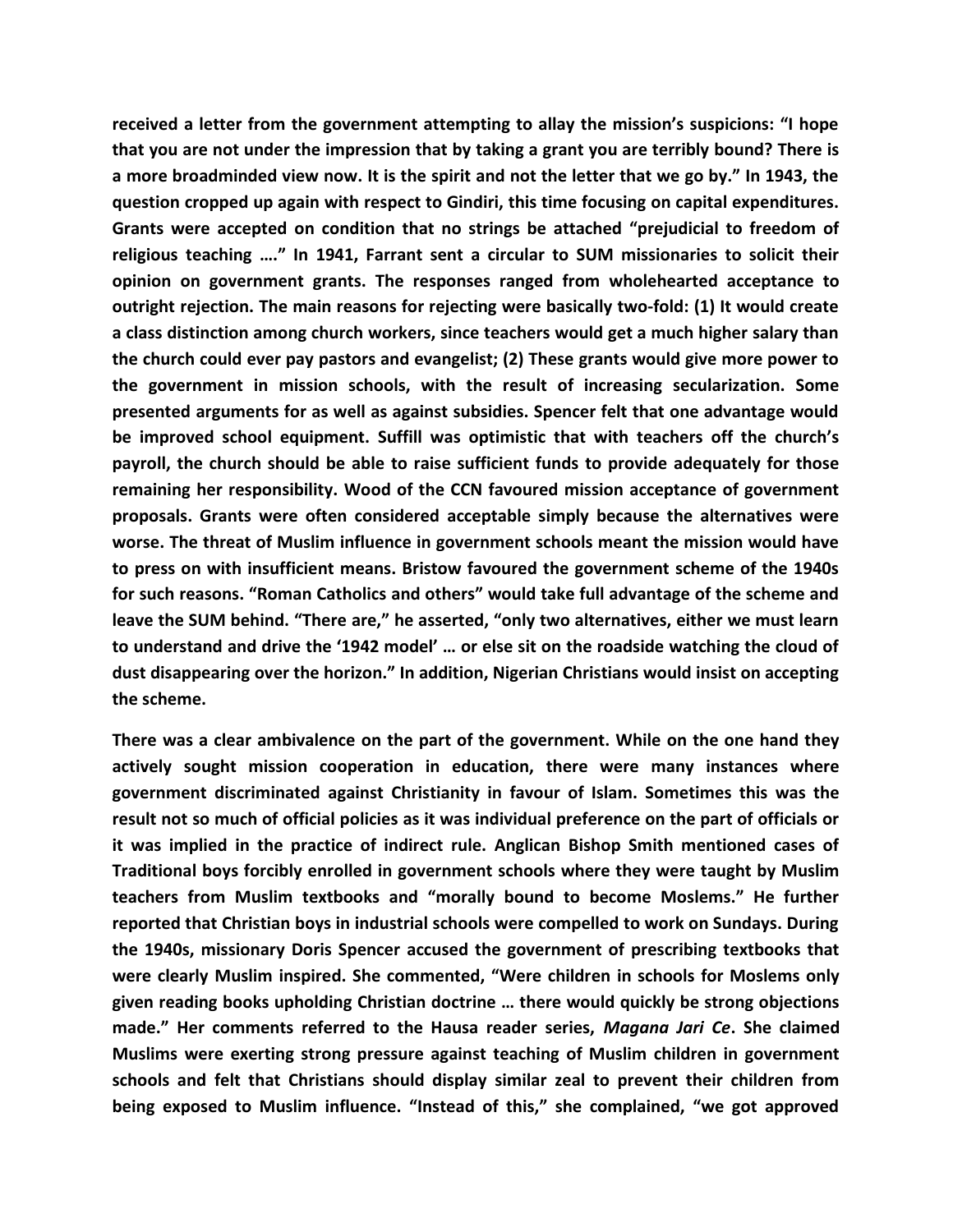**school books made almost into handbooks on Mohammedanism." In another report, we are told of a student in a government school who tried to take a Christian stand, "but the Moslem teacher told the visiting 'white man' and this official told the boy he must conform to the Moslem religion." "How difficult it is," the author lamented, "when the Government definitely takes the side of the False Prophet."**

**Some cases were reported of Muslim rulers seeking to prevent children from attending mission schools. Tett related that "Moslem overlords use threats to prevent the traditional peoples from allowing their children to attend our CRI's." In the same area, a local chief was instructed by his Muslim district head not to send boys to such CRI's. When a father wished to send his boy, he told the local missionary that he could not do so unless he received permission either from the emir or the district officer. In this case, the latter supported the father.**

**The Conference of Missions for the Northern Provinces asserted their rights by applying "for a right of entry into Government pagan schools for the purpose of giving religious instruction of a non-denominational character to such pupils as desire it." The same conference demanded also that missions be given representation on the Board of Education for Northern Provinces as well as on provincial boards. At the next conference in 1932, the secretary reported that the government had accepted both demands. These were important steps for the missions in that they thus got a voice in the decision-making process. The missions thus scored a significant victory in their crusade for rights and religious freedom.**

**Throughout the middle decades there was uncertainty and friction with respect to the education of Muslim children. It appears that for a while it was prohibited to receive Muslim children in Christian schools. A breakthrough occurred that allowed Muslim children to attend such schools, provided the manager of the school was certain the parents realized the Christian nature of the school. However, in the early 1940s the government denied Muslim** parents the right to make such decisions for children under eighteen. A writer in LB **commented that "when so much is made of the object of the present war being a struggle for personal liberty, this is a strange denial of it." The excuse of the government for this action was based on Islamic law which does not acknowledge such a right of parents, a judgment obtained from "the two most influential emirs," that is, the Sultan of Sokoto and the Emir of Kano. These two Muslim leaders even disclaimed for themselves the authority for such decision. A clause to this effect was to be inserted as a condition for all new stations, in medical work as well as in schools (Boer, 1979: 63, 279-282, 303; 1984: 77-84).**

**Farrant pointed to the failure of missions to live up to their responsibility by not meeting government standards of efficiency. Missions must rise to the occasion, for it had become "fairly obvious that Government education will either be Mohammedan or else without**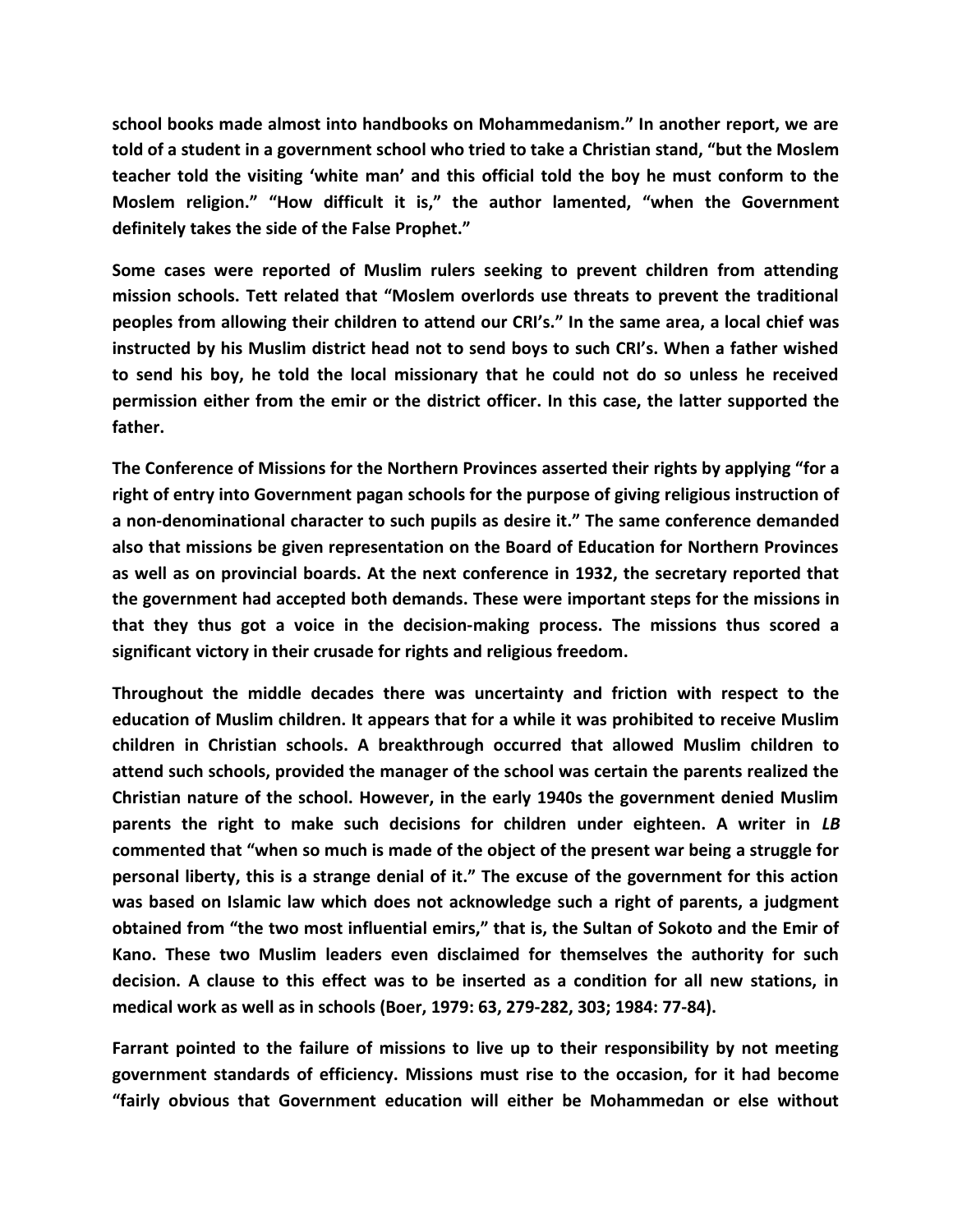**religious value … for the satisfactory education of Christian children." He also accused the government of some of the practices already listed above. Lugard had determined that education was to have a religious bias in order to build up morality, but when the government actually founded schools in Traditional areas, Farrant lamented, they would prohibit the teaching of religion. The final result was that "educationally the Government has been a proselytizing force" for Islam (Boer, 1979: 303; 1984: 83).**

**During the closing period, educational cooperation retained much the same flavour. The mission requested salary grants for industrial training as well as for the School for the Blind and the government agreed. Salary grants were also requested for a number of individual mission educationists.**

**There was some, but not much, sense of danger in such cooperation even during this period, in spite of nationalist warnings. After all, the Sardauna, the Sultan of Sokoto, had himself praised the mission's efforts and expressed desire for continuation after independence. The mission was called upon by an independent Nigerian government to "serve on committees, and to help with new syllabuses, etc. Some of the staff are busy writing textbooks …." (Boer, 1979: 395; 1984: 77-84;** *LB***, May/1961: 48, July/1949: 42).**

**Another major area of cooperation we wish to describe is that of public health or medical work. The story of cooperation in this area is basically similar to that in education, except that it was less extensive. With very few exceptions, most references in the sources to medical cooperation include indications of hesitation on the part of the mission. A happy example of such an exception was the government's allowing the mission to purchase drugs from the former's medical stores in Lagos during World War II when all private sources had been exhausted. This arrangement was such a relief that Chandler, a medical missionary, felt moved to thank God for this provision. Oldham advised the mission that as in education, they should get prepared for new forms of medical cooperation with the government.**

**Beyond these two references, all others betray this undercurrent of suspicion. The conference of missions at Port Harcourt recorded its pleasure at the cooperative spirit of the government and pledged in turn to help in raising health standards. Nevertheless, the conference stressed that "the value of the offer is contingent upon any conditions attached to it." It was stipulated that the scheme should be fully cooperative, involving trust on both sides.**

**On the one hand, we recognize that the government will require safeguards to see that grants are used for the purpose for which they are made. On the other hand, it is necessary to ensure in our hospitals and dispensaries freedom of action as Christian Missions, and that cooperation shall not denigrate into undue interference. To this end we consider a Board of**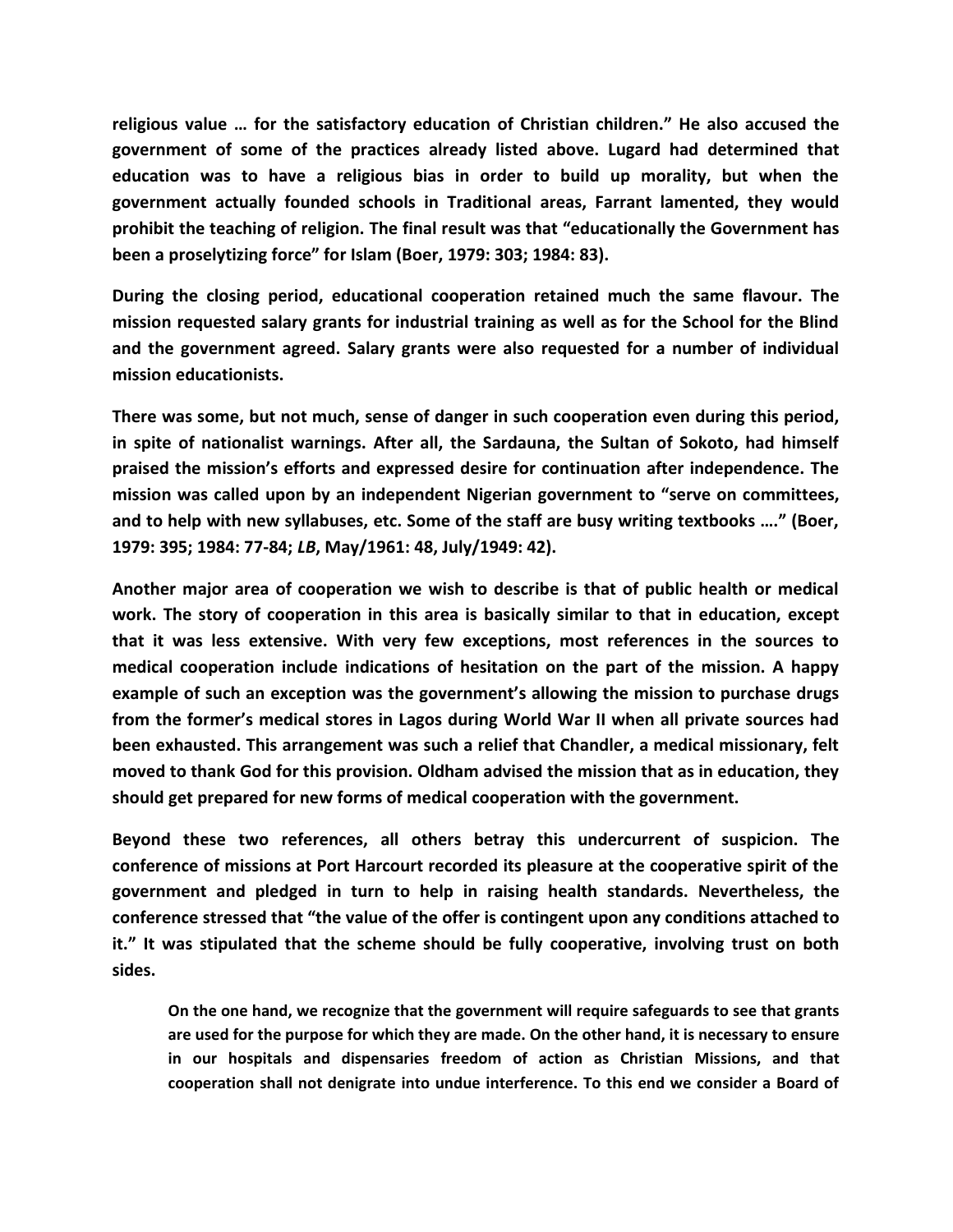**Medical Services … should be appointed on which the Missions should have an adequate representation ….**

**In 1930, the government invited the SUM to have its dispensaries join the government system to upgrade services, but the mission refused for four reasons, two of which were technical and two based on suspicion. The latter were: (1) desire to continue to witness to patients and (2) refusal to accept any aid unless given unconditionally. The matter was settled by the government promising aid for mission dispensaries under these conditions in places where there was no government dispensary. In 1931, local authorities granted one hundred pounds for a dispensary at Panyam, but it was mission policy not to accept such grants for building projects and so it was going to be used for the purchase of drugs. Though we have not uncovered a statement as to the reason for this policy, there is no doubt that it was based on fear that ultimately the government might place restrictions on the work at the facility if it had been built with government funds.**

**Barnden, a medical missionary, lamented in 1940 that much more could be done for lepers if only the government would give more assistance. He does not appear to have been consistent on the matter of government grants, for in his reply to Farrant's circular regarding grants for education, Barnden expressed himself negatively. In his response he recalled an earlier government plan to aid the mission's medical work, but the plan "fizzled out and today we cannot get a penny out of them for even our leper work at Vom." He cited the example of a voluntary medical agency without a Christian thrust that was getting various forms of assistance, such as free rail travel and clothing for leprosy patients imported duty free. No such aid applied to missions "because of Christianity. The attitude of the Government towards Christian leprosy institutions in Moslem areas is a warning that no help will be given to any Christian work unless it be secularized." In 1944, Barnden reported that the mission's hospital at Vom was receiving no government assistance.**

**In addition to the financial problems, there was the perennial question of the prohibition of working among Muslims, also in medical work. In 1929, Dawson reported the good news that when the government trusted the mission to act with discretion and where the native authority had agreed, the mission might "try through Christian service to win the confidence and friendship of the Moslem communities." Though it appeared that the green light had been given, in fact the light remained at amber for some years. It was not until 1936 that a policy was translated into reality with the government's invitation to begin mainly leprosy work in Muslim areas.**

**Though the conditions were unacceptable, the SUM agreed to work under them at Maiduguri because it was felt the scheme nevertheless gave "promise of a wider field of effort." Dawson suggested that it would "mean a much wider scope for Christian witness, judiciously**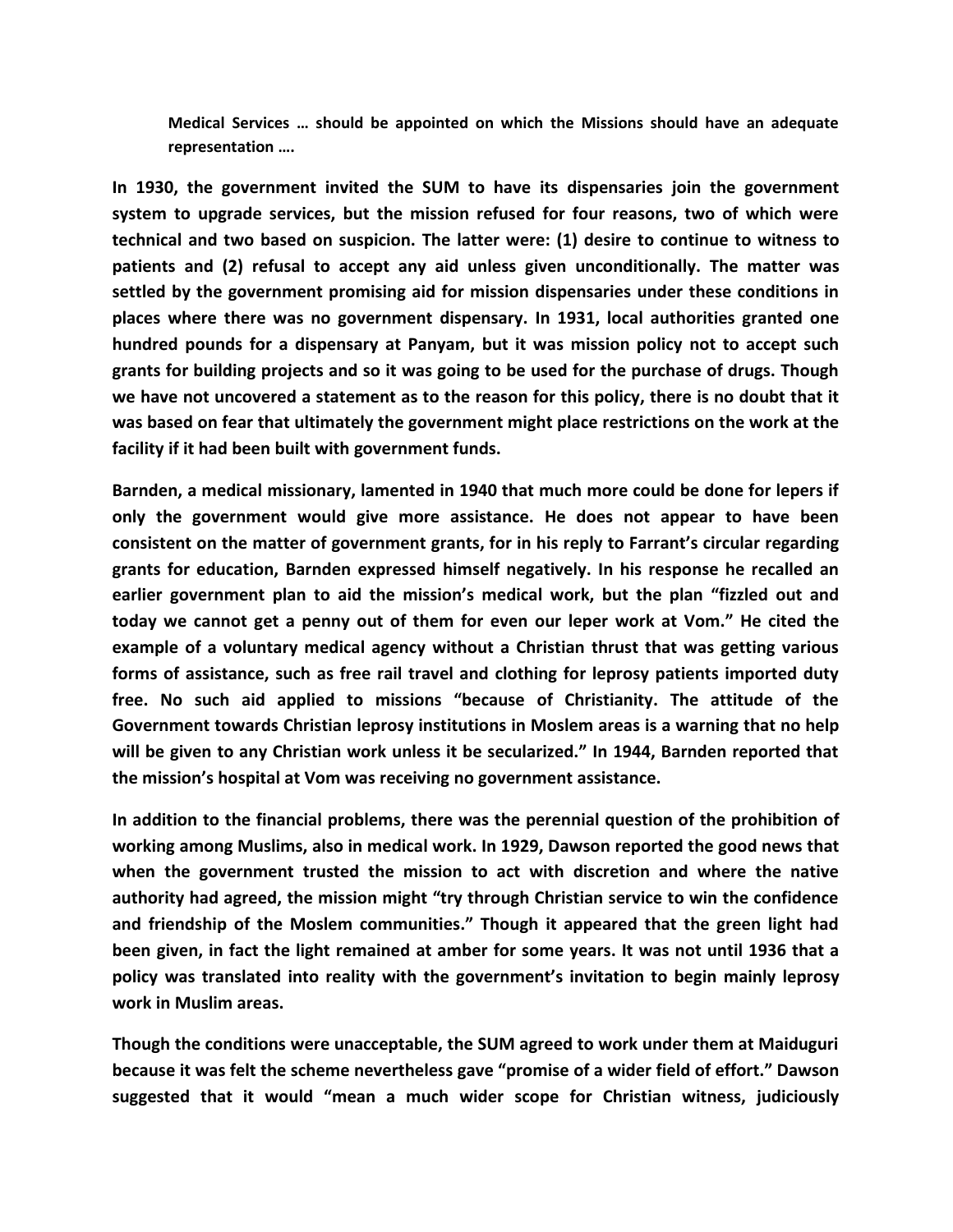**exercised …" The aim of the mission of the proposed colony was described as two-fold: (1) to rid Bornu of leprosy and (2) "to secure the privilege of witnessing for Christ to the one million Mohammedans in the Province." The program would provide a reason for touring the province and opportunities for witness would not be lacking. Such work would demonstrate both the love and power of God. The welcome accorded by emirs and chiefs augured well, in spite of the odious clauses. In other words, the mission felt that somehow personnel would be able to circumvent the restrictions so that this ministry would not be neutralized. In fact, one report indicated that the dispensary in the colony was used for "religious and other classes."**

**Another enlightening case was that of Nguru Hospital, also in Bornu. When the provincial resident was approached in 1939 about a station at Nguru, he advised the mission to apply for a limited mission, that is, a mission aiming only at Traditionals and Christians, as it would stand a better chance of approval, especially if medical work were included. While the application was being processed, the government suddenly sprung the "18-year" restriction on the SUM. This condition was not acceptable to the mission, but there was hope it would be modified or dropped. When the government gave its general consent, the SUM did not officially accept or reject it, but the resident was verbally informed that the mission was holding the matter in abeyance till further developments were more clear. The issue was finally settled in 1944, at least with respect to the Nguru application. The "18-year" restriction was dropped and conditions similar to those at Maiduguri were accepted by both parties. Government's consent came after the Shehu of Bornu, the traditional ruler of the province, indicated his agreement. The SUM accepted the arrangement, provided "the other bodies interested in the principle that was affected … offered no objection." The matter had been concluded basically behind the scenes by means of correspondence and interviews (Boer, 1979: 283-286;** *LB***, Jul/1923: 67, Jul/1944: 45, Jul/1931: 62-63, Jul/1929: 78, Jul/1940: 59, Jul/1937: 57, 74).**

**During the years after World War II, the mission community deeply regretted the government's continued reticence to cooperate in medical work. A medical missionary conference in 1946 pushed for very close cooperation. It suggested that the government should consult missions whenever the former contemplated new moves in medical work. It also urged that mission hospitals be recognized as the official medical facilities in their particular areas and that mission teaching hospitals be eligible for grants. Training of dispensary attendants should include both government and mission trainees. In view of the large number of leprosy patients treated by missions, the latter should receive "a fair share of the Welfare and Development Fund." These suggestions were made because the very survival of medical missions were said to depend on their finding a "recognized place in relation to the government Medical Services."**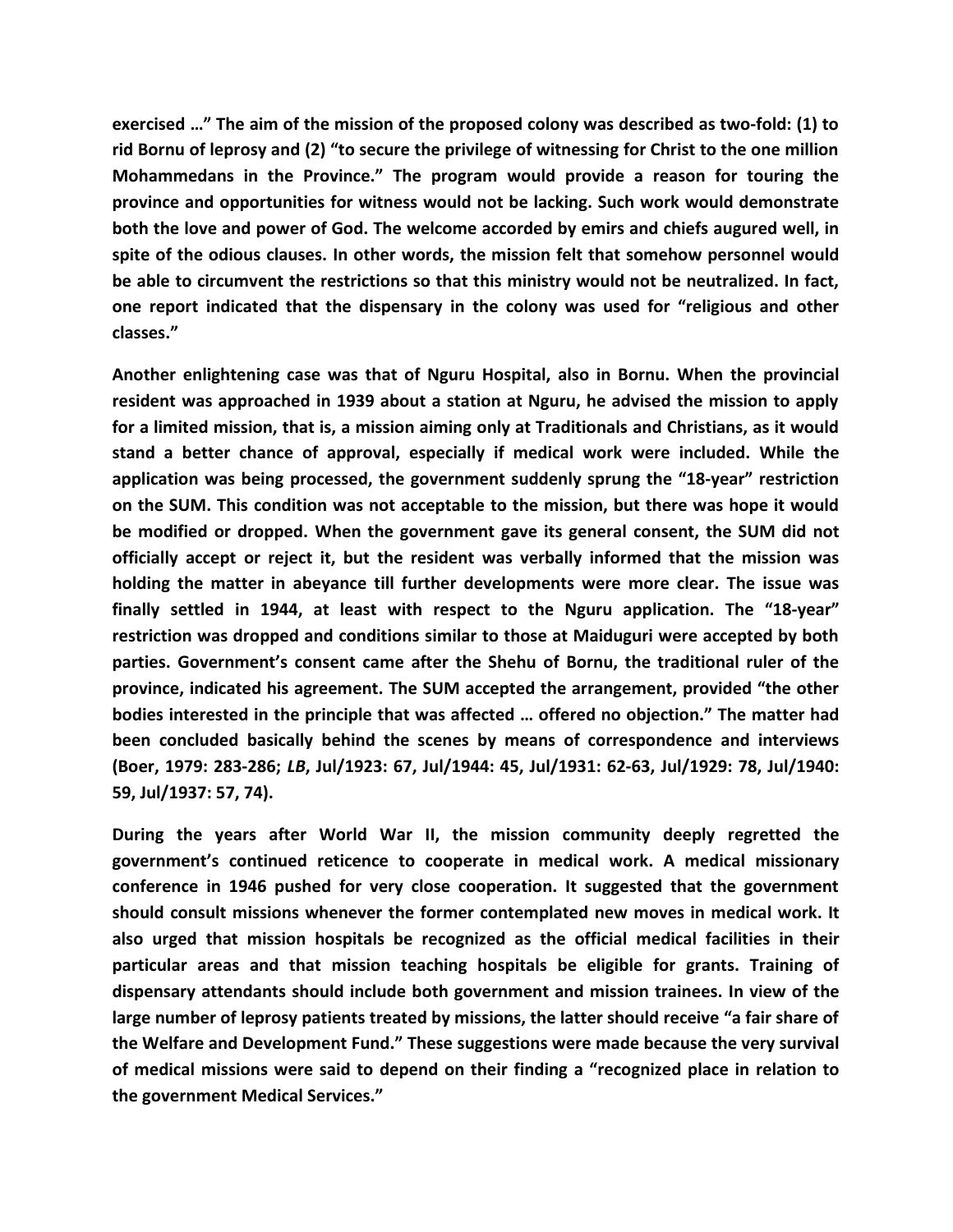**We are not trying to create the impression of total lack of cooperation. The mission received grants for various medical projects. But there was evidence, in fact, of increasing severity. Muir aired the complaint that even though the government was "very willing" to cooperate in education, it was "to be regretted that more regulations, particularly in medical matters, have been imposed and that it takes longer to get permission to open new work." There was the tendency on the part of the government to impose restrictions concerning evangelistic work in leprosy colonies also in those colonies located amongst Traditional communities. Edgar Smith presented a concrete example of the Tamiya colony at Takum, a community where Muslim population comprised no more than five percent.** 

**During these closing years, the missions continued gallantly to oppose the various restrictions on medical work. The Northern Mission Council declared that missions were "willing to participate in all possible ways in the humanitarian services of leprosy relief," but only on condition that they would not be prevented from carrying on their evangelistic services as well, at least in the non-Muslim areas. Due to such pressures, the clauses were deleted and the government agreed to provide grants for leprosy work as well as for more general medical services and all without the restrictions they had sought to impose (Boer, 1979: 396- 397, 1984: 84-87;** *LB***, Jul/1947: 39, Jul/1952: 64).**

**Another issue to be discussed in this chapter is the mission's attitude towards politics in so far as it relates to our subject. The first point to be made is that SUM was very deeply embroiled in colonial politics. They openly and proudly supported the idea of colonialism not only, but they also supported the colonial regime in many concrete ways. They consciously sought to instill a sense of loyalty in the hearts of Nigerians. Furthermore, the many-faceted relationships of cooperation with the government was also in effect a testimony to the people as to the positive value of the colonial order. From beginning to end the mission was embroiled in controversy with the government with respect to the freedom of religion. They applied as much political pressure as they thought useful, usually in cooperation with the wider missionary community. They also cooperated in efforts to influence the inclusion of religious liberty in the constitution of independent Nigeria.**

**The strange thing is that in spite of these obviously political activities, the SUM, in keeping with the missionary community as a whole, rejected any political role for themselves! At the World Missionary Conference of 1910, it was agreed that "everywhere a missionary is under a moral obligation to abstain entirely from politics." The SUM's archives contain a letter by the secretary of the CMS in which he states that "the CMS expressly warns its missionaries against engaging in political intrigue …." In 1950, Bristow asserted that "missionary societies in the Sudan have very wisely avoided politics, and have no intention of entering into them."** *LB* **carried an article by missionary Veary from French Equatorial Africa who stated that, in**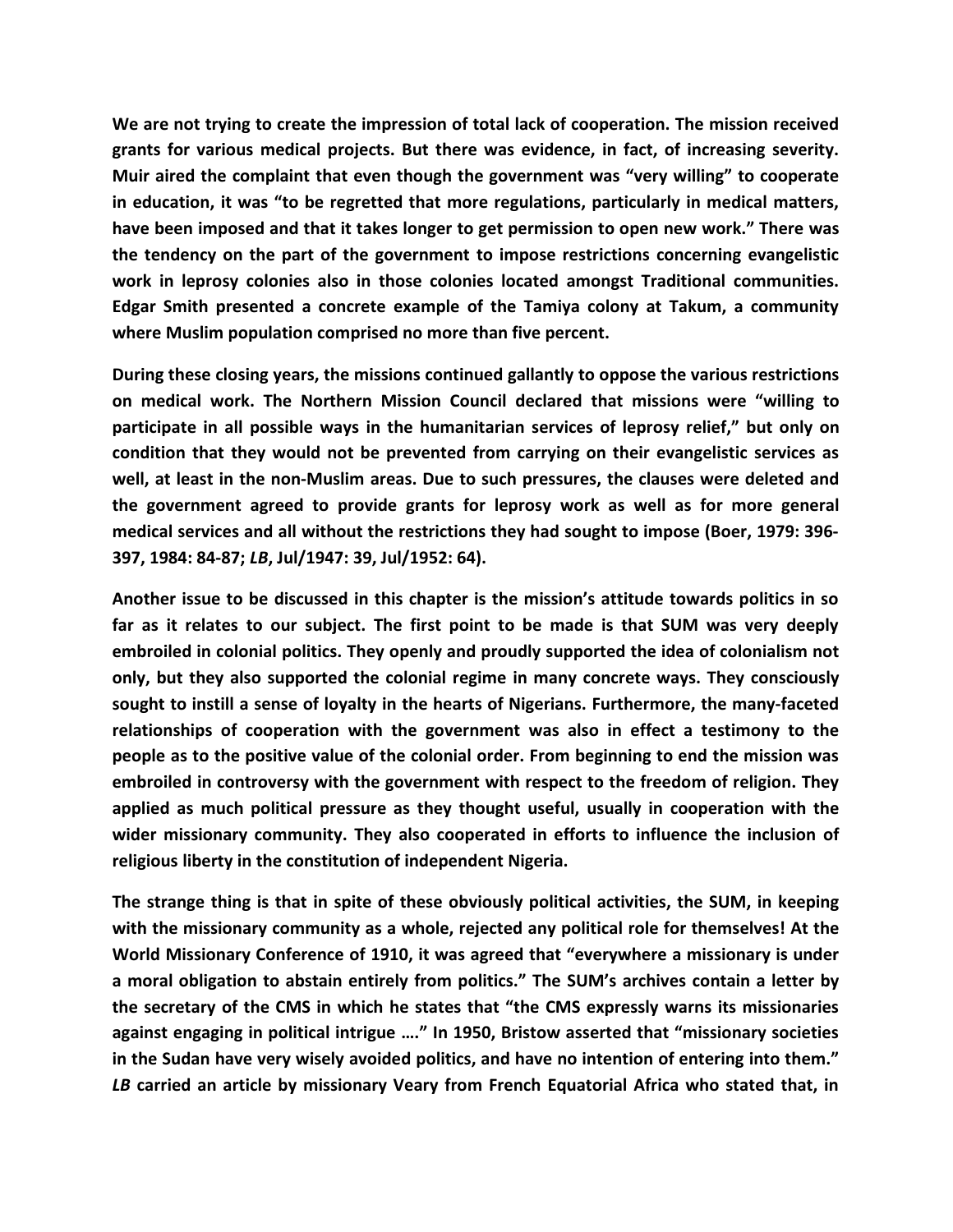**spite of the non-political ideal, it was "of course … impossible for a Mission of our size and importance to remain outside these political developments …." The intention, however, was clear enough (Boer, 1979: 105-106, 275, 390-391; 1984: 92;** *World Missionary Conference***, II: 169, I: 285, IX: 170, VII: 83-84, 149, 95;** *LB***, Jul/1950: 72, Nov/1952: 114, 97, 99).**

**During the final period, the mission began to recognize the political implications of certain aspects of her ministry. The majority of the folk amongst whom the SUM was working were largely oblivious of the political developments about them. They could end up with little or no representation in an independent government. "This situation," it was suggested, "gave added importance and urgency to our … educational work." In other words, the political importance of the mission's educational program did not go unnoticed. Bristow lamented that "the people would have been in a better position if the missions had not been so reluctant in the past to venture upon an educational programme. All the Christians are still too backward educationally to take an active part in political leadership." True, missions were "at long last beginning to take up educational work in a small way, but it is probably too late to have any effect on the present situation." Nevertheless, though few, Christians were already leading in the movement to safeguard non-Muslim interests and their leadership so far had been "wise and a credit to the quality of their Christianity."**

**One missionary even recognized the political aspect of the organized church. The threat of a Muslim majority required African Christians to devise a "united front and speak with one voice to government." Missionary Potter thought this need called for a Union Church that would comprise all the churches in which the various SUM branches had a hand in establishing – in other words, an ecclesiastical organization with a political thrust. Nigerian Christians, however, cognizant of the same problem, responded by establishing a Christian political party, the Middle Zone League, in which David Lot was a leading figure. Edgar Smith very guardedly commented, "The way it will work out is not yet known."**

**However, all this did not mean that the mission had now come to recognize itself as a political force, except on one issue. That issue was that of the rights of minority tribes under the new constitution. It was agreed to raise a "strong voice" regarding such rights. All avenues were to be explored, including the CCN, the IMC and African church leaders. When someone asked whether this was not interfering in politics, the answer was simple and pragmatic: if we do nothing now, the churches will feel grieved at our silence. It was subsequently decided to bring the concern to the Northern Missions Council "in an attempt to get assurance that Northern Nigerian non-Muslim minorities will have adequate representation in the various houses. Use may be made of any competent avenues, including those at home" (Boer, 1979: 392, 1984: 92-93).**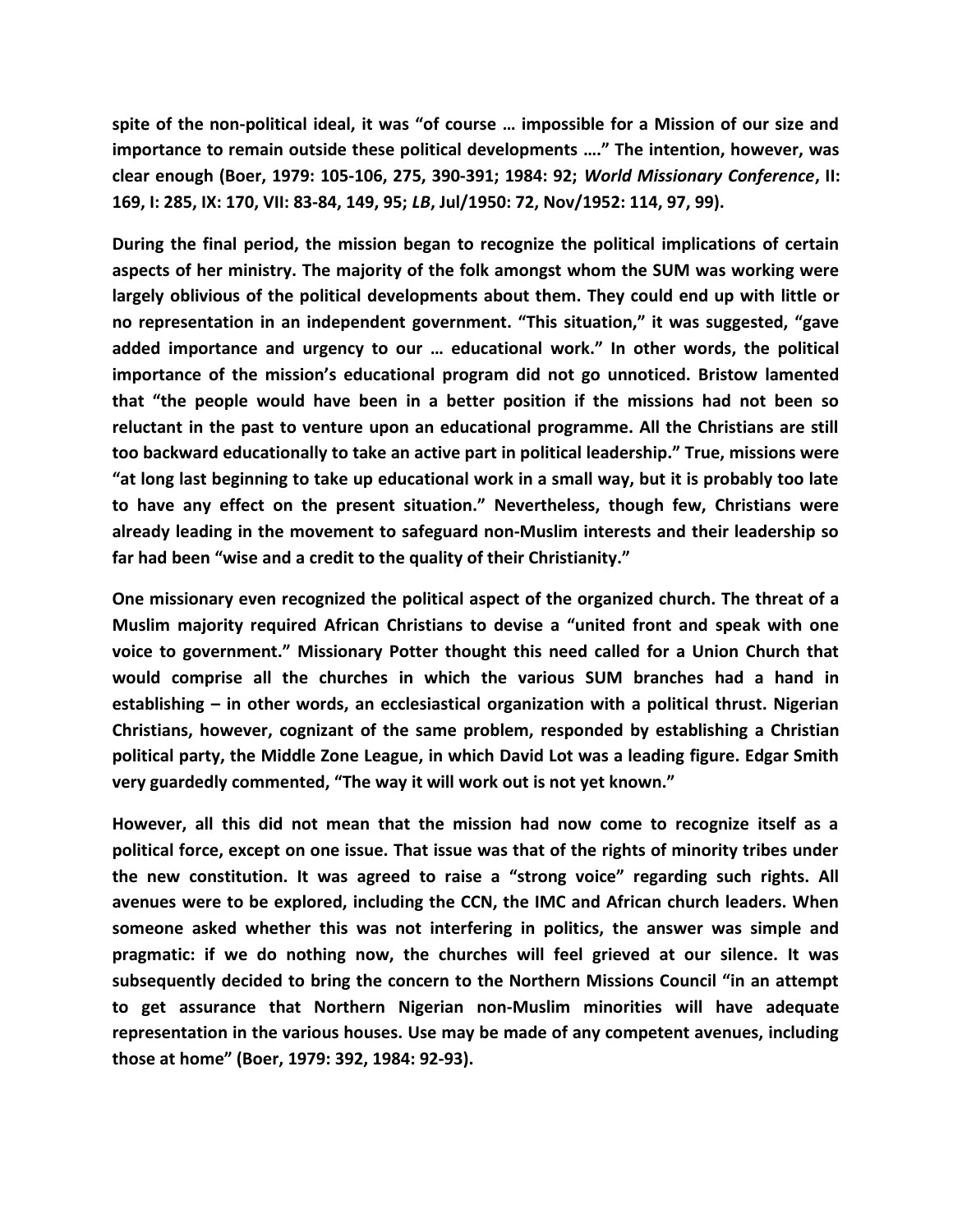**The mission's general pretense of political aloofness did not mean political indifference on her part. Though David Lot and the late Nyako, two members of COCIN, both testify that certain missionaries tried to dissuade them from their political activities, most evidence points to rather lively interest in the involvement of Nigerian Christians in politics. Bristow's comments on education are indicative of this spirit. When Lot was elected into the government, the mission was grateful. The official report for 1951 reads, "We thank God for men of such caliber in the Government of the country in these early, important and formative years of self-government." An article in** *LB* **suggested, "It is indeed a cause for praise that this fine man has influence in the affairs of this country."**

**Especially Farrant was interested in Christian influence in government. The government may have the chair, he warned, but the Church should not "sit upon its knee." "The Church is not to be courted by, or nursed by a Government. She has her own sphere. The respective tasks of Government and of Church are complementary…" He stated that "it is one of our objects to make the true, honest, just, pure, lovely and of good report." Thus it was only natural for him to appreciate any evidence of Christians having a role in the government. Upon his own appointment to the Board of Control of Gaskiya Corporation, a government-owned organization, Farrant remarked that "this is a gratifying recognition of the political importance of the non-Moslem people and lays a responsibility on them as well as giving them an opportunity of expression." When Nigerian Christians received greater recognition in tribal councils, Farrant again rejoiced, especially because this development was welcomed by colonial officials as well. It was "a matter of praise to God when the Church by Christian living wins its way to acceptance" (Boer, 1979: 397, 391, 302; 1984: 93-94).**

**Farrant was particularly interested in the liberty of the weak. This he regarded as an important issue for David Lot** *c.s.* **to tackle as a major concern. Some of his articles deal extensively with various political topics, such as methods of election, composition of the Nigerian government, constitutional developments. One very important political suggestion he offered was that the Middle Belt become a separate region rather than be subsumed in the larger Northern Region. However, his concern was mainly for the freedom of religion. His political interests were subservient to his missionary concern for the freedom of religion; they did not constitute an interest in politics as such. It was also this primary religious interest that caused Farrant to be concerned with constitutional developments.**

**Though he was deeply interested in constitutional safeguards for religious freedom, Farrant was quite aware that such safeguards constitute no guarantees. "It looks well to have safeguards written into a constitution," he warned, "but they can be ignored or misinterpreted by government …." He suggested that "the most reliable protection for a minority is its own strength of character and stability of purpose." As far as Christians in**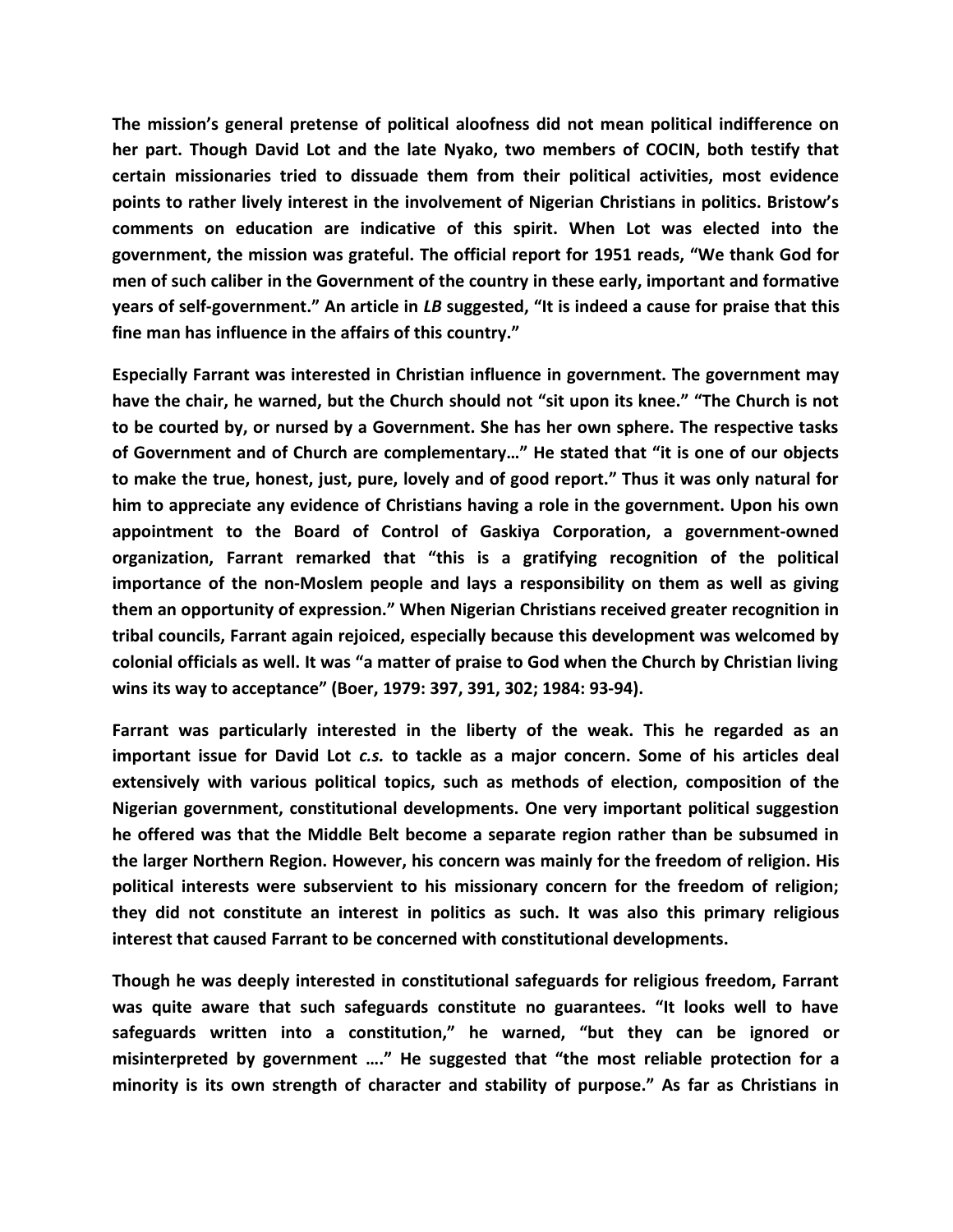**Northern Nigeria were concerned, "their progress will depend much more upon their fidelity to Christ than on safeguards in the Constitution."**

**Before concluding this section, we draw attention to a statement that spoke volumes and that was more representative of most missionaries' political thinking than was Farrant with his keen interest. There was a general apprehension among missionaries that after independence the alleged Muslim majority in the north would make it difficult for Christians. This situation might not be so dangerous, Edgar Smith thought, if only Muslims "could divorce their religion from their politics."** 

#### **COLONIAL OPRESSION OF ISLAM: SUPPRESSION OF SLAVE TRADE**

**There is one area in which the colonial government definitely suppressed Muslim aspiration and practice in Northern Nigeria. I refer to the practice of wholesale slave raiding and slave trading on the part of the northern Muslims** *vis a vis* **their Traditional neighbours. Though in the minds of most people the trans-Atlantic slave trade between West Africans and Europeans stands out more vividly, there was also the large-scale internal trade of Nigerians by Nigerians, of Traditionalists by Muslims. Without seeking to belittle the trans-Atlantic trade by contrasting it with the Muslim equivalent, proper historical perspective demands that the latter be examined with the same intensity as has the former. As many think they can see a connection between the trans-Atlantic slave trade and the present relationships between Africa and the West, so there are good reasons to posit connections between the Muslim enslavement of Traditionalists during pre-colonial days and present concepts of jihad.**

**Before we actually describe the Muslim slave trade as it was witnessed by Christian pioneers in the North and other places, it is also of historical value to mention some differences between the two slave systems. First, it cannot be denied that whereas the trans-Atlantic trade was a connivance between Africans and Westerners who came to our shores, the Muslim slave trade was conducted within Nigeria solely by African Muslims. No outside party can be held responsible for the latter.**

**Secondly, whereas the descendants of the victims of the trans-Atlantic trade survive and are easily identified as significant minorities in some countries of the Western hemisphere and as majorities in some others, Rev. Dr. Yusufu Turaki, the General Secretary of the Evangelical Churches of West Africa (ECWA), has recently raised the question as to the whereabouts of the offspring of the victims of the Muslim trade that were taken to Muslim countries beyond the Sahara desert. Though eye witnesses, as we shall see shortly, insist that the Muslim trade was very extensive, the offspring of the multitude of these slaves are very few in number.**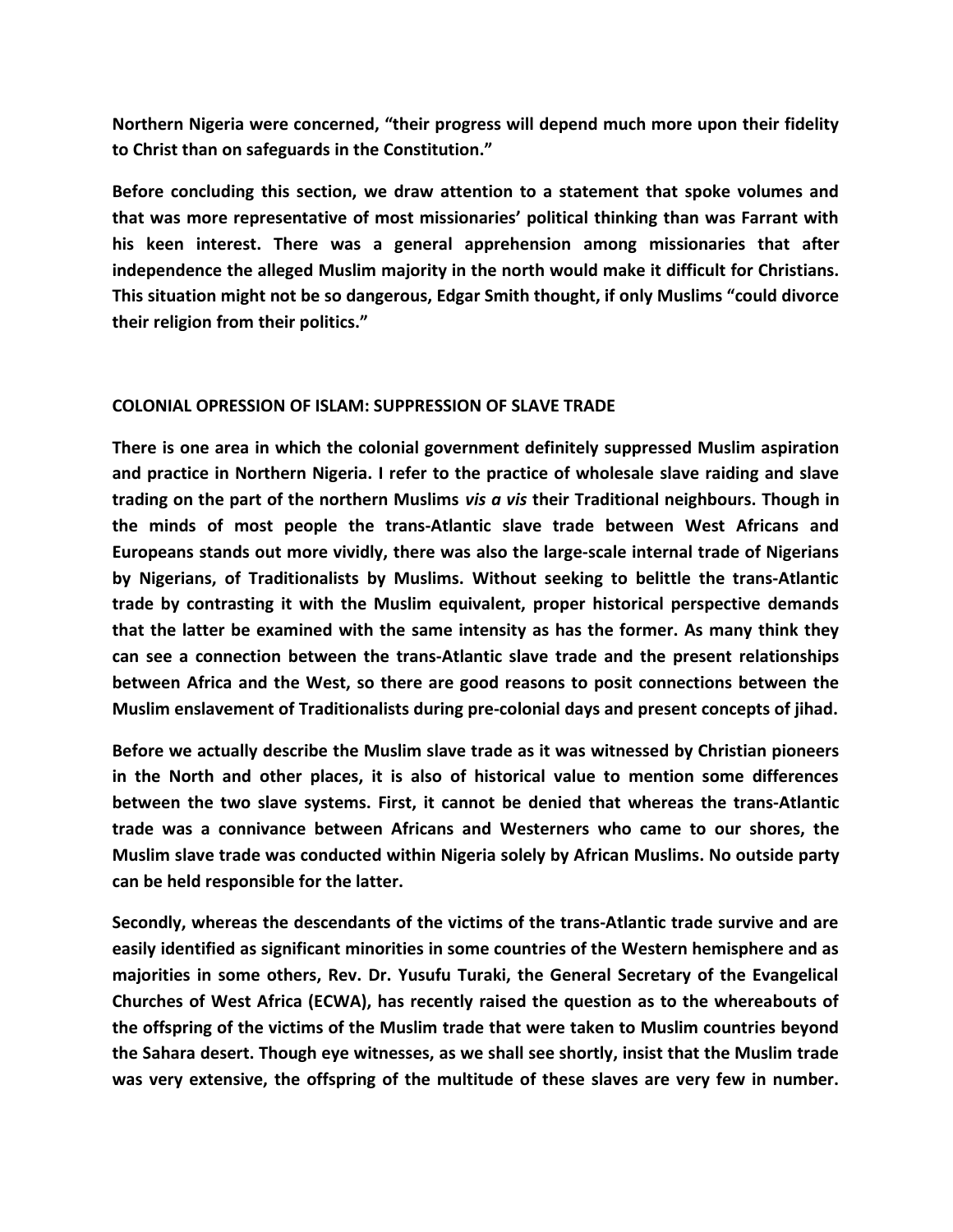**They form a mere smattering in the Arab world. What, demands Turaki, happened to them? Is it more than a rhetorical question?**

**Thirdly, without belittling the guilt of Christians involved in trans-Atlantic slavery, it is a historical fact that it was a combination of economic developments and Christian conscience that forced its abolition. The internal Muslim slave trade was stopped by a combination of Christian and colonial forces. There are no indications that Muslims would have stopped the practice if they had not been stopped by these external non-Muslim forces.**

**In the next few paragraphs I want to describe this Muslim slave trade in all its horrors as reproduced by an eyewitness, namely Dr. Karl Kumm, the founding father of the SUM. He was not only a missionary statesman; he was also an explorer who trekked widely through tropical Africa and wrote several books about his experiences.**

**Kumm did what he could to describe the inhuman conditions caused by Muslim slavery. On his trek from the Niger River to the Nile River he carried with him the photograph of a Bishareen, one that haunted him and refused to release him:**

**Only a dark-eyed Bishareen, an untaught desert ranger, lithe, sinewy, half savage, proud, bold, free. With his wild crop of matted hair done in the style of the Sphinx and the old Pharoahs, gripping his well-worn stick in both his hands, he sits there leaning forward, searching us with unfathomable issues, sunk in a deeper silence, hanging on his relation to us, this hour, this day.**

**We cannot escape those eyes. Walk away, they follow. Meet them, they are watching you. Turn from them, they watch you still. Ignore them, neglect them, busy yourself with other things – still their haunting question pursues.**

**As we look we seem to see in and through that photograph the dark-skinned people of the whole Sudan. The eyes that look at us from that one silent face are eyes innumerable, hopeless eyes of slaves, anguished eyes of tortured women; keen eyes of clever traders and the proud glance of chieftains; others dull, bewildered, shadowed by life's miseries, unlit by any of heaven's rays. The face with its grave questions stood for the face of thousands – faces of slave driver, of fanatic Imans, rich Emirs, lazy princes, half-starved naked Nile savages, wild Dinkas, Shilloks, Nuers, and a hundred other tribes. Their lands came up before the mind, stretching from Abyssinia across to the Atlantic – free kingdoms, ancient mountains, lakes, empty wadies, desert and green oases, palm-fringed villages and wells. Like a dream they swept before us.**

**The vast Sudan – 3000 miles across … 100 lands, 100 languages, all, all non-Christian to this hour …. (Boer, 1979: 126; Lucy Kumm's Introduction to H.K.W. Kumm, 1907: 6-8; Cleverdon: 20-21).**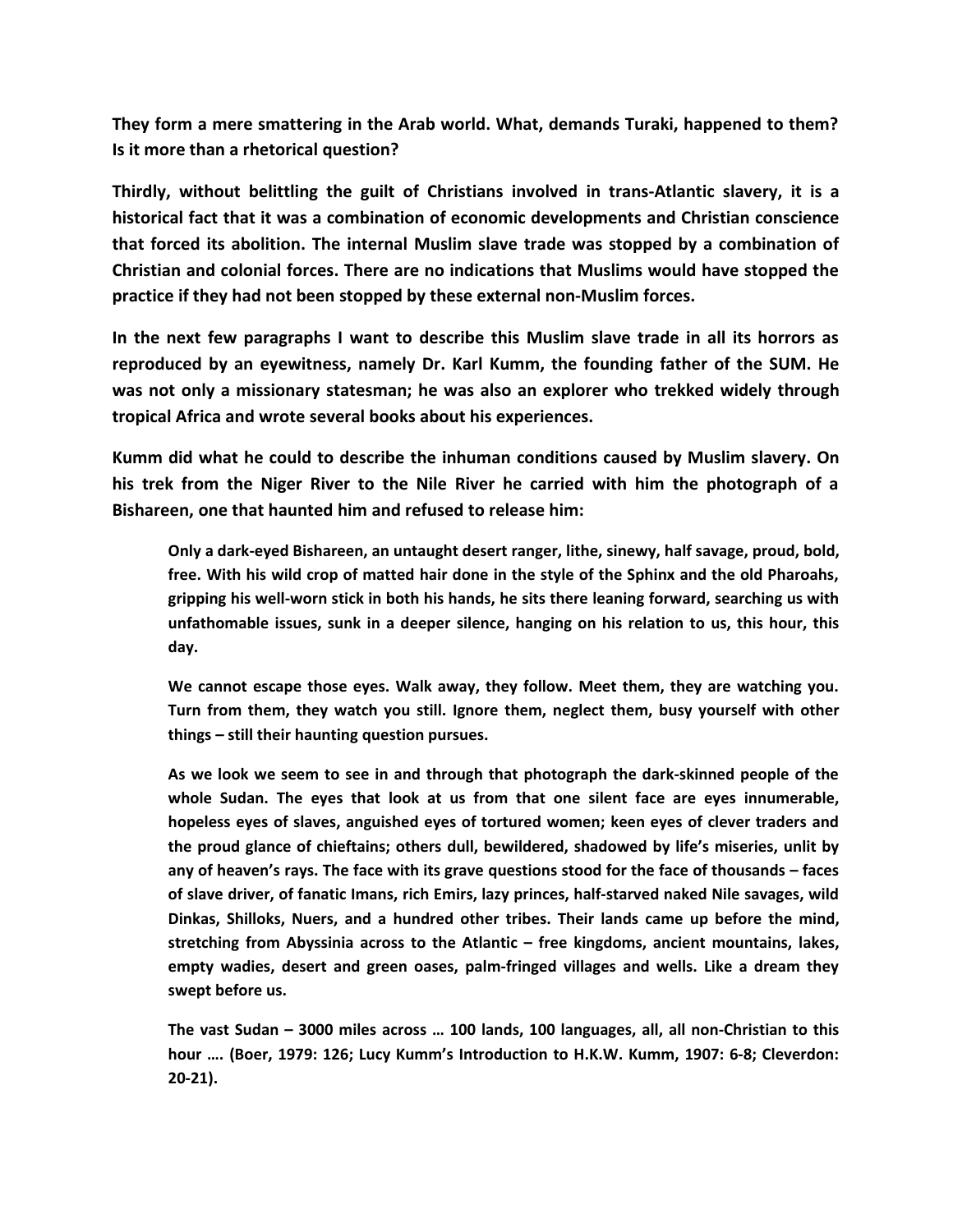**We quote at length to demonstrate the intensity with which Kumm experienced his burden for the Sudan and how intimately this burden was related in Livingstonian fashion to the slavery problem.**

**It is clear from this quotation that Kumm relished such descriptions. With never failing vigour and a piling up of dreadful images, he would pour out such descriptions one after another, forever groping for more effective vocabulary combinations. There was the "curse of Ham that had been Africa's woe, and for centuries and millenniums it has been in the grip of demons. Chains have bound it. Chains of superstition and idolatry, chains of mental ignorance and physical slavery …." (***LB***, Jun/1908: 123).**

**One is tempted to pile up quotation after quotation, for a mere summary hardly does justice to the depth of feeling Kumm himself experienced and as he imparted it to his constituency. He wrote of emirs sending slave raiders into their territories in order to collect the annual tribute due to him and in the process destroying, killing, enslaving, utterly devastating large areas. "I have known close on five thousand square miles of territory absolutely depopulated by the ruling emir." He had personally seen "huge walled towns deserted, thousands of acres of farm land relapsing into jungle and an entire population absorbed. And this sort of thing is not done once or twice in a century, but it is absolutely being done somewhere or other every day" (***LB***, Jan/1907: 12). With prolonged experience the cruel and ingenious methods of torture became increasingly refined: "The refinements of torture that suggest themselves to the lustful mind of the Sudanese Mohammedan are many and peculiar."**

**Real misery is seen written on the faces of those whose families have been destroyed or torn from them. There is the mother who has lost her children; the lover who has seen his sweetheart torn from his arms; the chief who has lost his authority; the slave on whom privation and disease have set their mark; the woman with sunken eyes, gaping rib spaces, and long skinny breasts; and the man with tumid spear-thrust or raw, oozing sword-slash fresh upon him. Behind the shed is the body of a slave who has just drawn his last breath, his thin limbs tangled in the agony of death (Kumm, 1907: 124).**

**Here we have landed in what Livingstone referred to as "hell," the place where "Satan has his seat."**

**The side-effects of this terrorism as Kumm described them were astounding. During his trans-Africa safari in 1909, Kumm came across the Sara-Kabba people, who had their women stretch their lower lip to incredible ugliness, not because the men folk though this beautiful, but, to the contrary, supposedly to make them unattractive to Muslim slavers. After centuries of harassment, these people had withdrawn themselves into swamps. As soon as a stranger came in sight, in this case Kumm himself, he "heard shrieks, a rush, a rustling in the grass, and there was silence; the population in the village decamped" (Kumm,** *Hausaland***; 155-156).**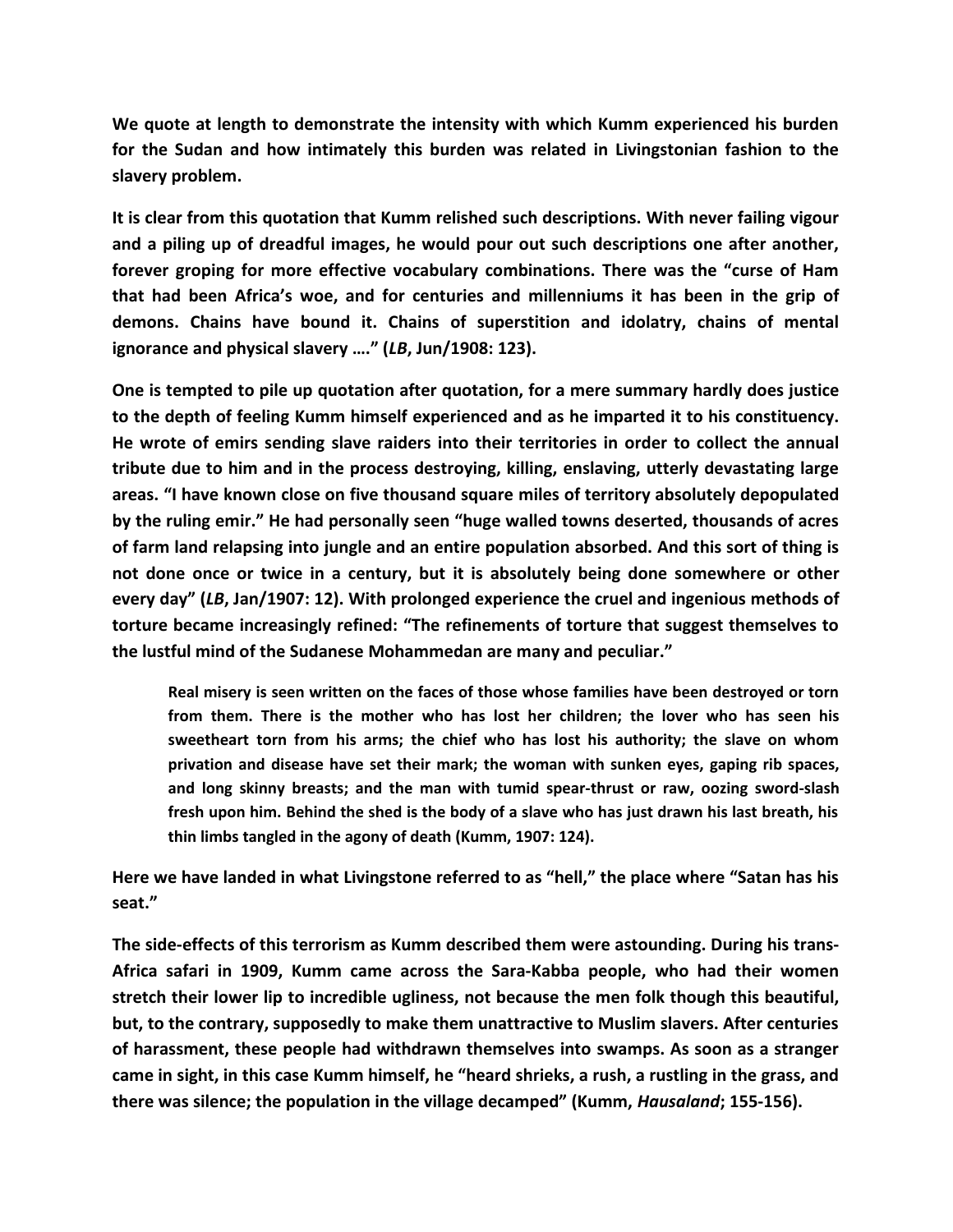**It was this Muslim terrorism that Kumm indicated as his main reason for favouring European intervention. In the course of describing two Arab slave routes, he advised the British and the French to cooperate in closing the one (***LB***, May/1910: 120). With the arrival of Europe in Africa, the spell cast over the continent by demons, ignorance and slavery was broken, "and in our days the giant is lifting himself from the ground and in his half-sleep is looking around questioningly." "Africa is today standing before the crossways …." The "evil dreams" that have "made Africa's sleep unhappy and restless" have come to their end (***LB***, Jun/1908: 122- 123). Though with some hesitation, the doctor supported Martin Luther's evaluation of Mohamed as "the first-born son of Satan," because of Islam's "avowed acceptance, practice, and teaching of slavery." It becomes for this reason "one of the most wicked, if not the most wicked religion…" (***LB***, Aug/1906: 161;** *Cf.* **Kumm, 1917: xvii, 29-30). Kumm simply did not tire from describing the worst and most flagrant degradation he had witnessed in Africa.**

**Muslims were worse than Traditionalists in Kumm's mind. The darkness described earlier was largely caused by the Muslim slavers; Traditionalists were mostly innocent victims. The Muslims were the perpetrators of Africa's greatest evil, the agents of demonizing Africa. Though he attributed a higher degree of civilization to Islam, they also were regarded as excelling in works of evil. Whereas Traditionalists were often portrayed as open to the influence of the West, Islam was depicted as opposed to all progress, as the greatest "promoter of barbarism in Africa," the "greatest enemy to European culture in Africa." Religious intolerance, brutality, fanaticism, unbridled covetousness, lying and deception were all characteristics of Muslims (Kumm,** *Khont***: 228-229). "Wherever Mohammedanism has gone, lying and stealing and sexual diseases have spread, until certain pagan places which were clean fifteen years ago, have become syphilitic cesspools" (Cleverdon: 161). To Kumm, Islam "was ALL BAD" indeed (Boer, 1979: 128; 1984: 36-37).**

**Colonial government and the missions worked together to undermine the Muslim slave trade. Faithful to the tradition of Livingstone, missions advocated the replacement of this illegal trade with legitimate trade, meaning colonial trading patterns. On the whole, missionaries had high expectations that Africa would be truly liberated through the colonial capitalistic order. Remember their implicit definition of colonialism given earlier.**

**The second way the SUM cooperated with the government in eliminating the slave trade in Northern Nigeria was in taking over from the government what came to be called the Lucy Memorial Freed Slaves' Home. Though the SUM took it over, the government continued to subsidize the project, which was moved from its original location in Umaisha to Wukari, Gongola State. The inmates of the Home were children freed from Muslim slavers. During the mid 1920s the Home was closed, since there was no further need for it: slavery had largely been overcome (Boer, 1979: 139, 157-158, 188-189, 277; 1984: 76-77. Maxwell,** *Half a*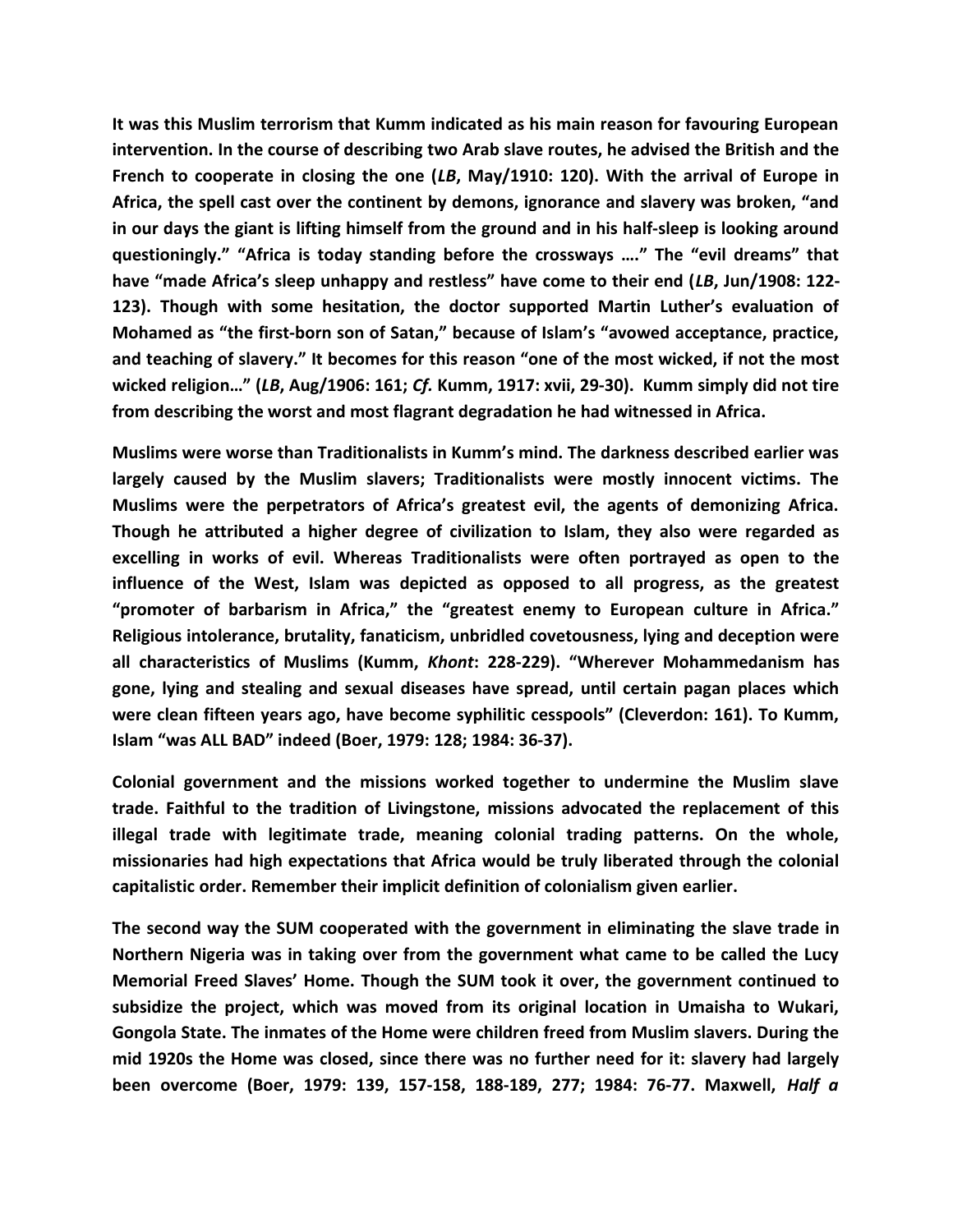*Century***: 55, 82;** *Diaries* **[2]: 41, 43, 50). However, recently Willem Berends, a missionary of the SUM working among the Kambari people of Niger State, met a man who was freed from slavery as late as 1945.**

#### **CAPITALISM: THE AXE TO THE ROOTS OF BOTH CHRISTIANITY AND ISLAM**

**The introduction of the colonial order, especially its economic and educational aspects, were basically threats to traditional Muslim society. It appears that most colonial rulers did not understand this feature, for where they saw external threats to Islam, especially missions, they would seek to contain them – except, of course, the slave trade. The spirit of Capitalism goes counter to the Muslim spirit. Secular Western education was largely opposed by the Muslim community, a fact that has caused an educational imbalance that is problematic till this day. It cannot be gainsaid that the imposition of these colonial elements constituted an attack on the root of Muslim society, though it may not have been intended as such. At this level colonialism definitely worked towards the undermining of Islam. Muslims are right on this score.**

**However, the same is true with respect to Christianity. We have seen how difficult a time the missions had to protect themselves against repeated government attempts at secularizing education. Western secular education is as anti-Christian as it is anti-Islam. Here the two were essentially in the same boat. And even though missions advocated Capitalism as the economic cure for Africa, I have elsewhere sought to convince Christians that such support was misdirected and that in essence Capitalism is un-Christian in spirit, a subject on which I cannot further elaborate here (Boer, 1979: 456-457, 489-490; 1984: 115***ff***, 160***ff***; 1977:** *CTJ***).**

## **CONCLUSIONS**

**The time has come for presenting some conclusions from the foregoing materials.**

**1. Missionaries supported colonialism in principle and had high hopes of African liberation from it.**

**2. Missionaries almost from the beginning right up to independence waged incessant battles with the colonial regime because of the many obstacles the regime created to their work. These were bitter battles and fierce.**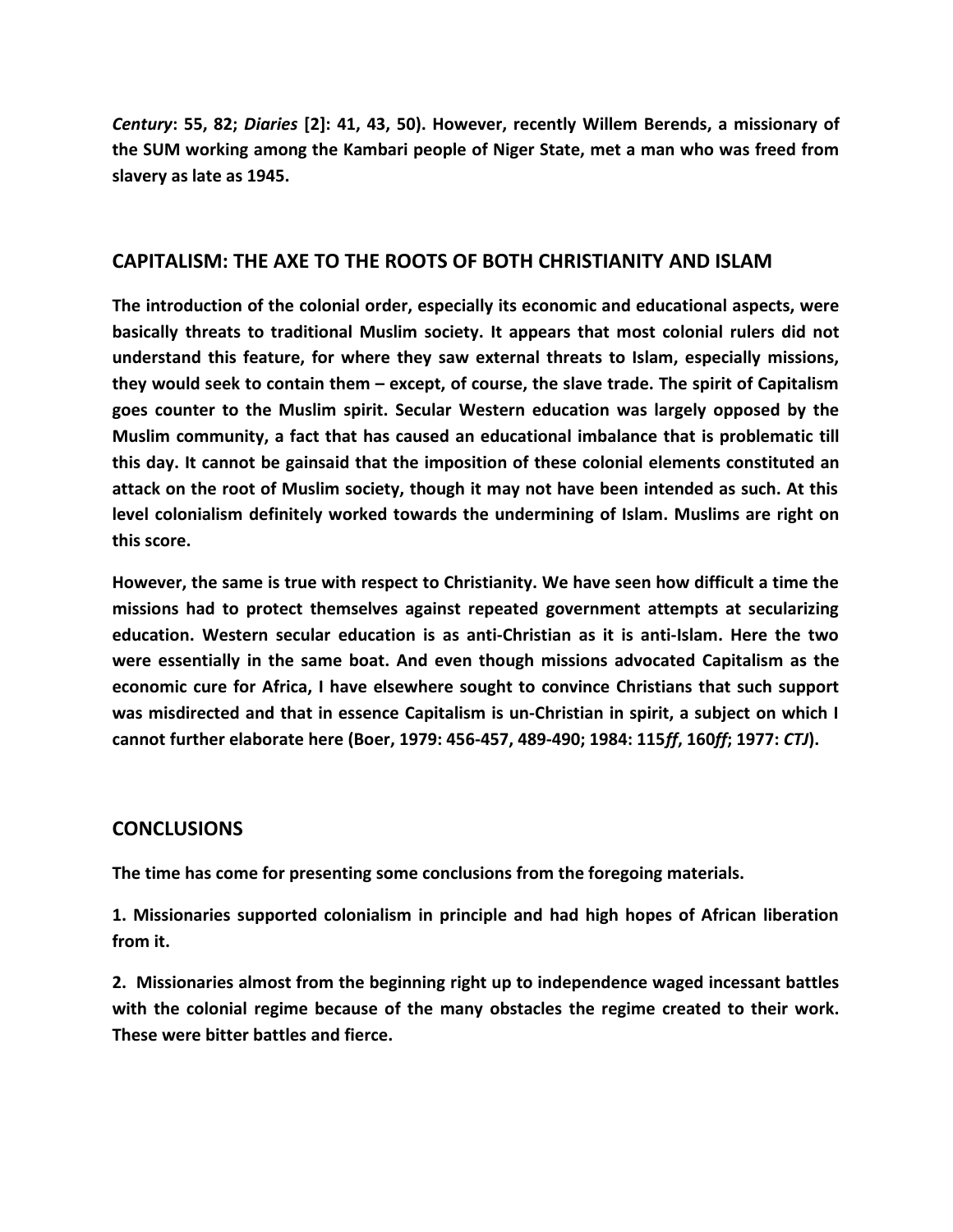**3. All areas of cooperation between missions and regime were fraught with suspicion and tension on the part of the missions, for their respective reasons for cooperation were different and not infrequently based on opposite motivations.**

**4. Missions regarded government opposition to their work as a betrayal of true colonialism and failed to recognize that, in fact, this opposition was an expression of the deepest and actual nature of colonialism. The missionary definition of colonialism was diametrically opposite to actual colonialism: liberation versus exploitation. The fact that most missionaries were blind to the real nature of colonialism is due to their dubious theology, a factor that does them no credit and leaves them without excuse (Boer, 1979: 446-473, 1984: Ch. 8).**

**5. The frequently-asserted notion that the colonial government was supporting Christian missions is so one-sided and without proper nuances that it is no more than a false myth that continues to be perpetrated by some non-Christian groups for reasons of their own, namely Muslims, Marxists and some secularists. These groups have vested interests in perpetuating the myth and we can count on their continuing to do so – regardless of the publication of this article!**

**6. It would not be historically valid to assert the opposite of the myth, namely that colonialism aided Islam and opposed Christianity. Such an assertion would merely constitute an attempt to create an opposite myth. The fact is that the situation was very nuanced. Christians would be served at some fronts; Moslems at others. In some cases both suffered. However, the evidence is clear that missions profited mostly in micro-issues, while Islam was supported at the macro-level. That is to say, Christians were often aided in small ways. Where they seemed to profit in larger issues, it was constantly a matter of tension because of diversified basic goals. On the other hand, the regime did much to protect Islam from the missionary approach not only, but in many ways supported Muslim expansion at the expense of Christians.**

**7. There is one area in which the Muslim community was oppressed by the regime, namely in the suppression of the Muslim slave raiding and trade. Somehow, most of us do not mind this suppression! I have not ever heard Muslims publicly complaining of this particular instance of oppression by the colonialists. I wonder why! Though this particular form of the jihad is -- temporarily? ---- ended, other forms appear to be in the active mode.**

**8. In one sense both Christians and Muslims were dealt a serious blow by the introduction of colonial capitalism and secular Western education. Muslims were more awake to this threat than were Christians, who had developed a blind spot with regard to Capitalism. But whether or not Christians recognized the non-Christian nature of Capitalism, the fact is that in the long**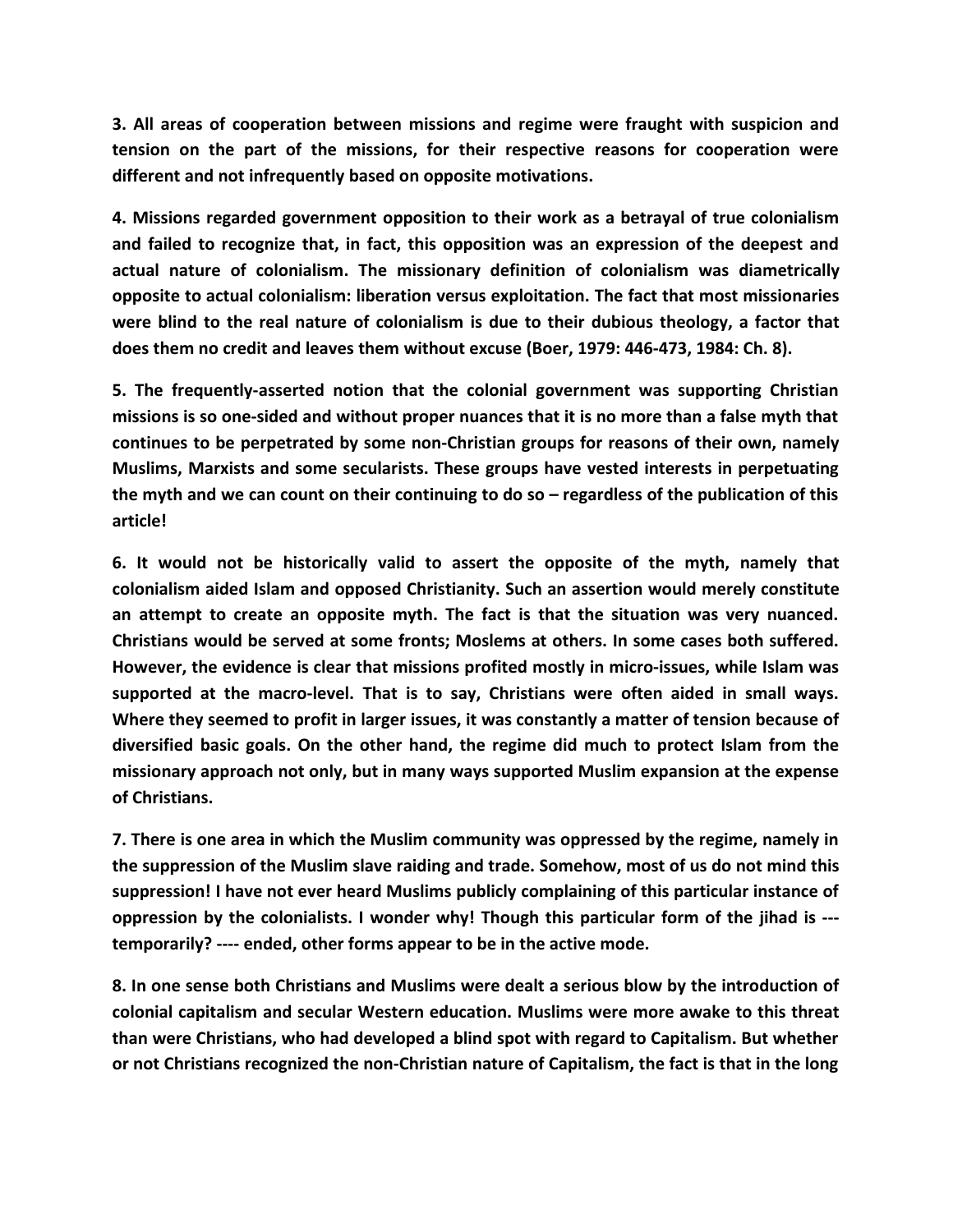**run these two aspects of colonialism constituted an attack on the foundations of both religions.**

#### **APPENDIX I**

**The following constitutes my response to Prof. A.B. Fafunwa's article in the** *New Nigerian* **of July 4, 1974. I sent it in to the** *New Nigerian* **but received no response.**

#### **EDUCATION, RELIGION AND CIVIL RIGHTS**

**The** *New Nigerian* **of July 4, 1974, features an article by Prof. A.B. Fafunwa, entitled "Educational Backwardness of the North: A Colonial Phenomenon." I do not intend to dispute the point of the title; indeed, to do so would require one to force the facts of history.**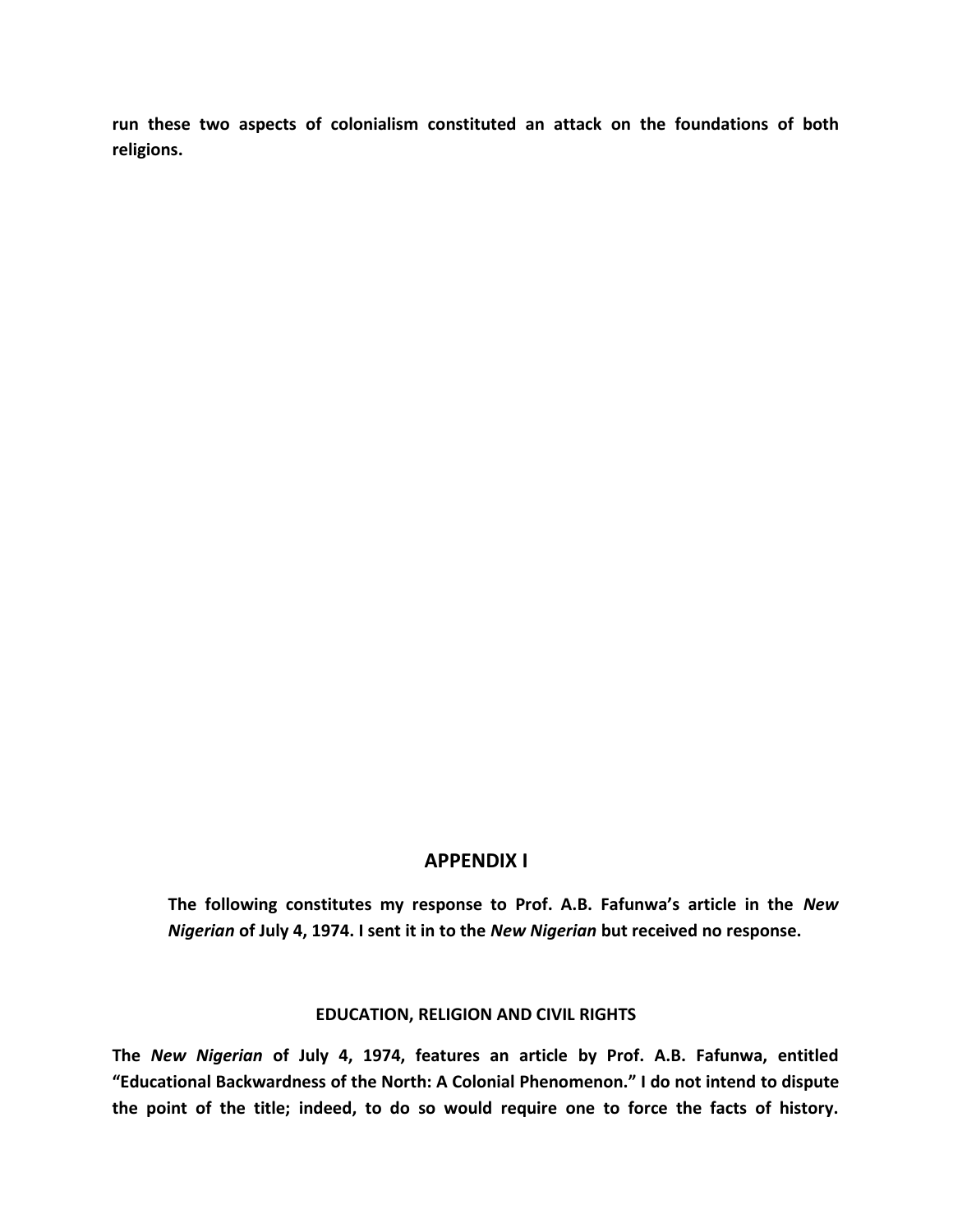**Furthermore, Fafunwa demonstrates that he has engaged in some solid research, something that in itself demands respect. But, like all research, not all gaps have been filled. There are a number of inconsistencies and even inaccuracies, to only some of which I draw the readers' attention.**

#### **FLAG AND BIBLE**

**It is true, the flag followed the Bible and vice versa – but is there an alternative chronological sequence besides these two? It is, unfortunately, also true that the missionary force in Nigeria has for years tended to identify the kingdom of God and that of the British. They have tended to entertain a naively high view of the goals and accomplishments of Western civilization. Patriotism, combined with a dichotomistic view typical of many Western Christians, has frequently prevented the missionary force from a serious recognition of the prophetic message of Scripture that judges the aspirations of Western civilization as much as it does those of any other culture.**

**It is, however, definitely not true that British occupation and Christian evangelism have been "synonymous." I have just spent one and a half academic years studying such questions as they relate to the missions in the North, especially to the British branch of the Sudan United Mission, a mission that entered Nigeria in 1904. At the commencement of this study I entertained a bias much like that of Prof. Fafunwa, but have since come to the discovery that, loyal as this mission sought to be to the colonial regime, it was engaged in a bitter and running battle with the government almost from its very inception till the time of independence concerning freedom of religion and proclamation among northern Muslims. The government did not encourage mission work among Muslims; in fact, it prohibited it. Judging from Fafunwa's article, he knows this, for he refers to protests against this government policy on the part of the Anglican Church. It was precisely at this point that the basic divergence in the respective impulses of missions and colonialism brought the two parties to continual loggerheads. Calling colonialism and evangelism among the North's Muslim population "synonymous" is wholly incorrect, regardless of the popularity of the emotionally-laden charge.**

**Fafunwa speaks of an "unholy alliance to convert Emirs, Chiefs and their people into Christianity," the parties to the alliance again being church and state, missions and the colonialist regime. That there was an alliance on many fronts between these two parties is not to be disputed, but at this particular point it broke down. Of course, missionaries would have welcomed such conversions – but the colonial enterprise, conceived as it was for economic reasons, opposed all attempts at converting northern Muslims, for that would have**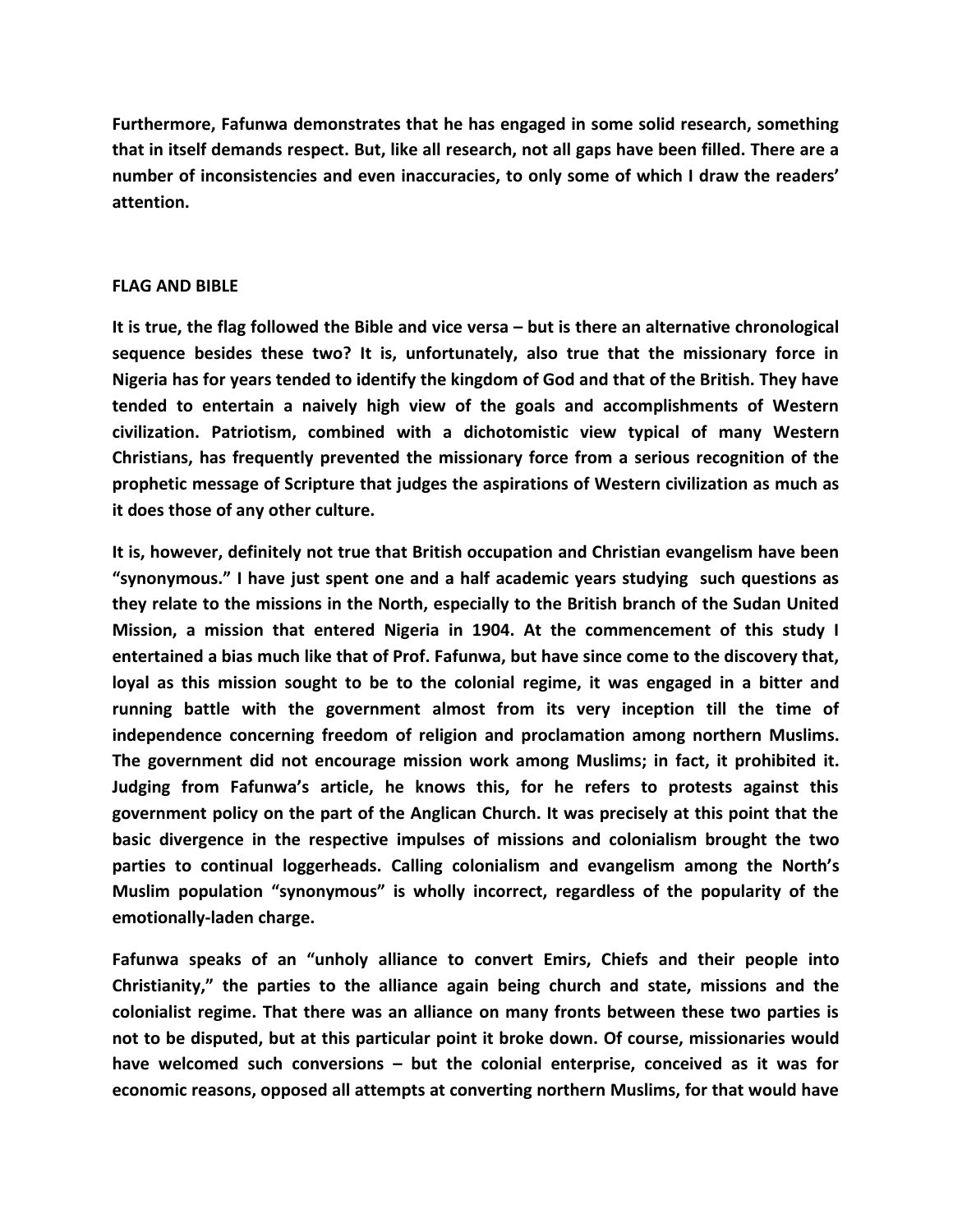**caused upheavals detrimental to the colonial cause. The missions would have welcomed an alliance at this front as well, but the government refused.**

**Again it is false to assert that the colonial regime cooperated with missionaries in imposing Christian textbooks on non-Christians. Western, perhaps, but not Christian. Whereas missionaries were not always aware of the difference, it is clear from Prof. Fafunwa's article that he recognizes this distinction as being an important one. As a matter of fact, there is evidence that the colonial government imposed literature on students in so-called neutral or secular schools that was deeply Muslim in spirit. I refer to the Hausa series** *Magana Jari Ce.*

#### **MISSIONS VERSUS AFRICAN CULTURE**

**Another popular charge reproduced by Prof. Fafunwa is that missionaries sought to impose Western culture on Africans. Unfortunately the effect of much missionary activity has been in that direction, but that occurred against the expressed desires of most missionary societies in the North. The Lokoja and Miango series of missionary conferences fulminated against all Westernizing tendencies of new converts. They featured discussions, for example, on the possibility of putting such Westernizing Christians under discipline. The desirability of indigenous hymnology was strongly expressed. The inmates and Nigerian employees at the Lucy Memorial Freed Slaves' Home were prevented from wearing European clothes. The children at this Home were originally lodged in Western buildings, but the SUM, poor though it was, thought its fear of Westernizing tendencies a sufficient reason to construct round houses for the children, even though there was ample room for all. The numerous references in missionary letters, diaries and minutes to the question at hand, at least in those of the SUM, are eloquent testimony to the intention of these missionaries.**

**The intention to prevent Westernization of Christians was strong, but the results have not measured up to these intentions. It would be worthwhile to study the reasons for missionary failure at this point. No doubt, missionaries themselves are partly responsible for this failure, for they were more bound by their own culture than they themselves realized, but that does not fully account for the problem.**

#### **CIVIL RIGHTS IN A PLURALISTIC SOCIETY**

**Under this heading I wish to engage in a discussion of Prof. Fafunwa's basic thesis, namely that Muslims in the North have been cheated in the educational process under the colonial regime as well as under independent government. Prior to this discussion, however, I cannot**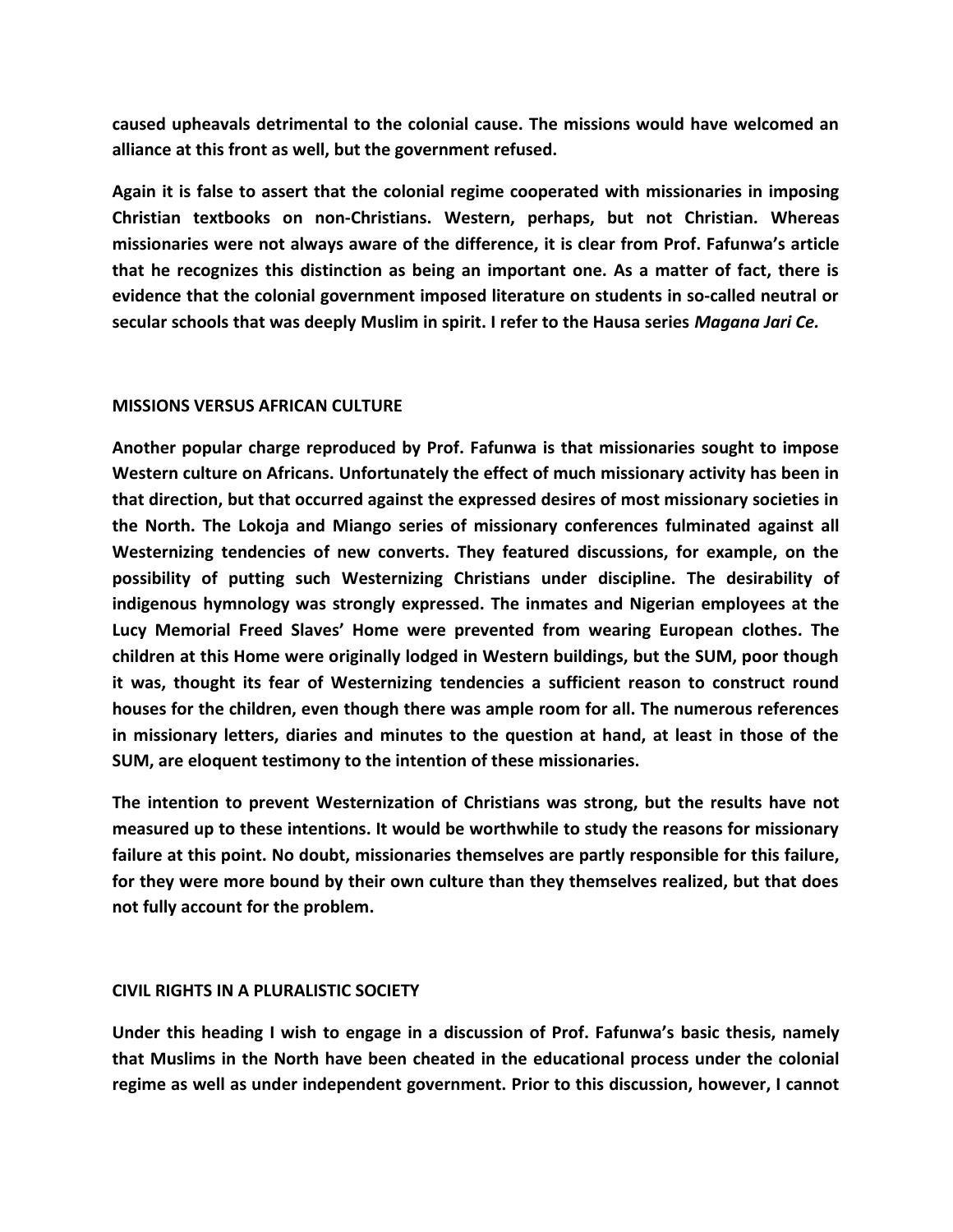**suppress an important question. Fafunwa refers to a Christian synod in Lagos that asserted the right of "every Muslim as well as a pagan to have the knowledge of that religion made clear to him, and that no chiefs or government have the right to prevent this." I entertain many misgivings about modern civilization, but I consider freedom of religion one of its great contributions worth defending. Does Fafunwa actually disagree with this right? Surely, he would not place himself in a position where he would have to defend such a reactionary view!**

**With respect to Fafunwa's basic thesis, however, one can only concur, even though I am a Christian, and a pastor at that. In their eagerness to have men acknowledge Jesus Christ, missionaries have been short-sighted in that they fought for only the rights of Christians, not for those of Muslims. Any civil rights movement – and among other things, missions were that, too – that fights only for the rights of one segment of the population will eventually have the tables turned on itself and find itself justly accused of oppressing the neglected segment. That is, in fact, what Fafunwa is doing: accusing the missionary movement of oppressing the Muslim community of the North. In so far as these missions have not championed the Muslim rights as well, Fafunwa is correct.**

**Sympathetic thus as I am with this basic assertion, I am compelled to disagree with the offered solution: all schools to become secular and citizenship oriented. I have two reasons for my disagreeing on this matter.**

**First of all, his solution is based on the assertion that the products of Nigerian schools are not possessed by a genuine Nigerian spirit, in fact, are not true Nigerians! That, I submit, is an insult to all Nigerians who have attended any of Nigeria's education institutions. Furthermore, it throws doubt on the loyalties of Prof. Fafunwa himself, for he too, I suspect has attended these institutions.**

**My second and more weighty reason for objecting to his solutions is the simple fact that it is impossible to build a school system free from any bias. Every person has his bias, holds certain presuppositions – acknowledged or unacknowledged --, entertains a worldview, whether that be Muslim, Christian, secular or whatever. A secular school system is not merely neutral, but in its silence with respect to the Almighty and His laws is in fact teaching His irrelevance and imbibes a spirit of indifference towards Him. A secular system would teach attitudes that go against the very grain of both Islam and Christianity. Fafunwa's solution is no solution, for it merely would give us a new form of educational spiritual oppression, this time against Christians as well as Muslims.**

**Justice must always be based on facts, also educational justice. One of the basic facts of Nigeria is its religious pluralism; we have Muslims, Christians, secularists, Animists as our**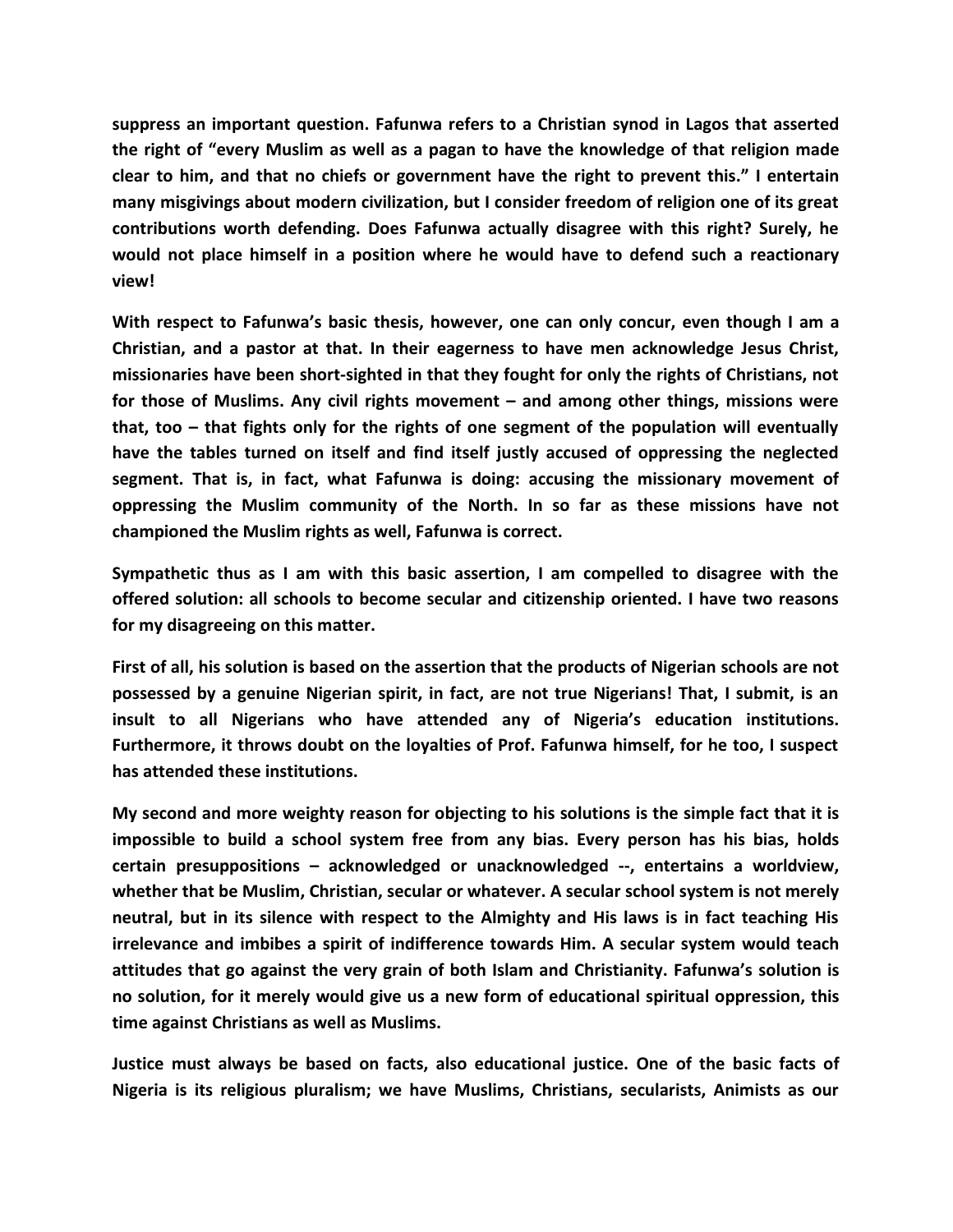**main constituents. If we wish to escape monopoly of one group over the others, we must give them all equal educational right. Instead of one system, whether Islam, Christian or secular, recognition of all three would help overcome the problem. All parents need to be able to send their children to the school that is an extension of home and in which parents can trust that their most important values are cherished, not trampled upon. A three-pronged system that would provide for three types of schools, each sharing the people's taxes representatively would put the deathblow to all possibilities of monopoly and oppression.**

**Prof. Fafunwa might object that such a system would have strongly divisive tendencies. I cannot vouch for secularism, but would trust that modern Islam can muster a philosophy of education that would inculcate a healthy degree of patriotism. As to Christianity, properly conceived, it cannot be divisive, for its deepest intention is reconciliation. Finally, the government could continue to keep careful watch on developments and devise proper safeguards in the system.**

**My basic assertion then, finally, is that Fafunwa's solution is impossible, because neutrality does not exist. This fact must be recognized if Nigeria is to design a system that does justice to all main groupings. The effect of Fafunwa's solution is simply to replace one oppressor with another.**

**Appendix II**

 **Bingham Against the Government**

# **HISTORIC MEMORANDUM PRESENTED TO THE MISSIONARY CONFERENCE AT MIANGO WHEN THE SUBJECT OF RELATIONSHIP OF MISSIONS TO GOVERNMENT WAS UNDER CONSIDERATION**[1](#page-37-0)

<span id="page-37-0"></span>**The subject was opened by Mr. H.D. Hooper, the C.M.S. Secretary for Africa. Rev. R.V. Bingham then rose and addressed the meeting presided over by Bishop Smith as follows:**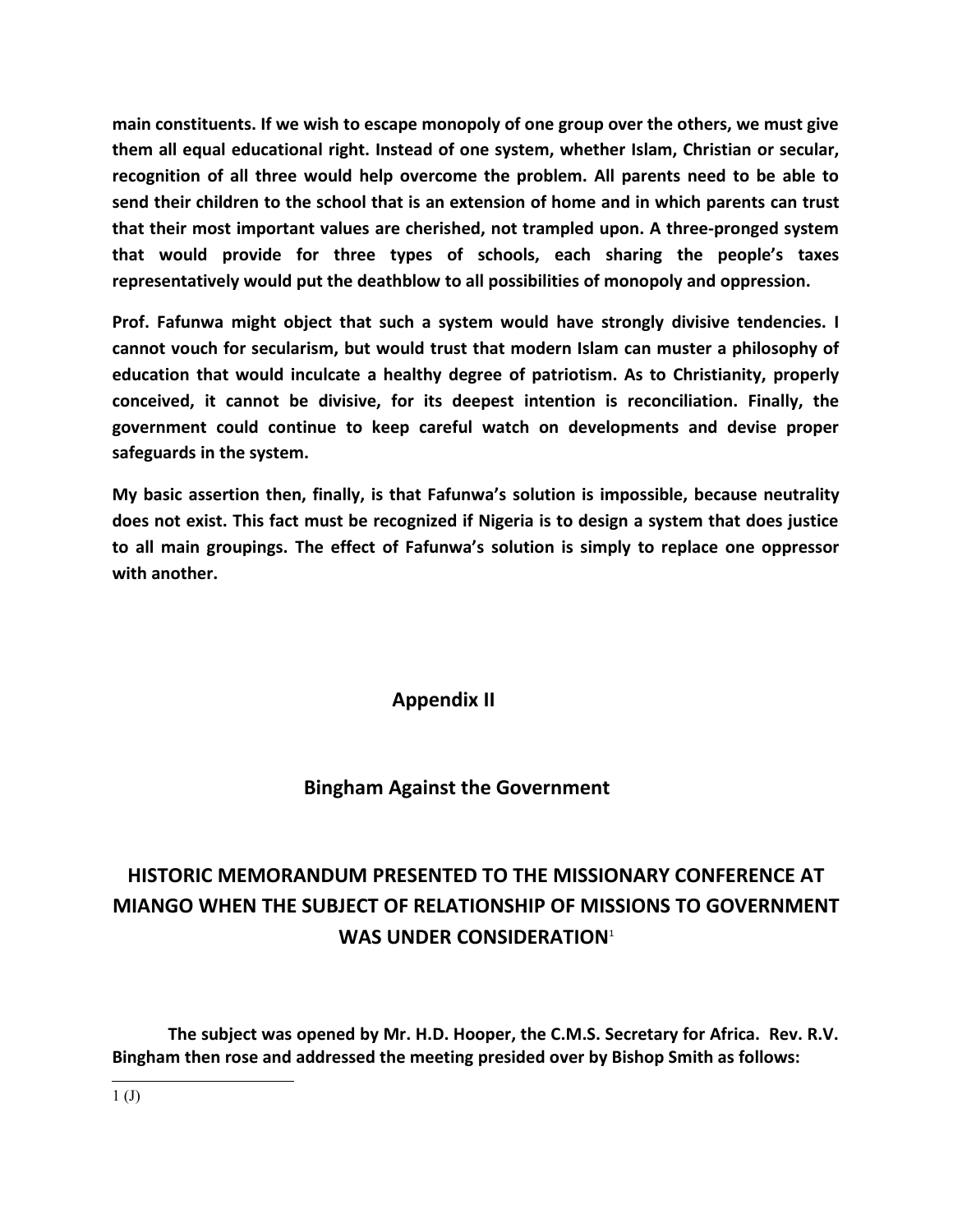**Missions in Nigeria have shown long patience with a government that has long hindered their progress, and in calling for further and united action, it is well to consider the steps that have been taken in the past.**

**The Church Mission Society was the first to undertake entrance into, and the opening up of, the Northern Provinces of Nigeria to the Gospel. They were magnificently led by Graham Wilmot Brooke and Charles Robinson. From Lokoja they faced the task before them. They sought no protection from the British Government. Carefully they prepared for advance into the Northern Territories, and then the tragedy occurred, and both of these men laid down their lives on the border of the land which they sought to occupy.**

**It was five years later when the society with which I am connected undertook its first pioneer effort from Toronto, Canada. Our way up the Niger was blocked at that time by the Royal Niger Company, holding charter from the British Government. It refused permission to us to sail up the Niger. We landed in Lagos and assayed the difficult task of the overland entrance into the Northern territories of Nigeria, then known as the Central Sudan. Again we asked no protection from the British Government. My companions faced the Moslem emirs of the north, passed through Ilorin, Bida, Kontagora, Zaria, and today their graves, the one in Bida and the other in Ghirku, in the Zaria Province, give testimony to the fact that, long before the British occupation, the Christian Missionary entered these lands.** 

**We were preparing for our third effort to get a foot-hold at the time the British decided to cancel the charter of the Royal Niger Company, and to seek direct administrative connection with these great territories. At that time, Sir Frederick Lugard appealed to us to submit our plans and movements to him lest we might hamper his operations, and lest any untoward incident with the missionary might demand a punitive expedition which would seriously embarrass them. The Church Missionary Society, which was about to launch another effort led by Bishop Tugwell and accompanied by Dr. Miller and others, made this promise. Our Sudan Interior Mission agreed to Sir Frederick Lugard's request, but, in concluding their letter acquiescing to his proposal, placed, as one condition, that immediately on the effective occupation by the British, no further restriction should be placed on missionary operations.**

**Sir Frederick Lugard made no protest or demur at such a condition, and, whatever the later interpretation Government has sought to place upon its proclamations,** *we claim that an understanding then entered into with our Canadian Mission is just as sacred as any like understanding made with Moslem emirs.*

**When Britain finally undertook to break the power of the Moslem emirs of the North, it was on grounds of humanity, and to put an end to the fearful bloodshed of the perpetual**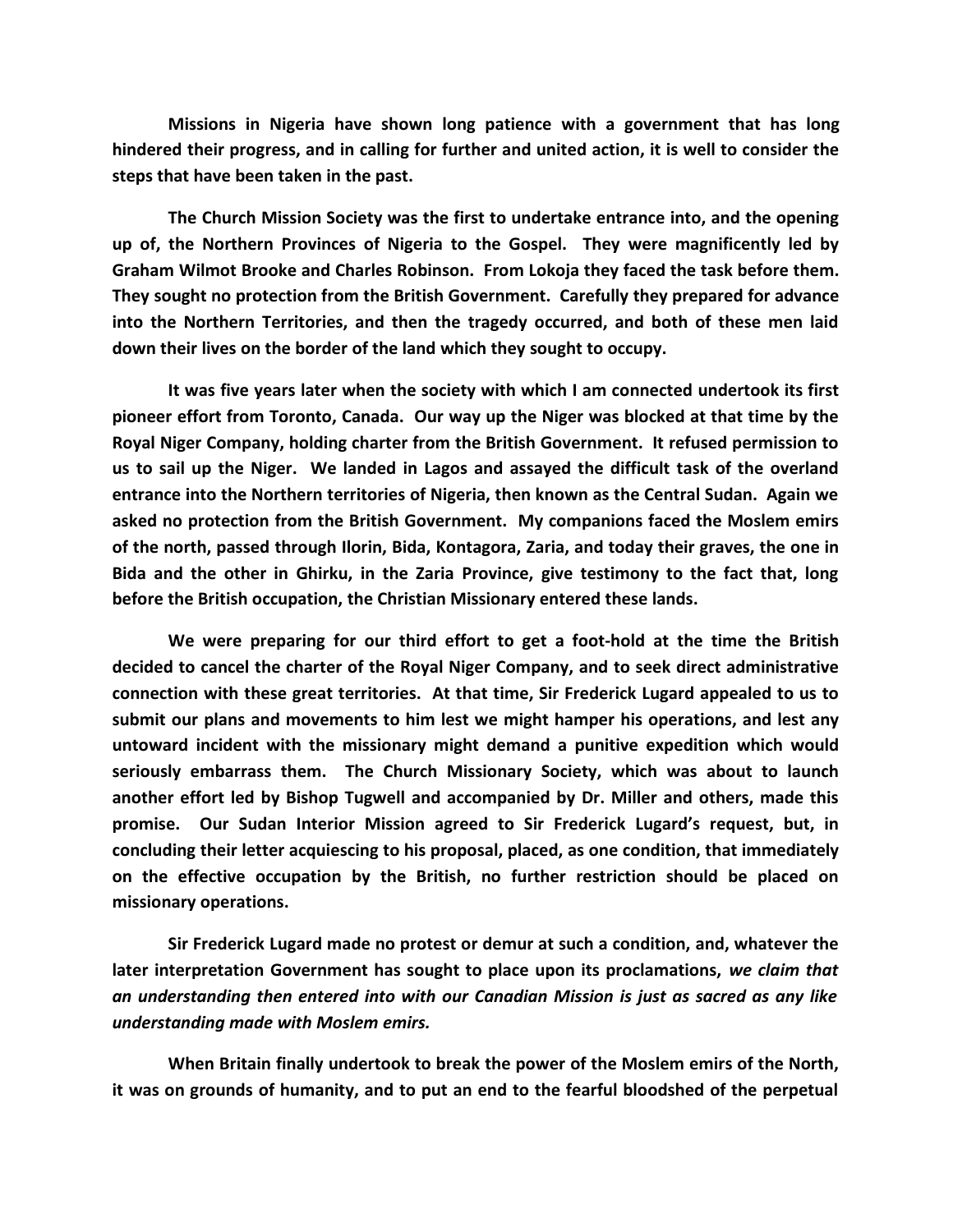**slave-raiding wars carried on by those Moslem emirs. When the British successfully completed their task with scarcely any bloodshed, the whole populace welcomed relief from these cruel oppressors. On Sir Frederick's own testimony, the populace of Kano, sick and tired of the rule of their Moslem king, met them miles before they reached the city with food for his troops. When finally the fleeing Moslem emirs were captured, they trembled for fear that the British Government would give them some of their own medicine, and that they, who had sought to force the Mohammedan religion, at the point of the sword, upon great populations that endeavoured to resist them, would be themselves compelled to give up the Moslem faith and to accept Christianity. When Sir Frederick Lugard decided on his policy that those same blood-thirsty slave-raiders should be placed back again to rule these peoples now brought under British control, he sought to set their fears at rest in this sphere by issuing his proclamations. Those proclamations applied to the missions with which Sir Frederick was then in communication as much as they applied to the Moslem. We quote from one of these as follows: "The English Government never interferes with religion. Taxes, law and order, punishment of crime, these are matters for the Government, but not religion." We claim this as our Magna Carta for Northern Nigeria just as much as these Moslem emirs. We claim it, too, for all the subjects that then came under British rule. We claim that it is the inalienable right of everyone under that British Flag to be left free to peaceably accept and to peaceably propagate whatever religion they choose.** 

**But it is upon a false interpretation of these very proclamations that the Government of Northern Nigeria has built its whole anti-missionary propaganda, claiming that these lands were assured that their religion would not be interfered with and that it involves the exclusion of the missionaries.**

**We hold the sworn statement of the man who officially translated Sir Frederick Lugard's proclamations into both Arabic and Hausa, and in that statement he declares that there was nothing in a single proclamation that either implied or involved the exclusion of missionaries, and he further states that, as a British citizen and a Christian man he would have refused to translate it had Sir Frederick Lugard requested it. We hold the letter which Sir Frederick sent thanking him for his services and increasing the fee which he had asked for his work.**

*The whole conflict must be waged right at this point of our right.* **In the early years Sir Frederick Lugard had not thought of the interpretation which he has since permitted to be placed upon his words. We can prove it both by his actions and his words. We quote from his own annual reports as follows:**

**"1901 – Dr. Miller (of the C.M.S.) and Rev. Anthony (of the Sudan Interior Mission) afford us every confidence that both missions will be of great value in the work of civilization**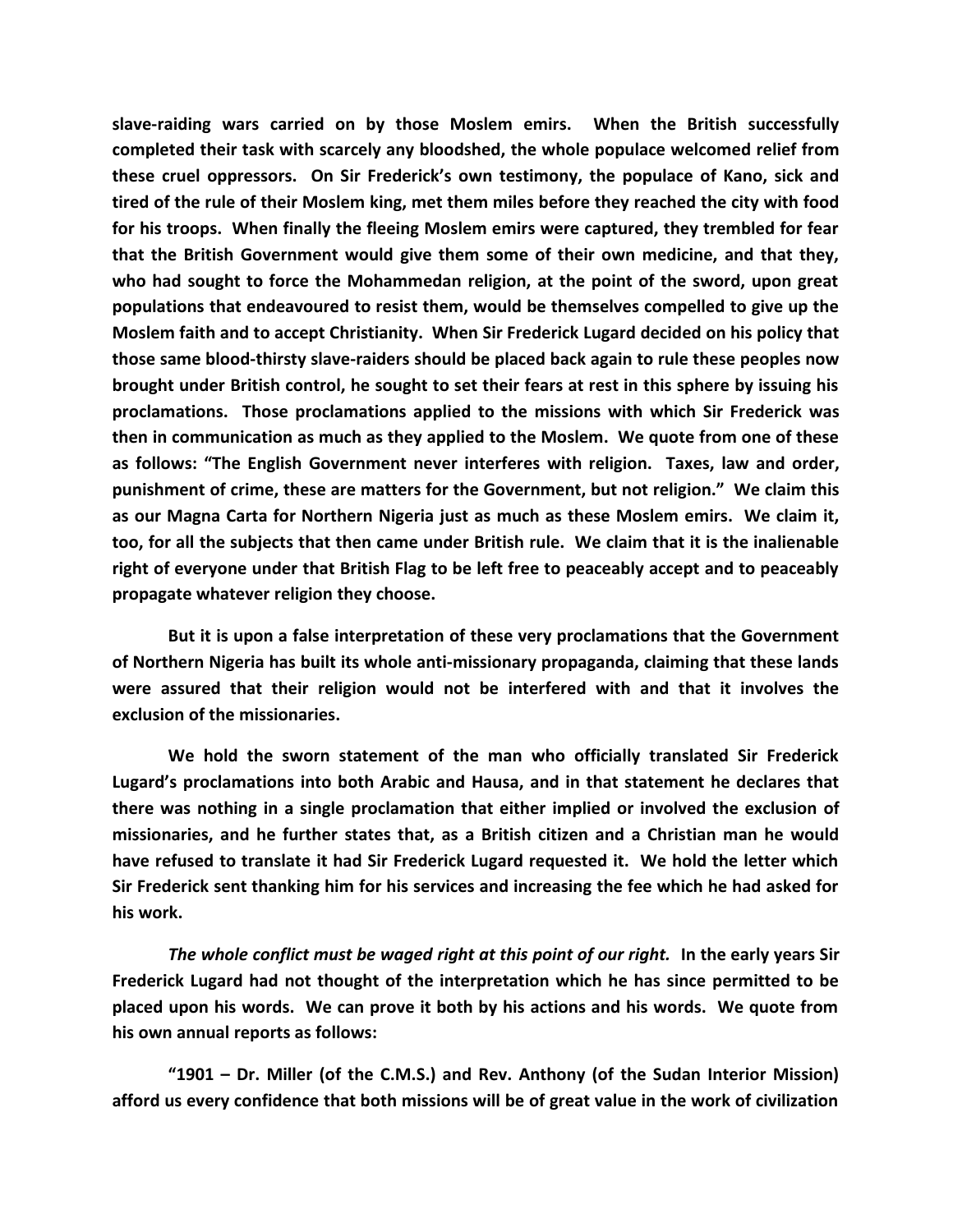**and progress. It may be advisable hereafter that Government should give them a small annual grant based on results." Both of these missions at that very time had occupied Moslem areas with Sir Frederick's approval.**

**In the report of 1903 Sir Frederick Lugard states: "The C.M.S. in addition to their stations at Ghirku and Lokoja, and in the Bassa country, opened a mission at Bida with the concurrence of the emir and Mohammedan chiefs." (And yet, since then in Bida itself there has been Government restriction, and, at the present, they refuse to grant license to marry in their Church building inside the town. Why, and by what authority?**

**In 1905-06, in the government Report, the following paragraph occurs, "The Hausa Mission situated hitherto in the Ghirku District, forty miles south of Zaria, transferred its headquarters to the latter city in March 1905 with my consent on the invitation of the emir, and** *they have it in contemplation to open a mission next year at Kano with the consent of the emir and chiefs, and also propose entering Kontagora, where the emir seems quite anxious to allow them to come."*

**Sir Frederick at that time was interested in the occupation of these Moslem emirates by the missions. Not until British officialdom adopted a different attitude was there any question either of right or of peaceable entrance. It is a group of anti-missionary officials who have been responsible for building up the whole position as we have it today, and a later changed attitude of Sir Frederick himself when he returned to his second period of administration. It was in the development of his policy of indirect rule that the manifestation of this antagonism came up, and little by little laws were formulated in which the missionaries had no voice, that curtailed more and more their liberties. These laws were put out under various pretexts. It was under the specious plea of health that the enactment was passed that no white man, including missionaries, should live within 440 yards of any native hut. This enactment often compelled residence miles from the towns in which their work was carried on. Missionaries were the only ones that desired to live in the midst of their people. The enactment worked great difficulty and hardship. Our first lady missionary has been compelled to wade up to the waist in water in the rainy season in coming from her work to the site far out of town in which they were permitted to reside. Of course, this was for her health?**

**At last our missionaries, tired of conflict with the government, decided to yield this point, and, though they would have theirs schools and dispensaries in town, walk in the morning, and stay until evening. But, no sooner did they cease fighting this ordinance regarding residence in town, than the order went forth that no site should be granted for any purpose whatever within native towns.**

**Then, too, came the Government order commanding, under penalties, that no one should practise medicine or be permitted to bring in poisonous drugs unless they were qualified so to do in Britain. If government had undertaken to place doctors throughout the**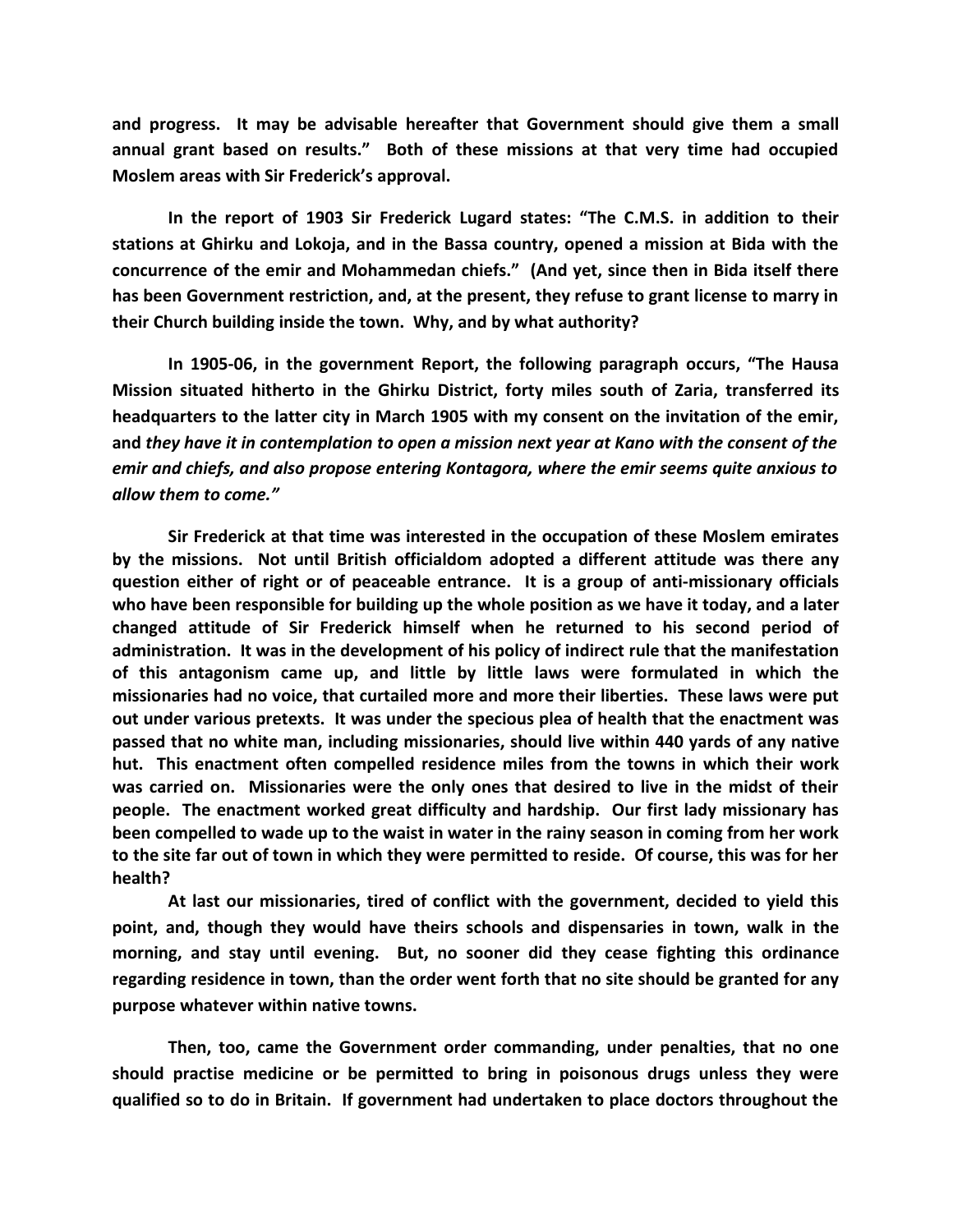**whole country and to meet the great needs of the natives in this sphere, nothing would have been said. But it involved the closing of all our dispensaries had we obeyed. It invalidated the right of our doctor, who had put his whole fortune into the work, and holds his degree from Toronto University, from practicing.**

**Twice we memorialized the Government on these matters. On one occasion, Lord Maclay, who was then in the Cabinet, presented that memorial, but our petition was turned down, and we were told that we need expect no amelioration of these conditions.**

**We continued our dispensary work, and our doctor continued his ministry, prepared to let the Government enforce its penalties. Those were war days. On our council we had two men each with four sons at the front. Another member of our council was brother-inlaw of the first Canadian General who laid down his life in Flanders. The rest of us were bound with close ties to our country's cause. Had we passed over to the United States at that time the facts that, in German territory in Africa, missionaries had ten times more liberty than in British Nigeria, it would have had a very serious bearing upon public opinion in the United States. At the very time that Mr. Lloyd George sent over his group of leading British ministers and clergymen with a view to creating kindlier feelings in the United States toward Britain and her allies, we could have vitiated that whole mission by the simple statement of conditions existing in Nigeria. We remained silent in the expectation that, when the war was over, we would secure from our country changed conditions. But we have looked in vain to Government for this. Instead of this, some of the very territory taken from the Germans, in which the missionaries had entire freedom, has now been proclaimed a "closed area" by this government.**

**Some things have been modified, and the laws which we were told by viscount Milner would not be rescinded, have been changed. It was one of those Governors who, on taking charge, received our missionary delegate, and who, asking the Resident why the law excluding missionaries from residence in native towns had been enacted, was informed by that official that it was "a health law, Your Excellency," to which the incoming governor responded, "Between the choice of duty and health, a missionary should choose duty." Under that Governor, some of the legislation was rescinded, but he imbibed from those under him, the impression that the British Government had given assurances that missionaries would not be permitted in the Moslem territory, and, while we have much to thank Sir Hugh Clifford for, in retiring from his term of service, he enunciated anew the same idea, as though it had been a matter of permanent British policy.**

**Again, to prove that such was never intended by British Government, let us quote from the reply received from Downing Street on July 15th, 1911, in response to a protest against certain restrictions by Residents of that day, as follows: "Mr. Harcourt, however,**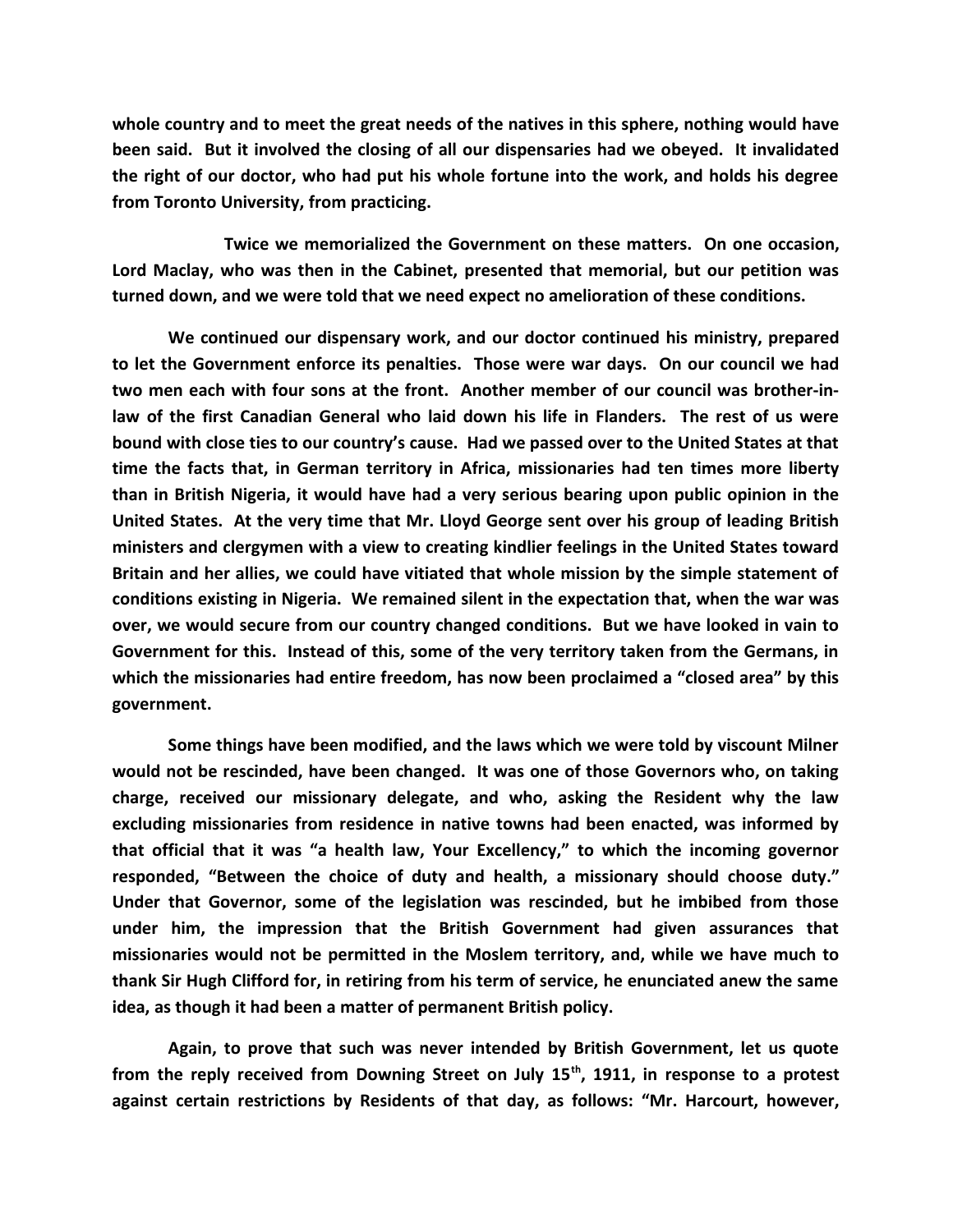**thinks it right to say at once that he cannot believe that the local authorities desired to favour Mohammedan rather than Christian Missionary work, or that any instructions from him are needed to make them aware that such an attitude would be wholly contrary to the views of His Majesty's Government."**

**We charge a complete change of Government attitude since Mr. Harcourt, as Colonial Secretary, made that splendid pronouncement. We can prove that, while the present Government in Nigeria is refusing us permission to enter vast areas in which there are not only Moslems, but tens of thousands of pagan subjects, they are sending their Governmenttrained Moslem teachers into pagan areas, and that they are using their influence as Government representatives to introduce the Moslem faith.**

**Two years and a half ago when the missionary delegation led by the Bishop of Salisbury and Mr. Oldham waited upon the Governor and the Lieutenant Governor of Nigeria in London, we were assured as an outcome of the better understanding there that Government would take steps to instruct the Moslem emirs in the principles of British religious toleration with a view to our entrance into the territories of the north. We have waited patiently for that change. In one case we had the willingness of the Moslem emir for our entrance, and yet upon making our application to headquarters we were advised to withdraw our application. Before the Conference, replying to our request for a site in Kano, not in the native city, but in the area occupied by white residents, our application was refused, and when request was made for a reason, the reply was given to us, "I have to inform you that it is against the precedents and policy of Government to give facilities to a mission when the object would seem to be the conversion of Muslims in a Mohammedan emirate. I must reply further that His Honour, the Lieutenant-Governor, Northern Provinces, regrets that he is unable to recommend the granting of your application." Now this was written January 26th, 1927. Whatever may be the wish and desire of the Governor to fulfil to the missions his promises, the letter clearly indicates that the head of the Northern Provinces stood in an attitude where he refused to permit our liberty to peaceably approach Mohammedans with an offer of the Christian faith. While assured of a changed attitude, we still wait, after two and a half years, for permission to enter Kano and the northern emirates.** 

**We have borne long and patiently. We do not believe that these men represent the British citizenship of the Empire. We have their own official statement that, in permitting missionaries to enter these very territories, there would be no likelihood of a breach of the peace. For thirty years we have worked in Moslem regions, and Government cannot point to a single place where missionaries have asked protection, or where any disturbance has been created by their presence.**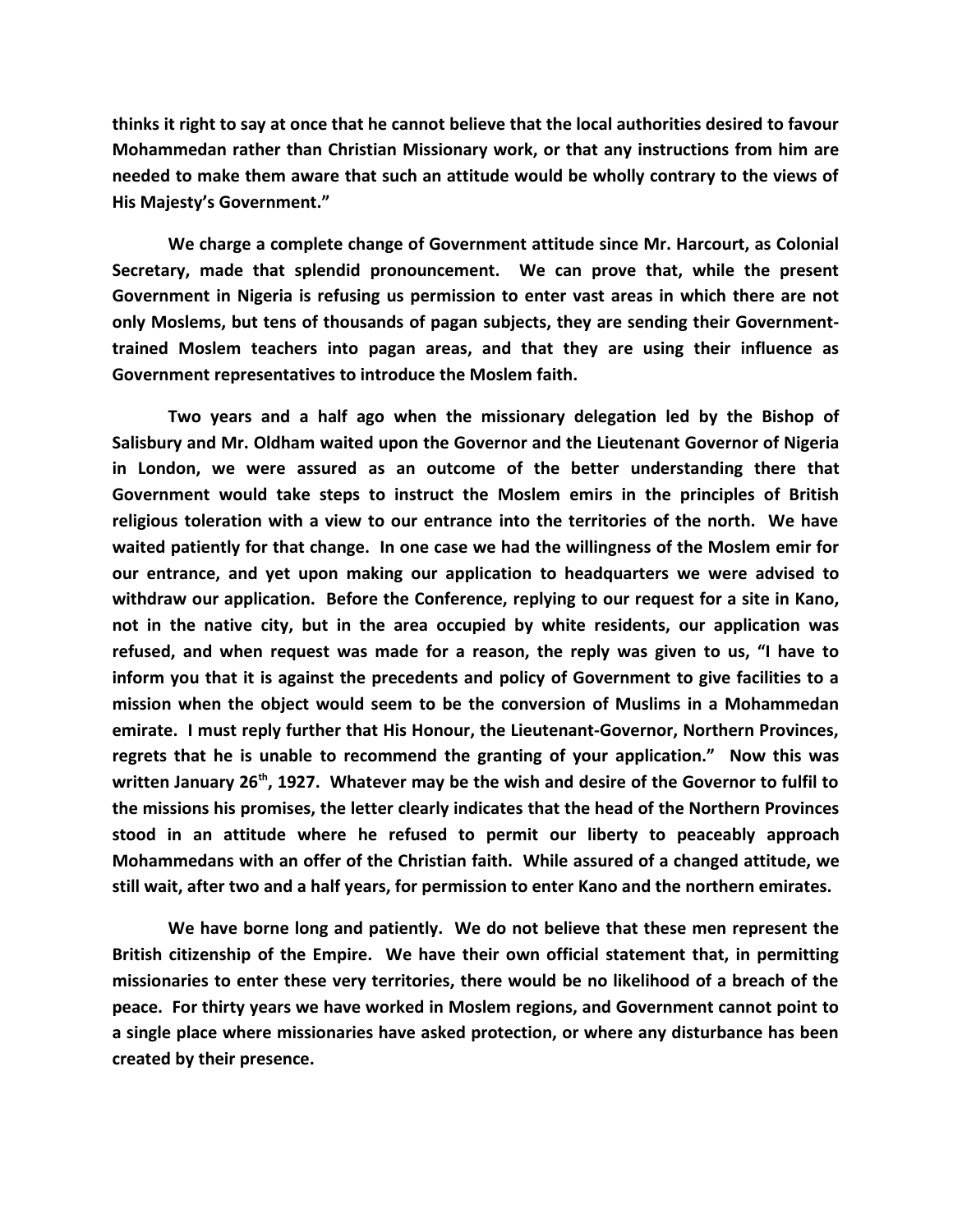**Far from desiring agitation or publicity for our cause, we have sought quietly and reasonably to get Government to listen but the day has passed when we should come as suppliants to them when they place in control men who are known not to be governing with British fair play as neutral in this sphere of religion, but men who are pro-Moslem and anti-Christian.**

**We never sought Government aid when we went into these provinces before the British occupation. We claim that, since that occupation, the British government has no right to bar our entrance. While acknowledging our debt to many friendly Residents who have sought to aid us, we refuse longer to leave the question of religion to be decided by Residents or Governors, many of whom have no interest in the religious. We ask for our Moslem fellow-subjects of the British Crown the same religious liberty that we demand for ourselves.**

**With our final appeal to Government, therefore, we should serve notice that now we ask for rights. We are not supplicating for favours, and, if these rights cannot be assured to us, then we must take the only course left open. We are going into these Northern Territories as ambassadors of Jesus Christ, who, sitting upon the Throne of power says, "All authority is given unto me in heaven and on earth. Go ye therefore and make disciples of all the nations."**

## **Appendix III**

# **ANTAGONISING THE CHRISTIAN CHURCH**[2](#page-43-0)

# **H. G. Farrant**

**Opposition of Government to the advance of Christian Missions has been strongest in the Moslem Emirates but because Missions have now occupied so much of the pagan areas it must not be thought that their entrance there was unopposed.**

**Objection was made because a tribe was under a Moslem Emir, or the claim that a district was unsettled was continued long after danger had ceased. A Political Officer when interviewing a chief with regard to an application for a site by a Mission would so enlarge on the responsibility that would fall on the chief if the missionary were murdered that the chief**

<span id="page-43-0"></span><sup>2</sup> Farrant, Dec. 16/1929, pp. 4-5 (J).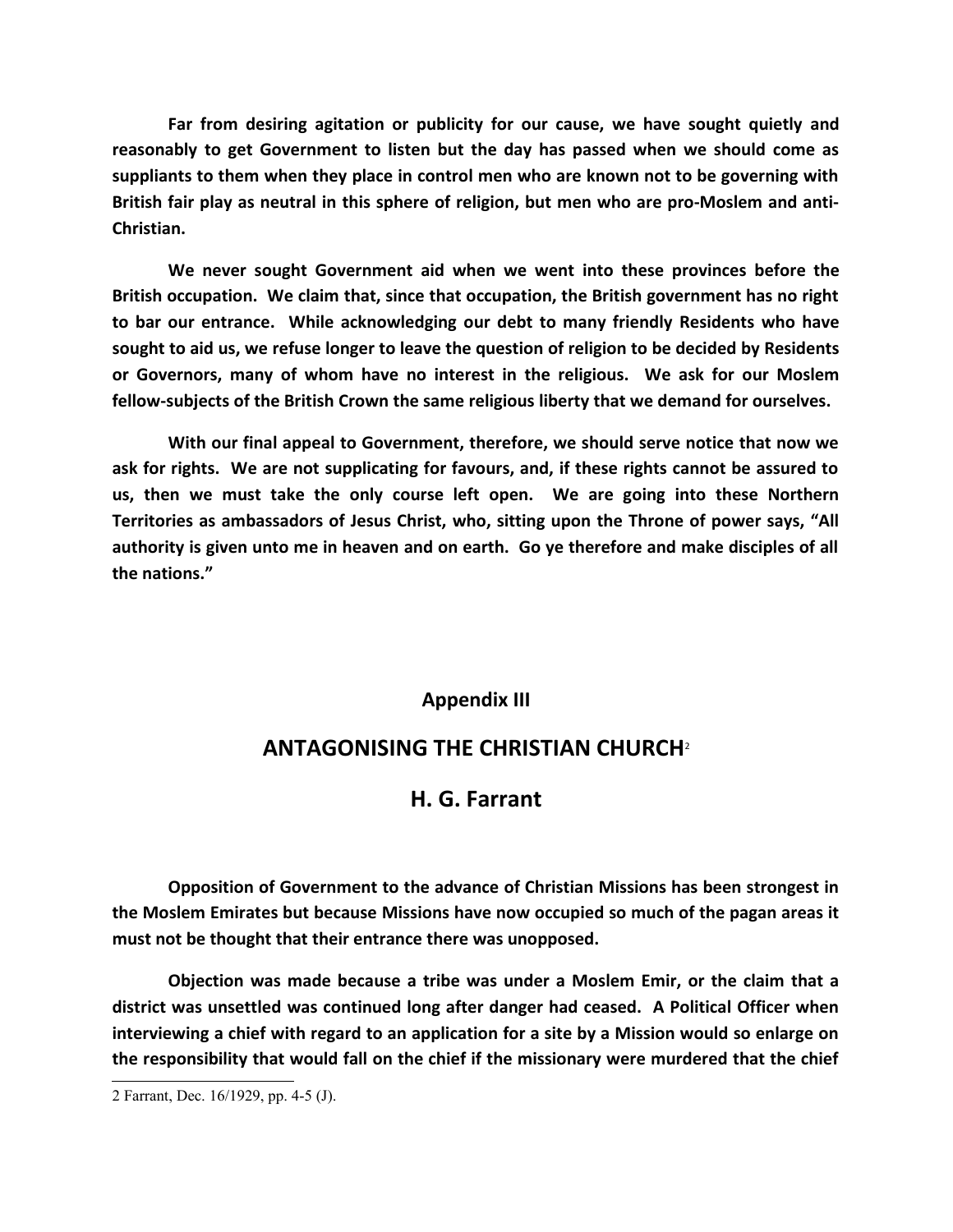**would promptly refuse the responsibility and the application would be turned down on the ground of the chief's refusal. Under cover of showing to the native how neutral the Government was with regard to religion a Political Officer would ask so many questions and couch them in such a way that the chief would conclude that the officer did not wish the Mission to enter and would say therefore that he did not. The power which a Political Officer wields in this way is very great. It was expressed to me by one officer in the words – "The District Officer can help, he can hinder and he can absolutely block." No charge of bad faith can be brought against the official for no European is present when he interrogates the chief. Later however, especially when the Mission eventually gains access to the tribe, the people tell the missionary very frankly what occurred. None of these things are secret to the native and the people are often puzzled to know why the Government should object to the coming of the Mission. The missionary who feels bound to maintain the prestige of Government is as puzzled to reply.**

**After a Mission is established there are still interferences, varying in magnitude from the destruction of a Church, an instance of which is given in this memorandum, to instances of petty but vexatious meddling. Some of these latter are due to the personality of the official and would not be supported by Government but there is reason to think that the knowledge that the policy of headquarters was antipathetic to Missions allowed individuals to do things which they would not otherwise have done.**

**Perhaps, more than from any other cause, interferences arise from the apparent inability of any Political Officer to think of the Christian Church as anything but a foreign organization. In some districts Islam is not ten years old but is accepted as indigenous and left alone. In the same district Christianity may be twenty-five years old and spreading from native to native in the identical way in which Islam spreads. Yet a native Christian will be interrogated by a District Officer as if he were a dangerous propagandist from Moscow instead of a common farmer who has come to know the Lord Jesus Christ.**

**There are few chiefs who do not believe that their conversion to Christianity would be received with disfavour by Government.**

**Taking Garkida and Zaria as two examples of what I mean – every native in these districts, be he Christian, Moslem or pagan, is quite sure that the Government is against the Mission. In the whole of Northern Provinces the total mass of interference accumulated throughout the years is prodigious and every bit of it is known and remembered by the native whether he is Christian or not. The Church therefore is growing up in the consciousness that it was born against the wish of the Government. The strongest impressions are formed in childhood and the impression made on the Church in the Northern Provinces will probably never be effaced.**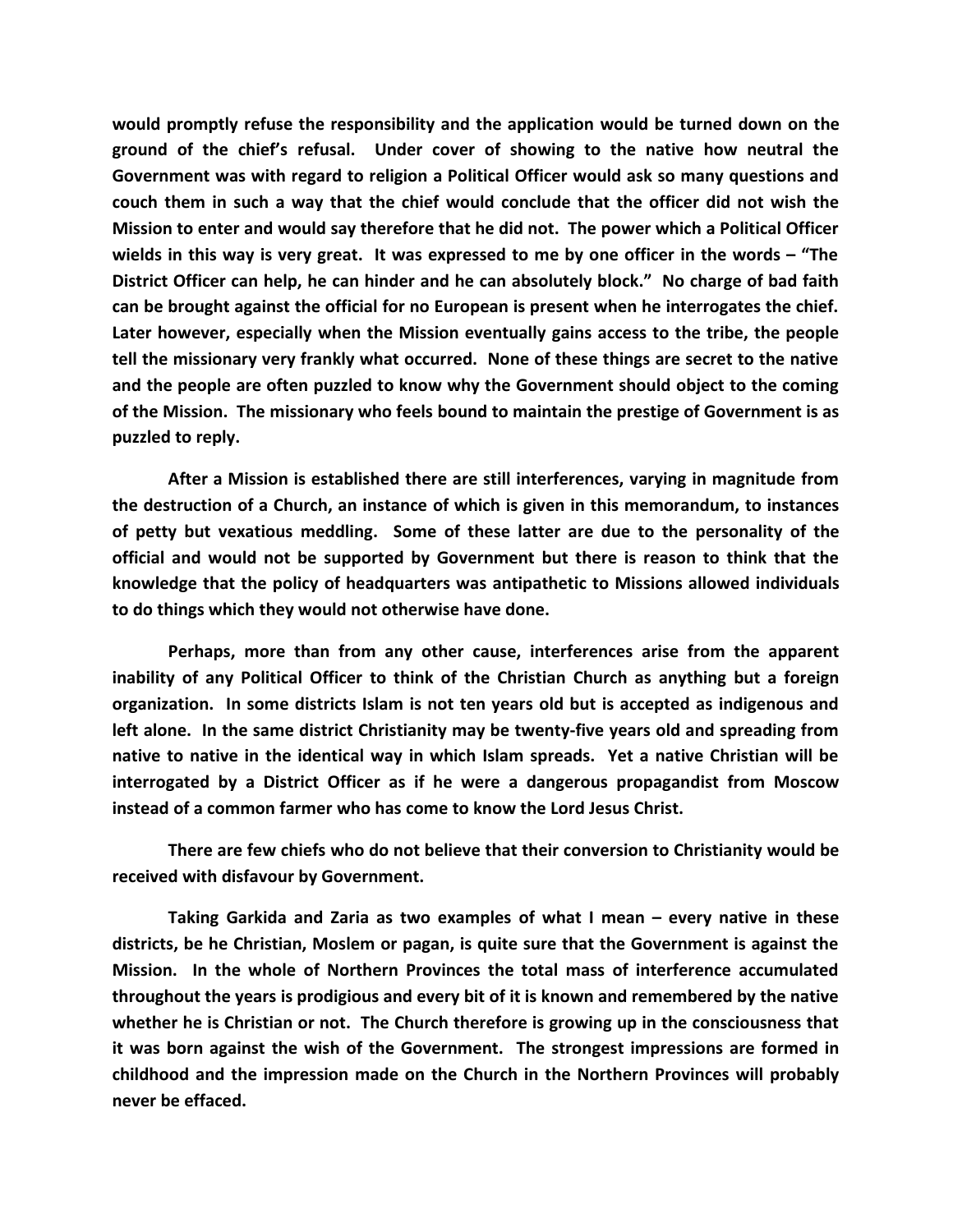**Speaking purely as a Christian, the fact that it has been so clearly shown to all the Northern Provinces that the Christian Church is not protégé of an alien Government gives me no cause to complain. Anyone who studies the history and present position of the Church of Scotland and contrasts it with that of the church of England will be assured that lasting benefits accrue to a Church which grows up in opposition.**

**Speaking however as a British subject, I and the greater part of the three hundred missionaries in the Northern Provinces who are also British subjects, ask if the church can only grow strong by discomfiting the government and if it is really necessary for the Government to alienate further the organization which is destined to be the greatest spiritual force in the Protectorate.**

#### **ABBREVIATIONS**

**COCIN Church of Christ in Nigeria (Jos based)**

**CMS Church Missionary Society (CMS)**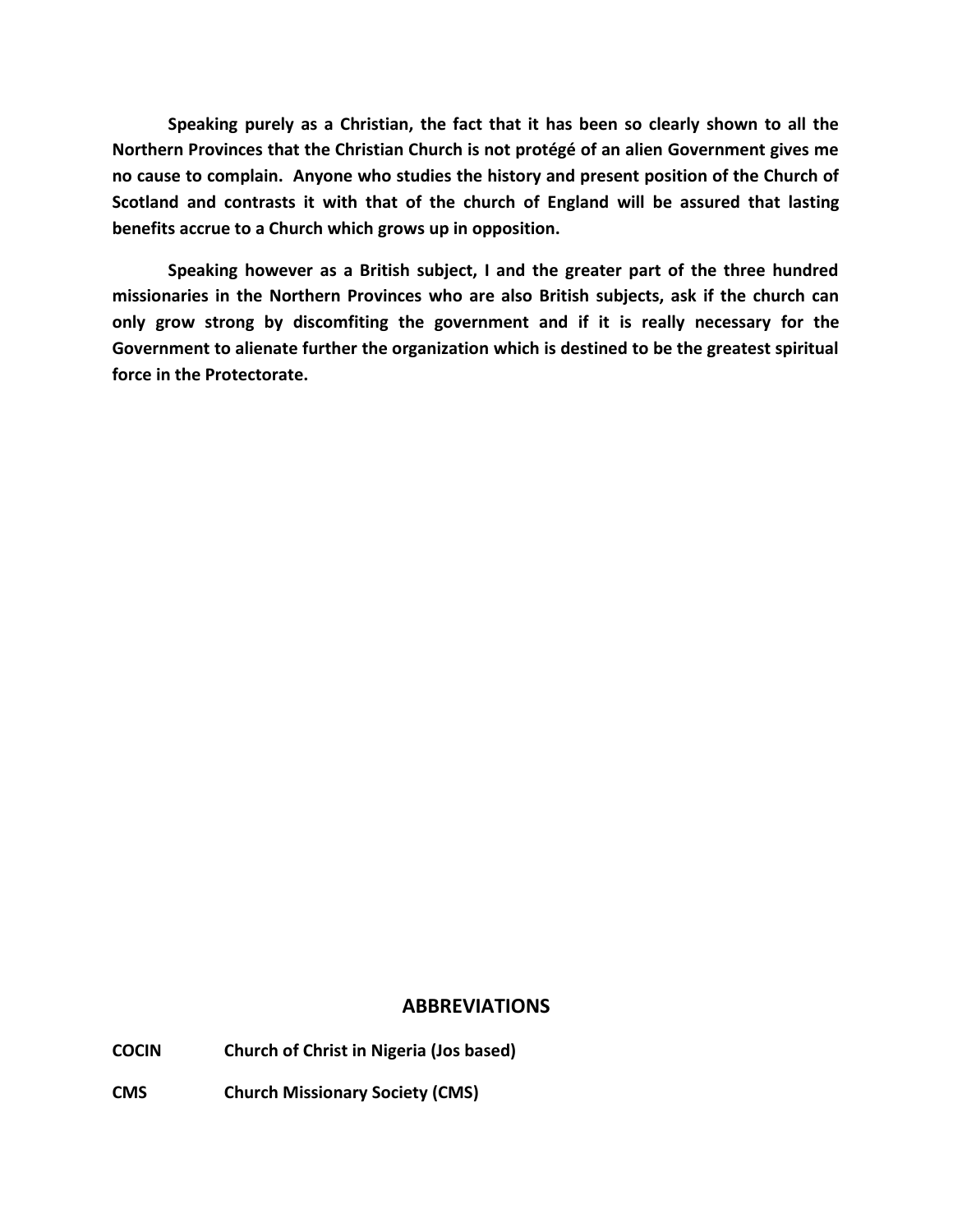| CTJ  | <b>Calvin Theological Journal</b>          |
|------|--------------------------------------------|
| ECWA | <b>Evangelical Churches of West Africa</b> |
| IMC  | <b>International Missionary Council</b>    |
| LΒ   | Lightbearer (SUM magazine)                 |
| SIM  | <b>Sudan Interior Mission</b>              |
| SUM  | <b>Sudan United Mission</b>                |

# **BIBLIOGRAPHY**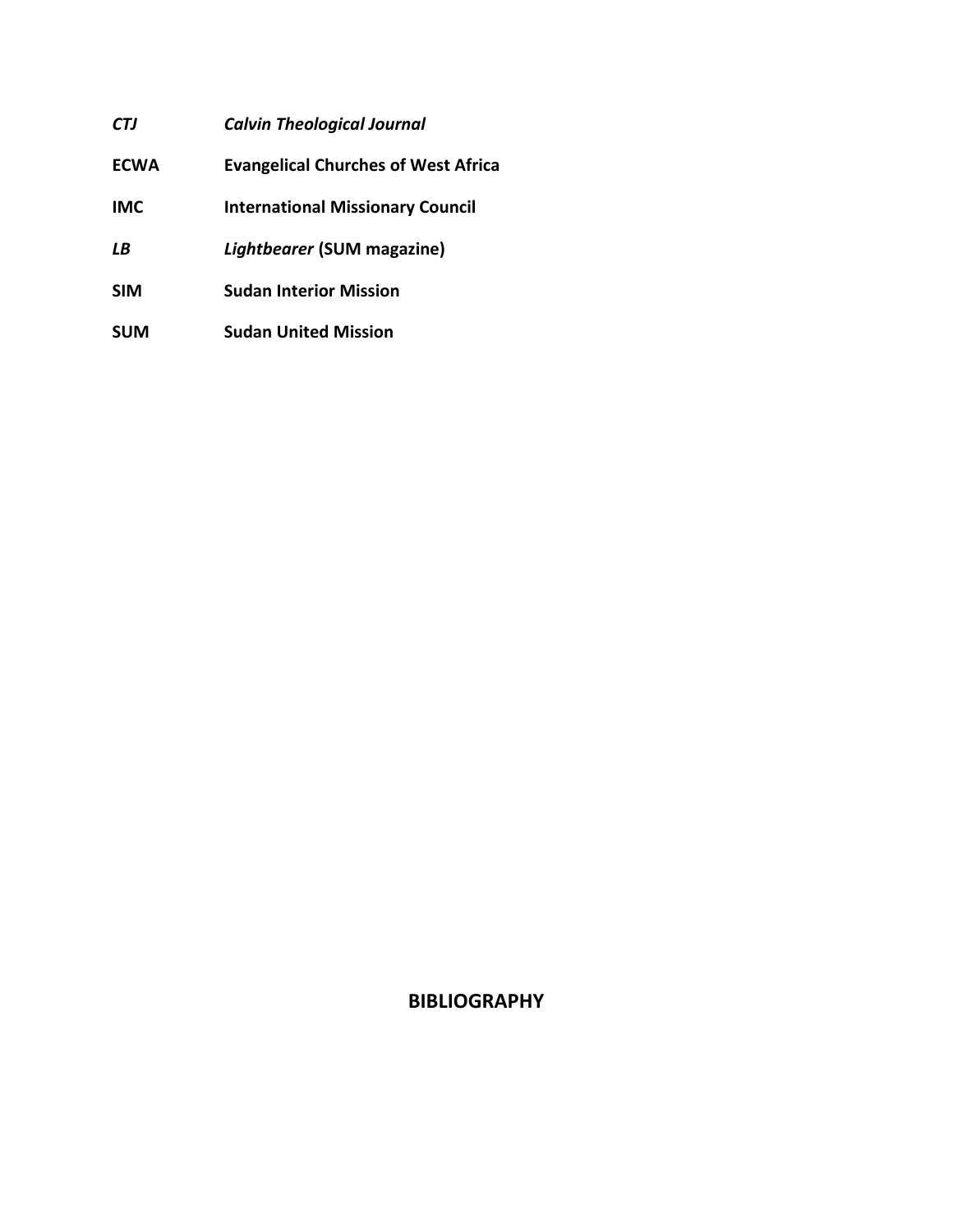**NOTE: Many of the details in the above study are found only in the archives of the Sudan United Mission. Since these are not open to the general public, I have not referred to those sources in the text. I document only facts gleaned from published sources. Those who insist on knowing the exact references of the archival materials should turn to my 1979 publication, where the exact references are found in the Bibliography.**

**Ayandele, E.A.** *The Missionary Impact on Modern Nigeria 1842-1914; A Social and Political Analysis.* **(Ibadan History Series) London: Longmans, Green and Co., 1966.**

**Boer, J.H. "***Aspects of the Effects of Wealth on the Church's Mission."* **Papers for a** 

**Conference on the Inequitable Distribution of Wealth and Power. Stencilled report. Classis Lake Erie of the Christian Reformed Church in North America, 1977. Pp. 83-90.**

**----***Missionary Messengers of Liberation in a Colonial Context: A Case Study of the Sudan United Mission.* **(Amsterdam Studies in Theology, Bol. 1) Amsterdam: Rodopi, 1979.**

**----***Missions: Heralds of Capitalism or Christ?* **Ibadan: Daystar Press, 1984.**

**----"The Politico-Colonial Context of Missions in Northern Nigeria,"** *Calvin Theological Journal,* **Nov/1984, pp. 167-191.**

**Cleverdon, I.V.** *Pools on the Glowing Sand.* **Melbourne: The Specialty Press. 1936.**

- **Crampton, E.P.T.** *Christianity in Northern Nigeria.* **Published by author. Zaria, 1975. Subsequently published by Ibadan: Daystar Press.**
- **Duignan, P. and Gann, L.H. (gen. eds).** *Colonialism in Africa 1870-1960.* **Cambridge: University Press 1969-1975.**
- **Kirk-Greene, A.H.N. (ed.)** *Lugard and the Amalgamation of Nigeria: A Documentary Record.*  **London: Frank Cass, 1968.**
- **Kumm, H.K.W.** *The Sudan: A Short Compendium of Facts and Figures about the Land of Darkness.* **London: Marshall Brothers, 1907.**
	- **----***From Hausaland to Egypt through the Sudan.* **London: Constable & Co., 1910.**
	- **----***Khont-Hon-Nofer: The Lands of Ethiopia.* **London: Marshall Brothers, 1910.**
	- **----***African Missionary Heroes and Heroines: Six Lectures Given before the College of Missions, Indianapolis, Indiana.* **New York: Macmillan, 1917.**